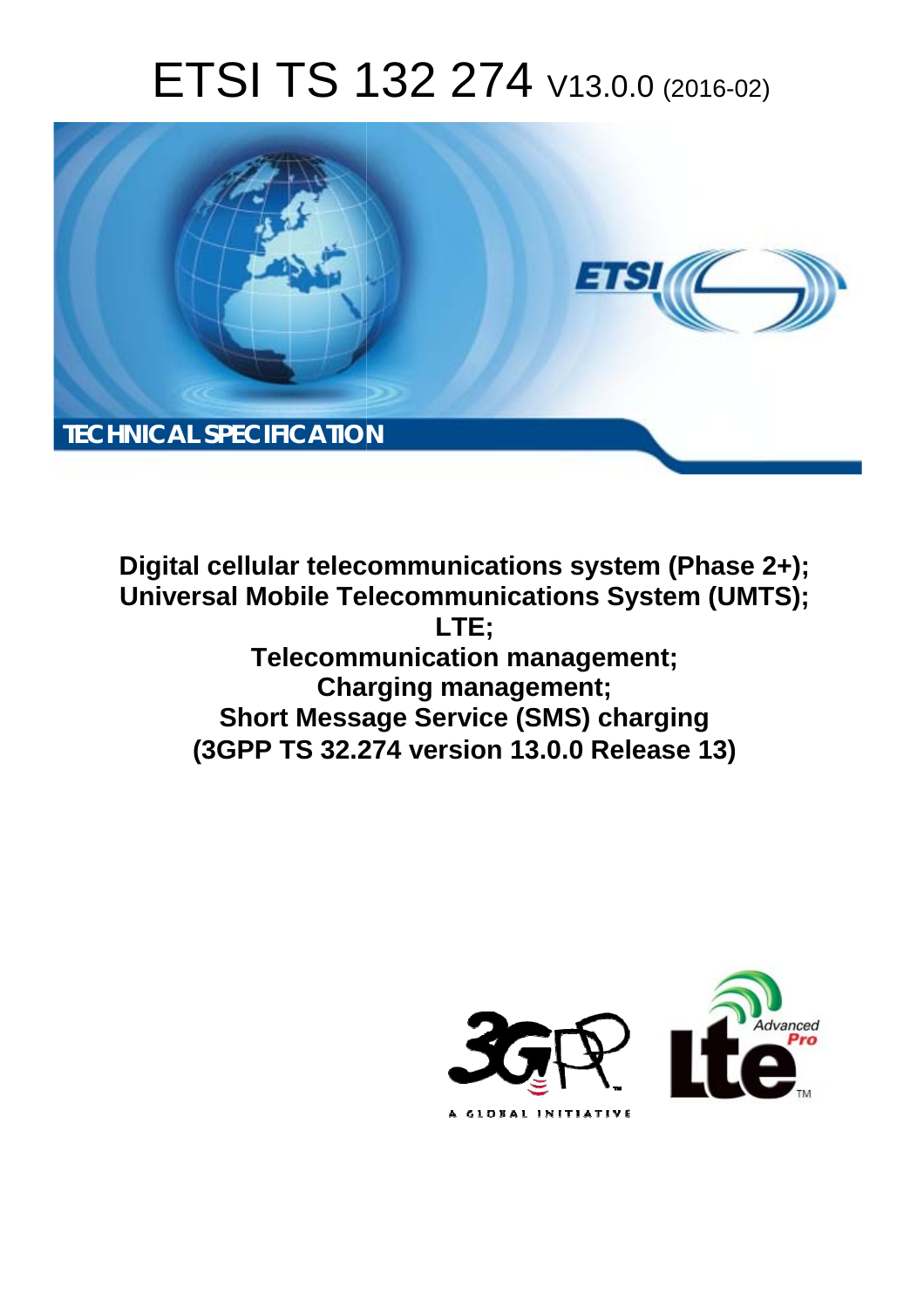Reference RTS/TSGS-0532274vd00

> Keywords GSM,LTE,UMTS

#### *ETSI*

#### 650 Route des Lucioles F-06921 Sophia Antipolis Cedex - FRANCE

Tel.: +33 4 92 94 42 00 Fax: +33 4 93 65 47 16

Siret N° 348 623 562 00017 - NAF 742 C Association à but non lucratif enregistrée à la Sous-Préfecture de Grasse (06) N° 7803/88

#### *Important notice*

The present document can be downloaded from: <http://www.etsi.org/standards-search>

The present document may be made available in electronic versions and/or in print. The content of any electronic and/or print versions of the present document shall not be modified without the prior written authorization of ETSI. In case of any existing or perceived difference in contents between such versions and/or in print, the only prevailing document is the print of the Portable Document Format (PDF) version kept on a specific network drive within ETSI Secretariat.

Users of the present document should be aware that the document may be subject to revision or change of status. Information on the current status of this and other ETSI documents is available at <http://portal.etsi.org/tb/status/status.asp>

If you find errors in the present document, please send your comment to one of the following services: <https://portal.etsi.org/People/CommiteeSupportStaff.aspx>

#### *Copyright Notification*

No part may be reproduced or utilized in any form or by any means, electronic or mechanical, including photocopying and microfilm except as authorized by written permission of ETSI.

The content of the PDF version shall not be modified without the written authorization of ETSI. The copyright and the foregoing restriction extend to reproduction in all media.

> © European Telecommunications Standards Institute 2016. All rights reserved.

**DECT**TM, **PLUGTESTS**TM, **UMTS**TM and the ETSI logo are Trade Marks of ETSI registered for the benefit of its Members. **3GPP**TM and **LTE**™ are Trade Marks of ETSI registered for the benefit of its Members and of the 3GPP Organizational Partners.

**GSM**® and the GSM logo are Trade Marks registered and owned by the GSM Association.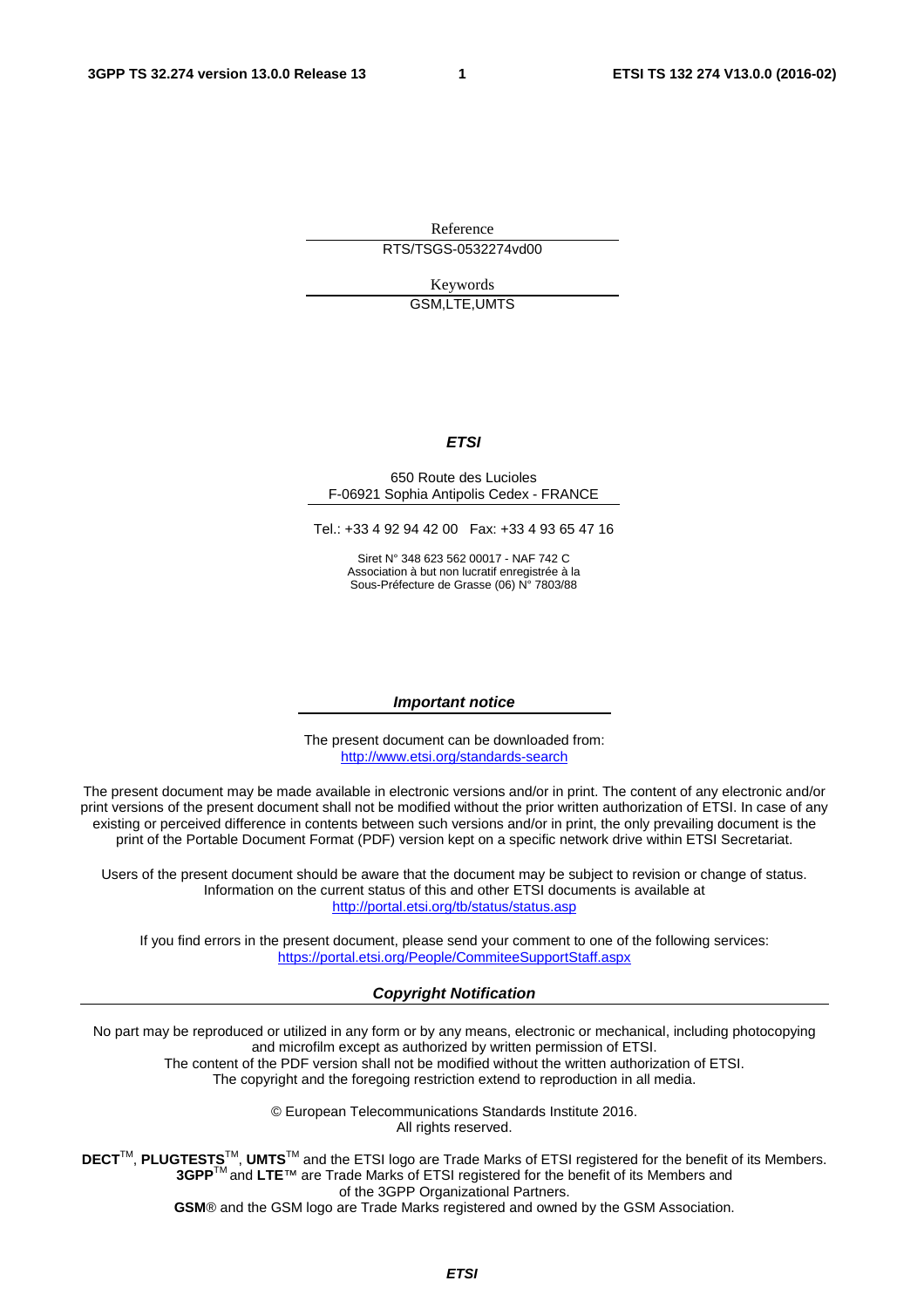### Intellectual Property Rights

IPRs essential or potentially essential to the present document may have been declared to ETSI. The information pertaining to these essential IPRs, if any, is publicly available for **ETSI members and non-members**, and can be found in ETSI SR 000 314: *"Intellectual Property Rights (IPRs); Essential, or potentially Essential, IPRs notified to ETSI in respect of ETSI standards"*, which is available from the ETSI Secretariat. Latest updates are available on the ETSI Web server [\(https://ipr.etsi.org/\)](https://ipr.etsi.org/).

Pursuant to the ETSI IPR Policy, no investigation, including IPR searches, has been carried out by ETSI. No guarantee can be given as to the existence of other IPRs not referenced in ETSI SR 000 314 (or the updates on the ETSI Web server) which are, or may be, or may become, essential to the present document.

### Foreword

This Technical Specification (TS) has been produced by ETSI 3rd Generation Partnership Project (3GPP).

The present document may refer to technical specifications or reports using their 3GPP identities, UMTS identities or GSM identities. These should be interpreted as being references to the corresponding ETSI deliverables.

The cross reference between GSM, UMTS, 3GPP and ETSI identities can be found under [http://webapp.etsi.org/key/queryform.asp.](http://webapp.etsi.org/key/queryform.asp)

### Modal verbs terminology

In the present document "**shall**", "**shall not**", "**should**", "**should not**", "**may**", "**need not**", "**will**", "**will not**", "**can**" and "**cannot**" are to be interpreted as described in clause 3.2 of the [ETSI Drafting Rules](http://portal.etsi.org/Help/editHelp!/Howtostart/ETSIDraftingRules.aspx) (Verbal forms for the expression of provisions).

"**must**" and "**must not**" are **NOT** allowed in ETSI deliverables except when used in direct citation.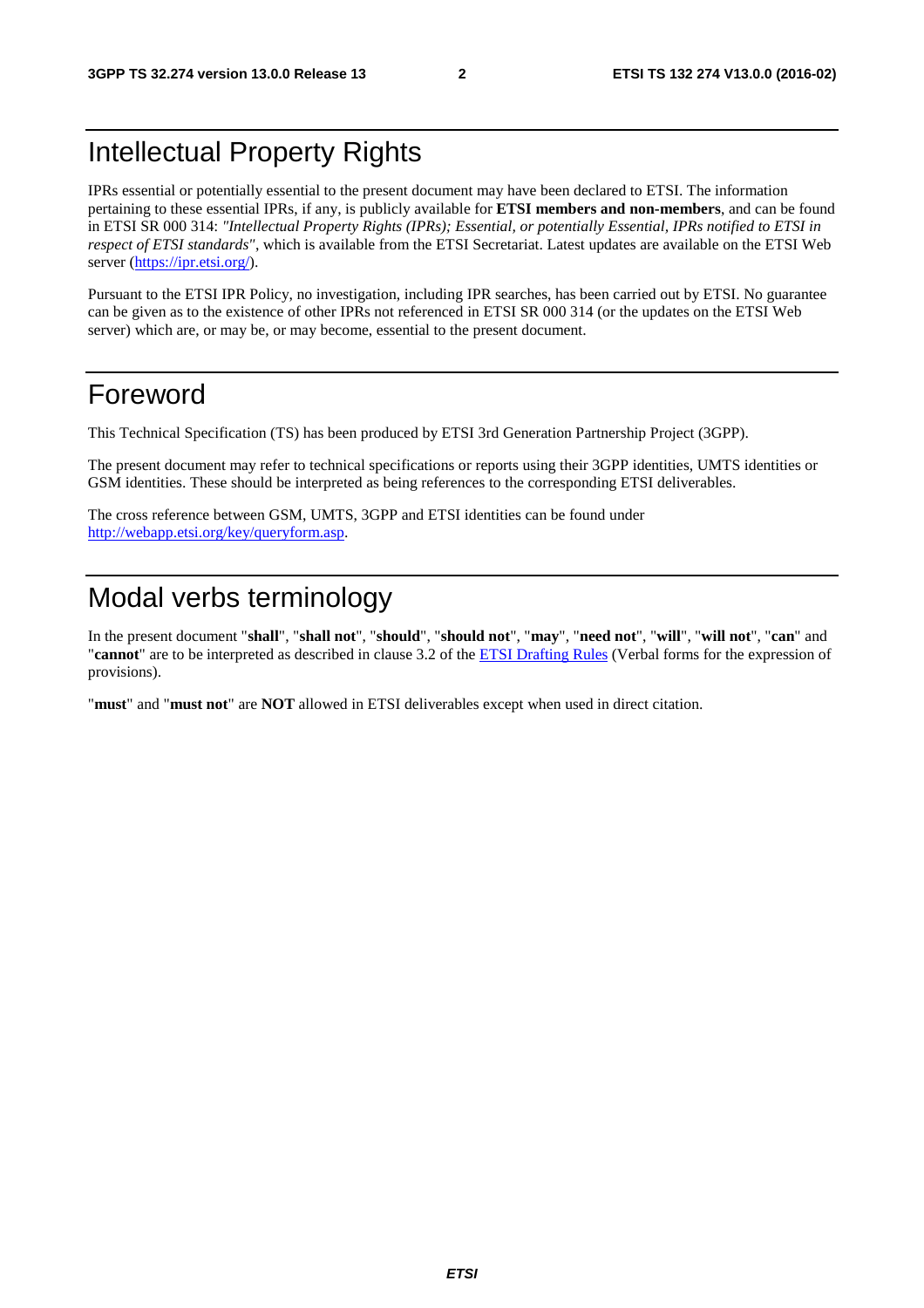$\mathbf{3}$ 

## Contents

| 1                      |                                                                               |  |  |
|------------------------|-------------------------------------------------------------------------------|--|--|
| 2                      |                                                                               |  |  |
| 3                      |                                                                               |  |  |
| 3.1                    |                                                                               |  |  |
| 3.2                    |                                                                               |  |  |
| 3.3                    |                                                                               |  |  |
| $\overline{4}$         |                                                                               |  |  |
| 4.1                    |                                                                               |  |  |
| 4.2                    |                                                                               |  |  |
| 4.3                    |                                                                               |  |  |
|                        |                                                                               |  |  |
| 5                      |                                                                               |  |  |
| 5.1                    |                                                                               |  |  |
| 5.1.1                  |                                                                               |  |  |
| 5.1.2                  |                                                                               |  |  |
| 5.1.3                  |                                                                               |  |  |
| 5.2                    |                                                                               |  |  |
| 5.2.1                  |                                                                               |  |  |
| 5.2.2                  |                                                                               |  |  |
| 5.2.2.0                |                                                                               |  |  |
| 5.2.2.1                |                                                                               |  |  |
| 5.2.2.2                |                                                                               |  |  |
| 5.2.2.3                |                                                                               |  |  |
| 5.2.2.4                |                                                                               |  |  |
| 5.2.2.4.1<br>5.2.2.4.2 |                                                                               |  |  |
| 5.2.2.4.3              |                                                                               |  |  |
| 5.2.2.5                |                                                                               |  |  |
| 5.2.3                  |                                                                               |  |  |
| 5.2.3.1                |                                                                               |  |  |
| 5.2.3.2                |                                                                               |  |  |
| 5.2.3.3                |                                                                               |  |  |
| 5.2.4                  |                                                                               |  |  |
| 5.2.5                  |                                                                               |  |  |
| 5.3                    |                                                                               |  |  |
| 5.3.1                  |                                                                               |  |  |
| 5.3.2                  |                                                                               |  |  |
| 5.3.2.1                |                                                                               |  |  |
| 5.3.2.2                |                                                                               |  |  |
| 5.3.2.3                |                                                                               |  |  |
| 5.3.2.4                |                                                                               |  |  |
| 5.3.2.5                |                                                                               |  |  |
| 5.3.2.6                |                                                                               |  |  |
| 5.3.2.7                |                                                                               |  |  |
| 5.3.2.8                |                                                                               |  |  |
| 5.3.2.9                |                                                                               |  |  |
| 5.3.3                  |                                                                               |  |  |
| 5.3.3.1                |                                                                               |  |  |
| 5.3.3.2                | Triggers for providing interim information for a SMS Credit-Control session34 |  |  |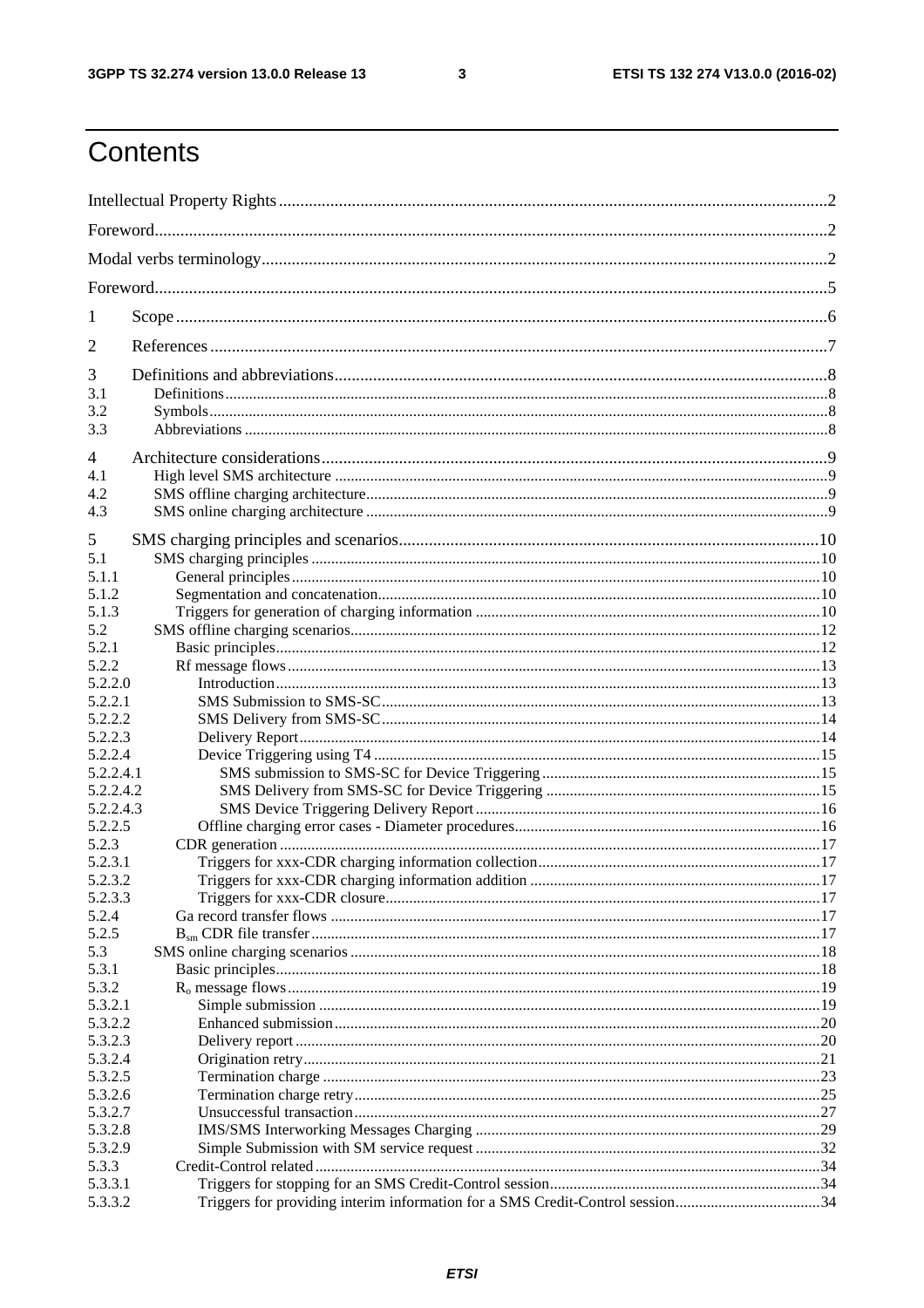#### $\overline{\mathbf{4}}$

| 6.1<br>6.1.1<br>6.1.1.1<br>6.1.1.2<br>6.1.1.2.1 |  |  |  |  |  |
|-------------------------------------------------|--|--|--|--|--|
|                                                 |  |  |  |  |  |
|                                                 |  |  |  |  |  |
|                                                 |  |  |  |  |  |
|                                                 |  |  |  |  |  |
|                                                 |  |  |  |  |  |
| 6.1.1.2.2                                       |  |  |  |  |  |
| 6.1.2                                           |  |  |  |  |  |
| 6.1.3                                           |  |  |  |  |  |
| 6.1.3.1                                         |  |  |  |  |  |
| 6.1.3.2                                         |  |  |  |  |  |
| 6.1.3.3                                         |  |  |  |  |  |
| 6.1.3.4                                         |  |  |  |  |  |
| 6.2                                             |  |  |  |  |  |
| 6.2.1                                           |  |  |  |  |  |
| 6.2.1.0                                         |  |  |  |  |  |
| 6.2.1.1                                         |  |  |  |  |  |
| 6.2.1.2                                         |  |  |  |  |  |
| 6.2.1.2.1                                       |  |  |  |  |  |
| 6.2.1.2.2                                       |  |  |  |  |  |
| 6.3                                             |  |  |  |  |  |
| 6.3.1                                           |  |  |  |  |  |
| 6.3.1.1                                         |  |  |  |  |  |
| 6.3.1.2                                         |  |  |  |  |  |
| 6.3.1A                                          |  |  |  |  |  |
| 6.3.2                                           |  |  |  |  |  |
| 6.3.2.1                                         |  |  |  |  |  |
| 6.3.2.2                                         |  |  |  |  |  |
| 6.4                                             |  |  |  |  |  |
| <b>Annex A (informative):</b>                   |  |  |  |  |  |
| <b>Annex B</b> (informative):                   |  |  |  |  |  |
|                                                 |  |  |  |  |  |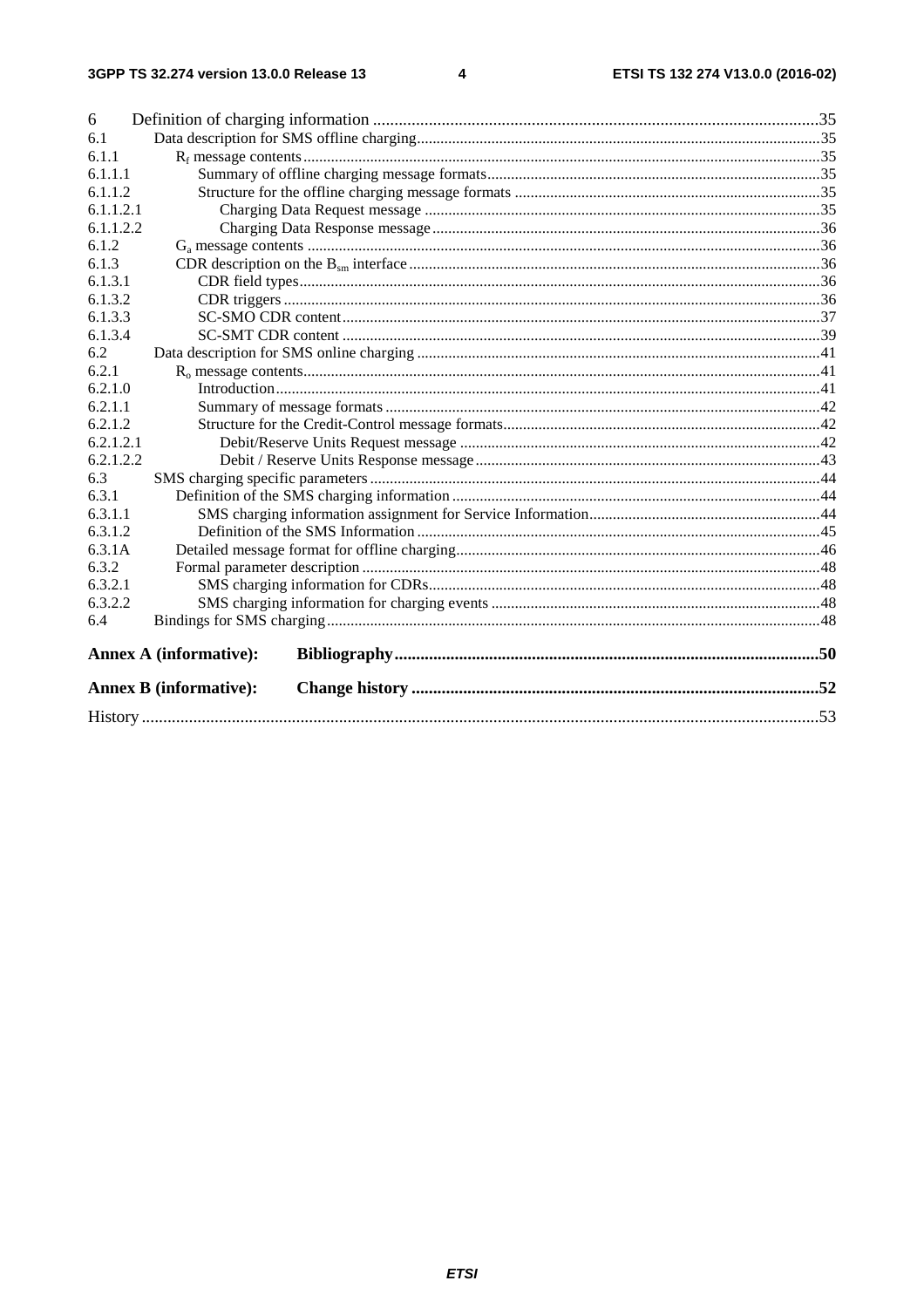### Foreword

This Technical Specification has been produced by the 3<sup>rd</sup> Generation Partnership Project (3GPP).

The contents of the present document are subject to continuing work within the TSG and may change following formal TSG approval. Should the TSG modify the contents of the present document, it will be re-released by the TSG with an identifying change of release date and an increase in version number as follows:

Version x.y.z

where:

- x the first digit:
	- 1 presented to TSG for information;
	- 2 presented to TSG for approval;
	- 3 or greater indicates TSG approved document under change control.
- y the second digit is incremented for all changes of substance, i.e. technical enhancements, corrections, updates, etc.
- z the third digit is incremented when editorial only changes have been incorporated in the document.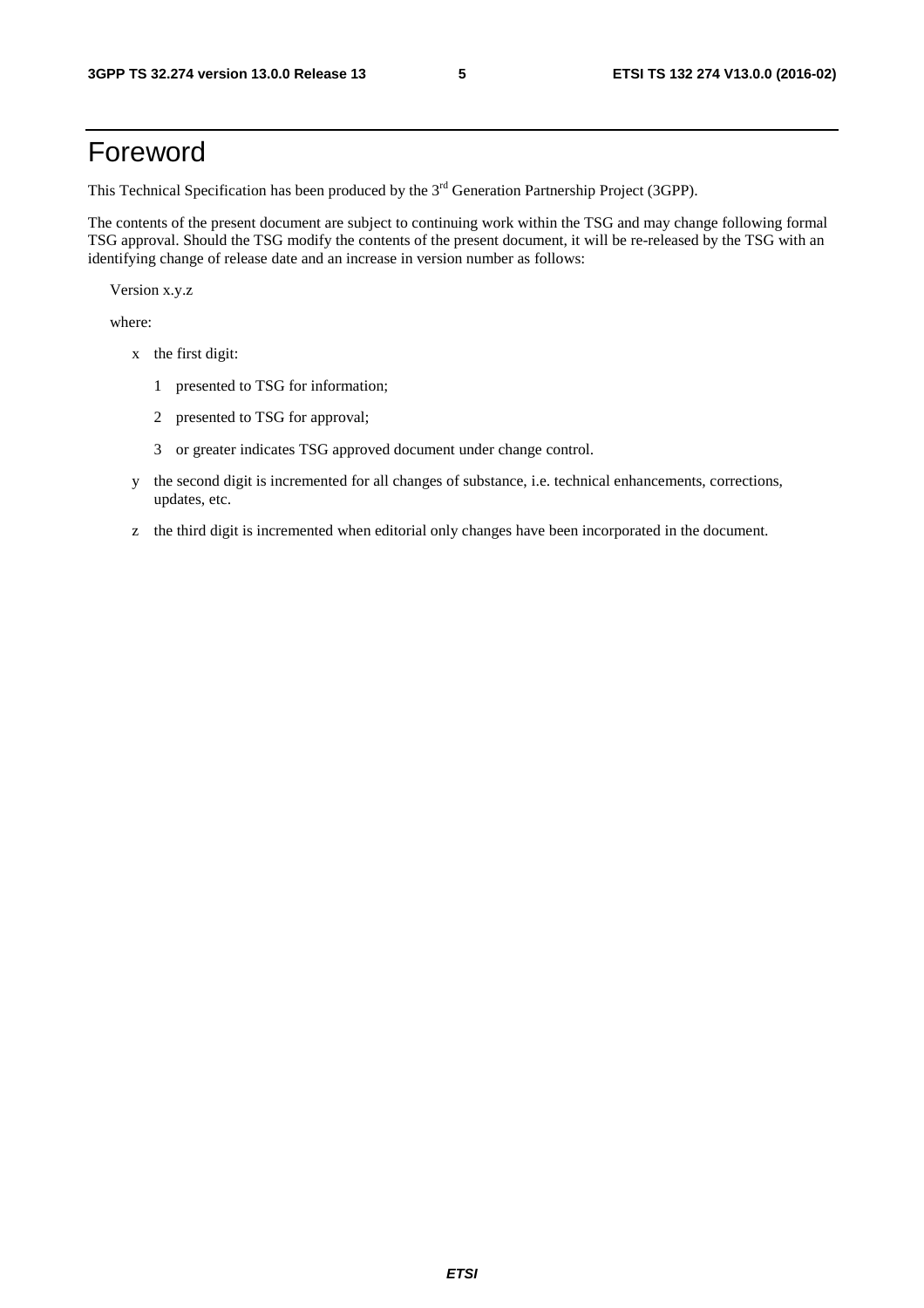### 1 Scope

The present document is part of a series of Technical Specifications (TSs) that specify charging functionality and charging management in GSM/UMTS and EPS networks. The GSM/UMTS and EPS core network charging architecture and principles are specified in TS 32.240 [2], which provides an umbrella for other charging management TSs that specify:

- the content of the CDRs per domain / subsystem / service (offline charging);
- the content of real-time charging messages per domain / subsystem / service (online charging);
- the functionality of online and offline charging for those domains / subsystems / services;
- the interfaces that are used in the charging framework to transfer the charging information (i.e. CDRs or charging events).

The complete document structure for these TSs is defined in TS 32.240 [2].

The present document specifies the Offline and Online Charging description for the Short Message Service (SMS), based on the functional description in TS 23.040 [7] and on the SMS over IP in TS 23.204 [8]. The present document does not replace existing offline SMS charging functionality defined for Circuit Switched in TS 32.250 [9] and for Packet Switched in TS 32.251 [10], and therefore is in addition to those specifications. This charging description includes the offline and online charging architecture and scenarios specific to SMS, as well as the mapping of the common 3GPP charging architecture specified in TS 32.240 [2] onto SMS. It further specifies the structure and content of the CDRs for offline charging, and the charging events for online charging. The present document is related to other 3GPP charging TSs as follows:

- The common 3GPP charging architecture is specified in TS 32.240 [2];
- The parameters, abstract syntax and encoding rules for the CDRs are specified in TS 32.298 [3];
- A transaction based mechanism for the transfer of CDRs within the network is specified in TS 32.295 [6];
- The file based mechanism used to transfer the CDRs from the network to the operator"s billing domain (e.g. the billing system or a mediation device) is specified in TS 32.297 [5];
- The 3GPP Diameter application that is used for SMS offline and online charging is specified in TS 32.299 [4].

Furthermore, requirements that govern the charging work are specified in TS 22.115 [102].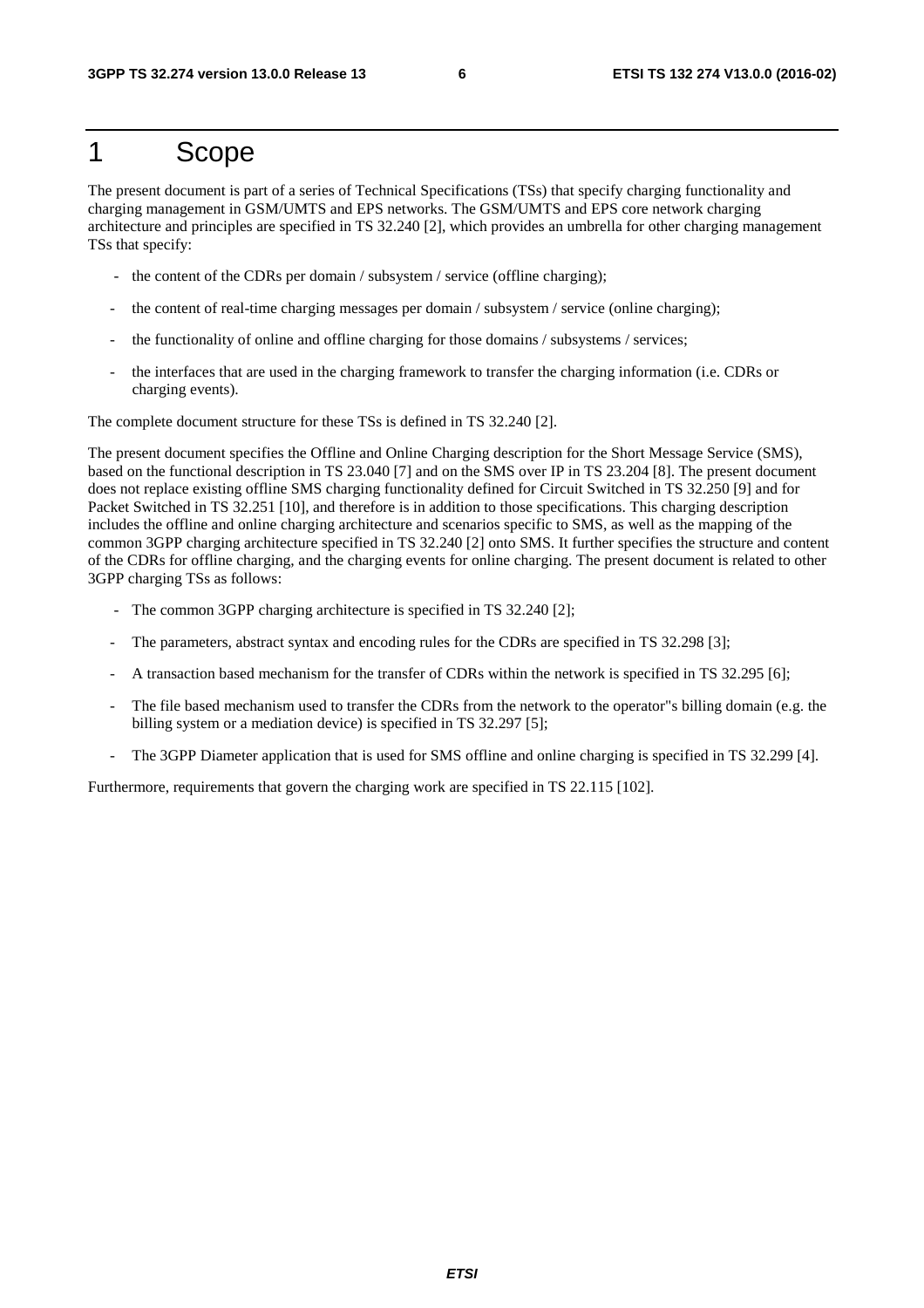### 2 References

The following documents contain provisions which, through reference in this text, constitute provisions of the present document.

- References are either specific (identified by date of publication, edition number, version number, etc.) or non-specific.
- For a specific reference, subsequent revisions do not apply.
- For a non-specific reference, the latest version applies. In the case of a reference to a 3GPP document (including a GSM document), a non-specific reference implicitly refers to the latest version of that document *in the same Release as the present document*.
- [1] 3GPP TR 21.905: "Vocabulary for 3GPP Specifications".
- [2] 3GPP TS 32.240: "Telecommunication management; Charging management; Charging architecture and principles".
- [3] 3GPP TS 32.298: "Telecommunication management; Charging management; Charging Data Record (CDR) parameter description".
- [4] 3GPP TS 32.299: "Telecommunication management; Charging management; Diameter charging application".
- [5] 3GPP TS 32.297: "Telecommunication management; Charging management; Charging Data Record (CDR) file format and transfer".
- [6] 3GPP TS 32.295: "Telecommunication management; Charging management; Charging Data Record (CDR) transfer".
- [7] 3GPP TS 23.040: "Technical realization of Short Message Service (SMS)".
- [8] 3GPP TS 23.204: "Support of Short Message Service (SMS) over generic 3GPP Internet Protocol (IP) access; Stage 2".
- [9] 3GPP TS 32.250: "Telecommunication management; Charging management; Circuit Switched (CS) domain charging".
- [10] 3GPP TS 32.251: "Telecommunication management; Charging management; Packet Switched (PS) domain charging".
- [11] 3GPP TS 32.296: "Telecommunication management; Charging management; Online Charging System (OCS) applications and interfaces".
- [12] IETF RFC 4006: "Diameter Credit-Control Application".
- [13] 3GPP TS 32.270: "Telecommunication management; Charging management; Multimedia Messaging Service (MMS) charging".
- [14] 3GPP TS 23.038: "Alphabets and language-specific information".
- [15] 3GPP TS 32.260: "Telecommunication management; Charging management; IP Multimedia Services (IMS) charging".
- [16] 3GPP TS 22.142: "Value Added Services (VAS) for Short Message Service (SMS) requirements".
- [17] 3GPP TS 23.682: "Architecture enhancements to facilitate communications with packet data networks and applications".
- [18] 3GPP TS 29.337: "Diameter-based T4 interface for communications with packet data networks and applications".
- [19]-[99] Void.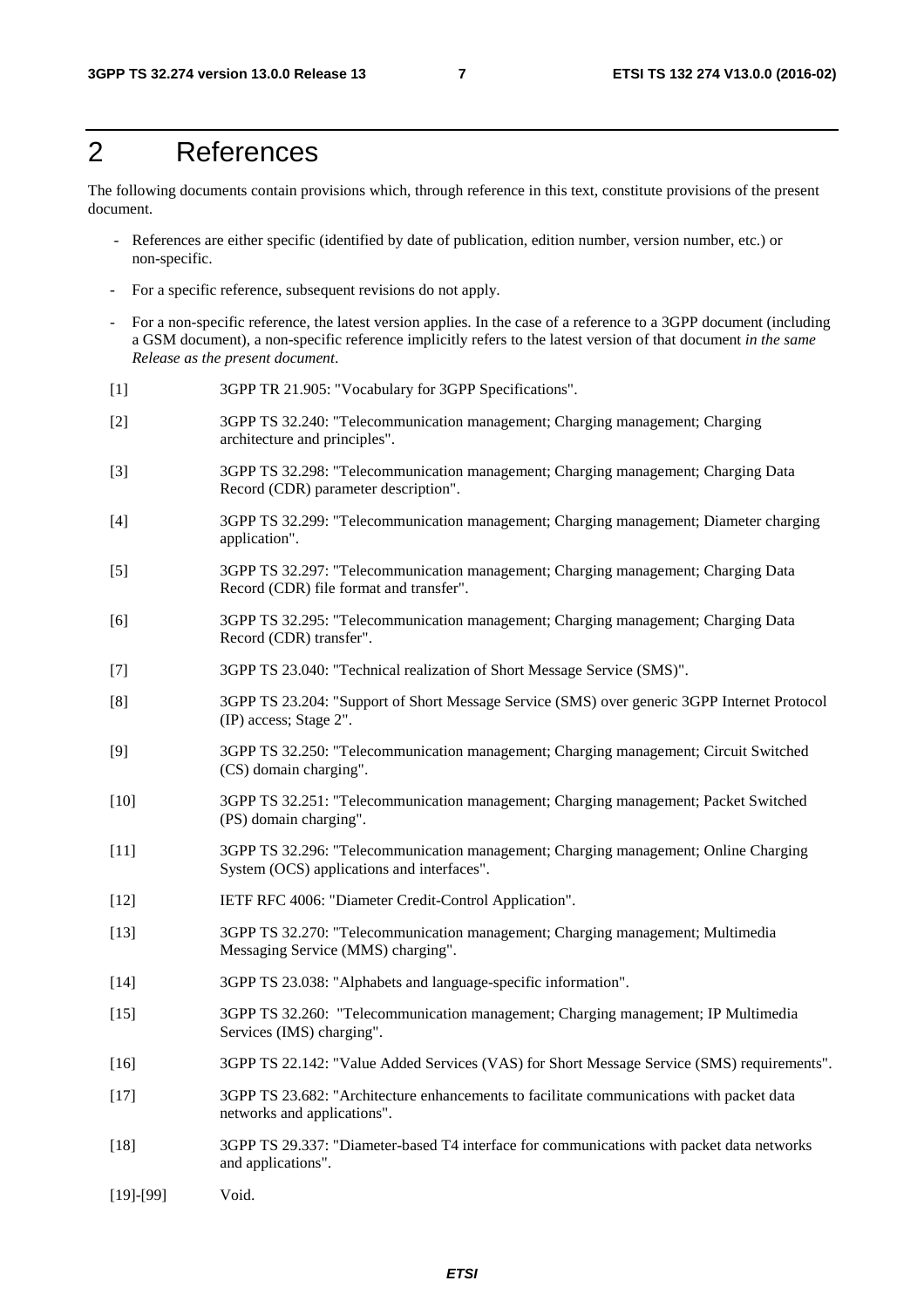[100]-[199] Void.

### 3 Definitions and abbreviations

### 3.1 Definitions

For the purposes of the present document, the terms and definitions given in TR 21.905 [1], TS 32.240 [2] and the following apply. A term defined in the present document takes precedence over the definition of the same term, if any, in TR 21.905 [1] or TS 32.240 [2].

**SMS node**: An SMS node, in the present document, refers to either an SMS router, IP-SM-GW, SMS-SC or a combination of these nodes.

### 3.2 Symbols

For the purposes of the present document, the following symbols apply:

| <b>B</b> sm | Reference point for the CDR file transfer from SMS CGF to the BD,          |
|-------------|----------------------------------------------------------------------------|
| Ga          | Reference point for CDR transfer between a CDF and the CGF.                |
| Rf          | Offline charging reference point between a 3G network element and the CDF. |
| Ro          | Online charging reference point between a 3G network element and the OCS.  |

### 3.3 Abbreviations

For the purposes of the present document, the abbreviations given in TR 21.905 [1], TS 32.240 [2] apply.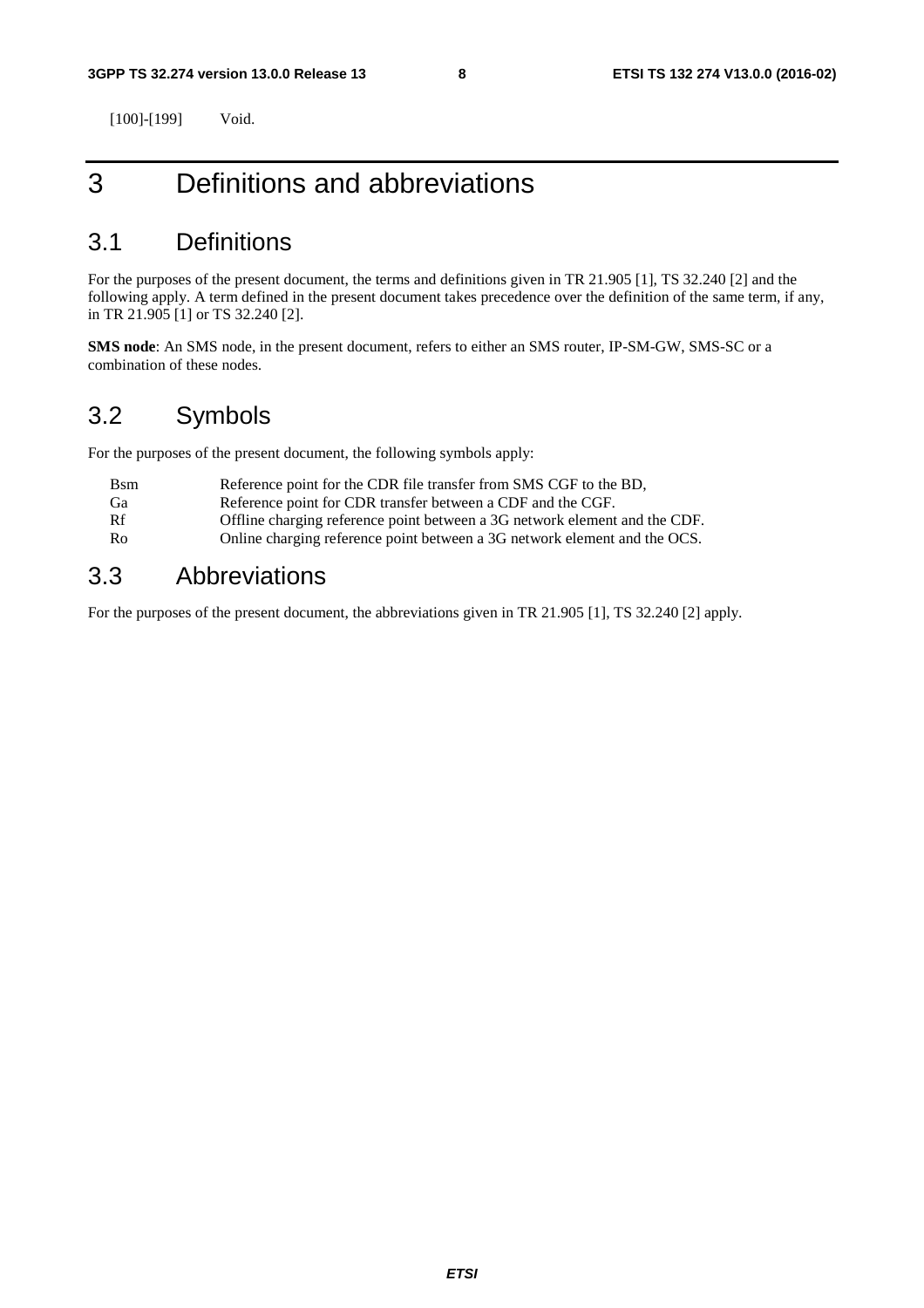### 4 Architecture considerations

### 4.1 High level SMS architecture

The high level SMS architecture is as defined in TS 23.040 [7].

Only the SMS Router, SMS-SC and the IP-SM-GW are within the scope of the present document. The details for the other nodes in the SMS architecture are defined in TS 32.250 [9] and TS 32.251 [10].

### 4.2 SMS offline charging architecture

The architecture for SMS offline charging is described in figure 4.2.1



**Figure 4.2.1: SMS offline charging architecture** 

Details on the interfaces and functions can be found in TS 32.240 [2] for the general architecture components. The Rf interface is described in clause 6.1.1, Ga in clause 6.1.2, and Bsm in clause 6.1.3 of this document.

### 4.3 SMS online charging architecture

For online charging, the relevant SMS nodes utilise the Ro interface and application towards the OCS as specified in TS 32.299 [4]. The Ro reference point covers all online charging functionality required for SMS.

The SMS online charging architecture is depicted in figure 4.3.1



**Figure 4.3.1: SMS online charging architecture** 

Details on the interfaces and functions can be found in TS 32.240 [2] for the general architecture components, TS 32.296 [11] for the OCS, and TS 32.299 [4] for the Ro application.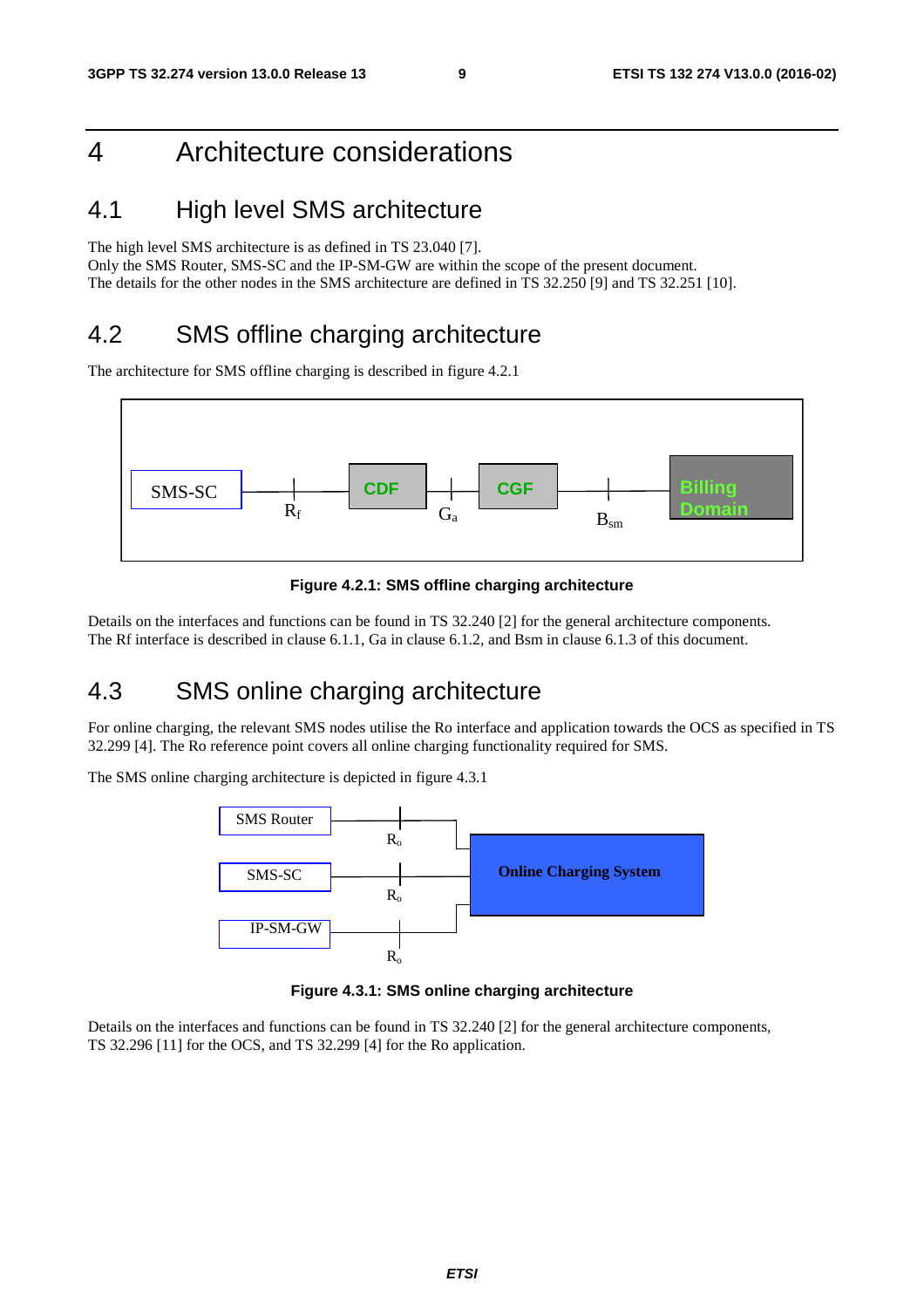### 5 SMS charging principles and scenarios

### 5.1 SMS charging principles

#### 5.1.1 General principles

The Short Message Service (SMS) comprises 5 main operational scenarios:

- **Person to Person:** The message is sent by a UE as originator and received by a UE as destination.
- **Person to Application:** The message is sent by a UE as originator and received by a third party application as destination.
- **Application to Person:** The message is sent by a third party application as originator and received by a UE as destination.
- **Application to Application:** The message is sent by a third party application as originator and received by another third party application as destination.
- **Device Triggering**: the message is sent on behalf of an application as originator and received by a device as destination.

In addition SMS nodes may apply services such as Value Added Services (VAS) specified in TS 22.142 [16], services defined in industry standard protocols for SM submission from applications in a fixed network (protocols such as SMPP, UCP/EMI, OIS, CIMD, etc.) or vendor specific services as endorsed by TS 23.040 [7]. As such, the SMS node collects charging information such as:

- the destination and source addresses applied for an SM;
- an indication of origination or termination handling;
- $i$ dentification of the node(s) and connection(s) involved in the SM transaction;
- SM validity period;
- in scenarios involving an application / VASP, the charging information describes the identification of the application / VASP;
- requested SM service type.

#### 5.1.2 Segmentation and concatenation

Information about concatenated messages should be sent to the charging systems in order to apply the appropriate charging models. The charging system may be required to be stateful to process information about segmented messages.

### 5.1.3 Triggers for generation of charging information

The following service level events shall, based on operator configuration, trigger the generation of charging information:

- Simple submission based on reception at the SMS node.
- Enhanced submission based on completion of the transaction handling at the SMS node.
- Origination retry based on the enhanced submission where the initial handling fails and a redelivery attempt is initiated.
- Delivery report
- Termination Application to Person scenario only.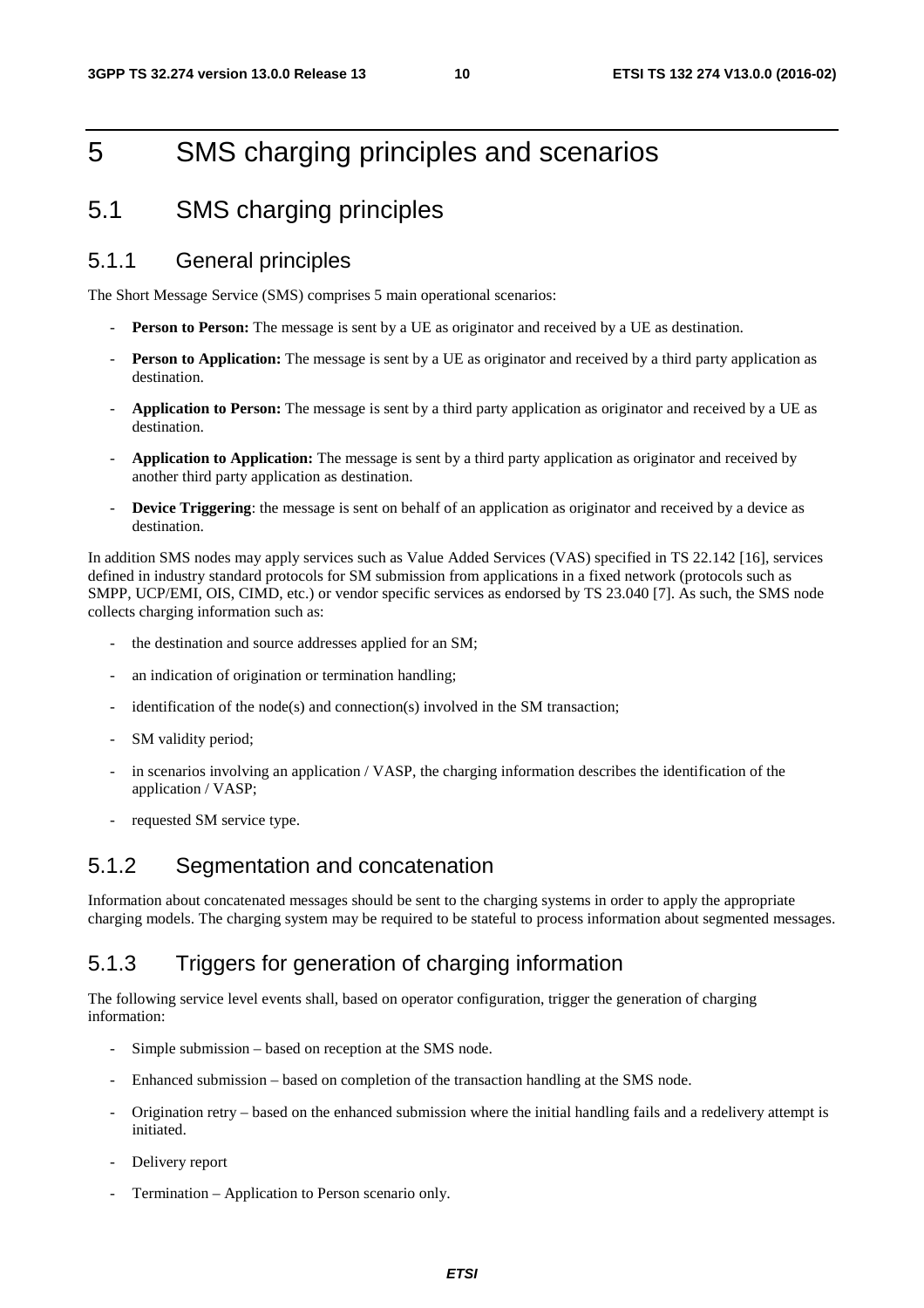- Termination retry Application to Person scenario only reattempt delivery of an SM to a terminating entity;
- SM Service request.

Depending on the charging model applied, a "refund" may be necessary for unsuccessful delivery.

See clause 5.2 and 5.3 for detailed procedures associated with the triggers above for offline charging and online charging respectively.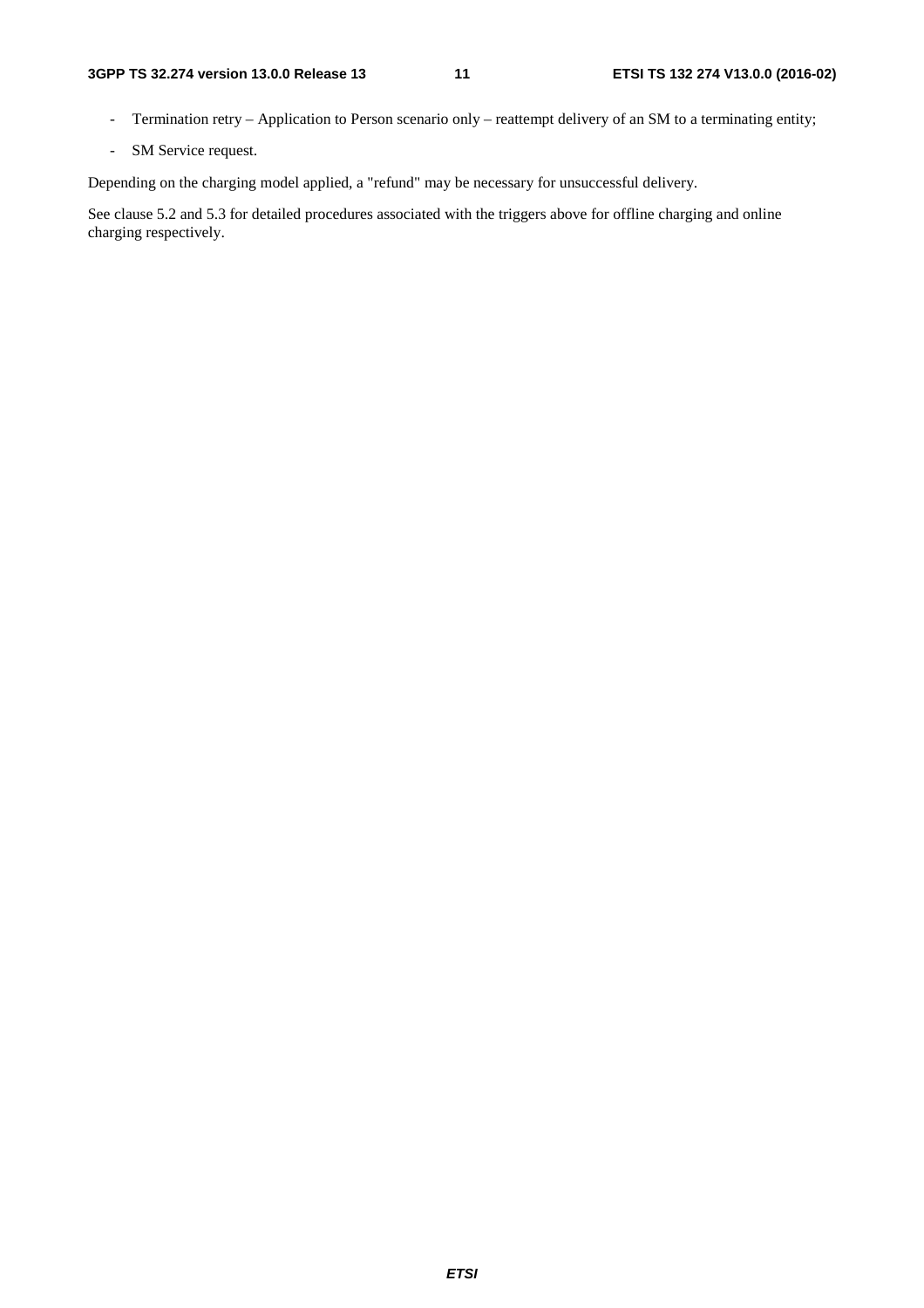### 5.2 SMS offline charging scenarios

#### 5.2.1 Basic principles

SMS offline charging functionality is based on SMS Nodes reporting chargeable events associated with SM transactions.

The SMS offline charging applies to the SMS-SC.

SMS offline charging uses the Diameter Offline Charging as specified in TS 32.299 [4]. Event based charging applies, with reporting achieved by sending *Charging Data Request* [Event] to the CDF.

SMS transactions are collected independently by the SMS-SC, on completion handling at SMS-SC (enhanced submission), for:

- UE originated: SM submitted to the SMS-SC from a UE;
- Application originated: SM submitted to the SMS-SC from a Third Party Application;
- UE terminated: SM transferred to the UE from SMS-SC;
- Application terminated: SM transferred to a Third Party Application from SMS-SC.

In addition to the different service level events described in clause 5.1.3, SMS transactions associated to "Device Triggering using T4" as specified in TS 23.682 [17] are chargeable events defined for offline charging:

- SMS submitted to the SMS-SC from MTC-IWF for Device Triggering;
- SMS transferred from the SMS-SC towards the UE for Device Triggering;
- Device Triggering Delivery report transferred from the SMS-SC to the MTC-IWF.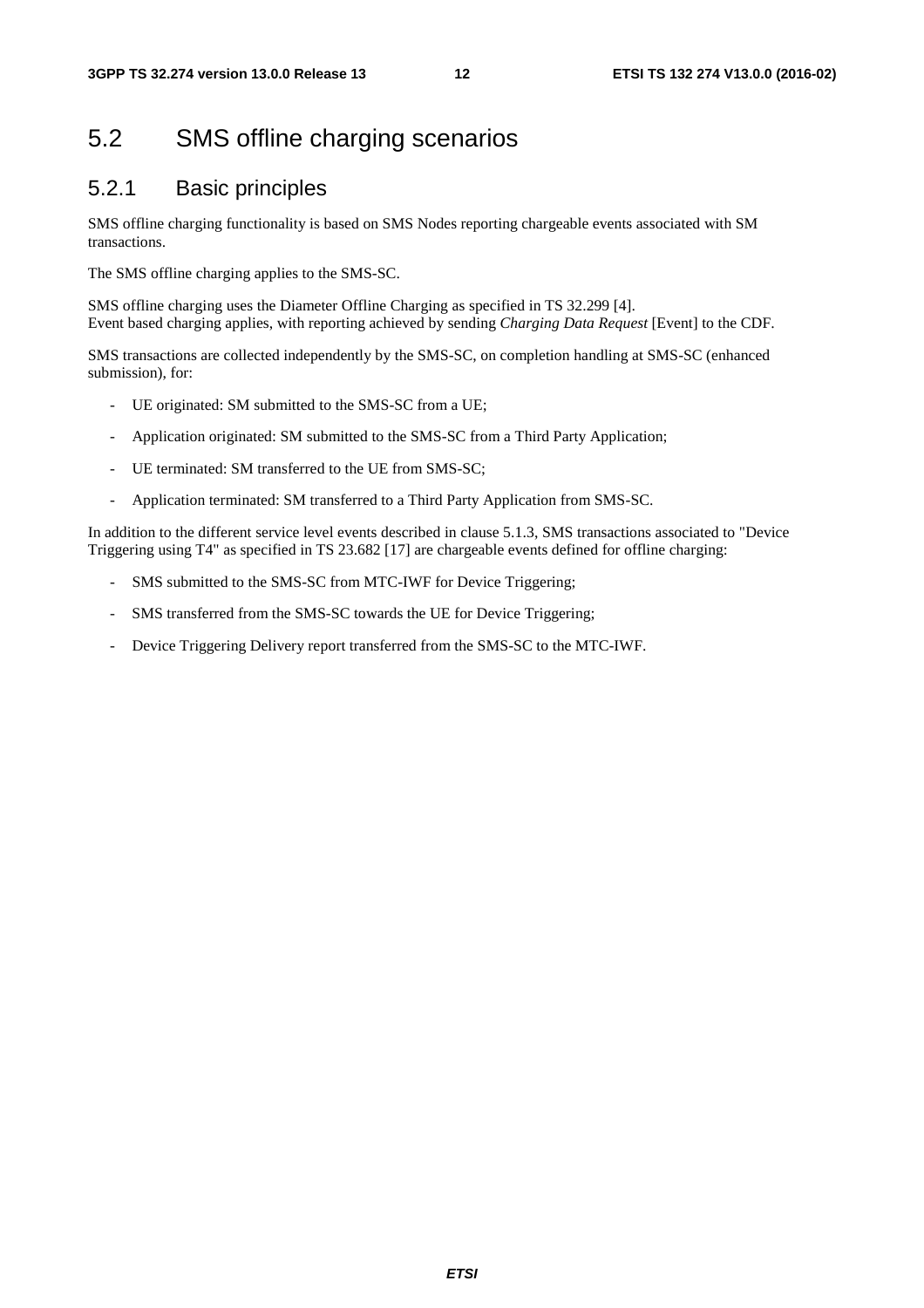#### 5.2.2 Rf message flows

#### 5.2.2.0 Introduction

The different scenarios below focus on the different message exchanges from/to the SMS-SC and the corresponding message flows between the SMS-SC and the CDF.

The sequence of messages exchanged between the SMS-SC and the other nodes are described with generic names (i.e SMS submit, SMS deliver), to reflect SMS reception or sending by/from the SMS-SC, independently from the protocol conveying the SMS.

#### 5.2.2.1 SMS Submission to SMS-SC

Figure 5.2.2.1.1 describes the scenario where UE or a third party application originates SMS-MO destined to a recipient UE:



**Figure 5.2.2.1.1: Offline charging - SMS submission to SMS-SC** 

- 1) The SMS-SC receives a "SMS Submit" incoming message originated by a UE or a third party application.
- 2) The SMS-SC returns "SMS Submit Answer" with appropriate result associated to the reception of the SM: successfully received by SMS-SC or failed due to error at SMS-SC.
- 3) The SMS-SC triggers a *Charging Data Charging Data Request* with *Operation Type* indicating EVENT\_RECORD to record successful or unsuccessful reception of the SM, with originator identified as UE or as a third party application, depending on the scenario.
- NOTE: In the scenario where a third party application is originator, sending application identification to the CDF allows to apply accurate charging model of Termination scenario, i.e. recipient UE to be charged for the delivered SM, instead of originator or both parties.
- 4) The CDF creates a SC-SMO CDR and acknowledges the reception of the data.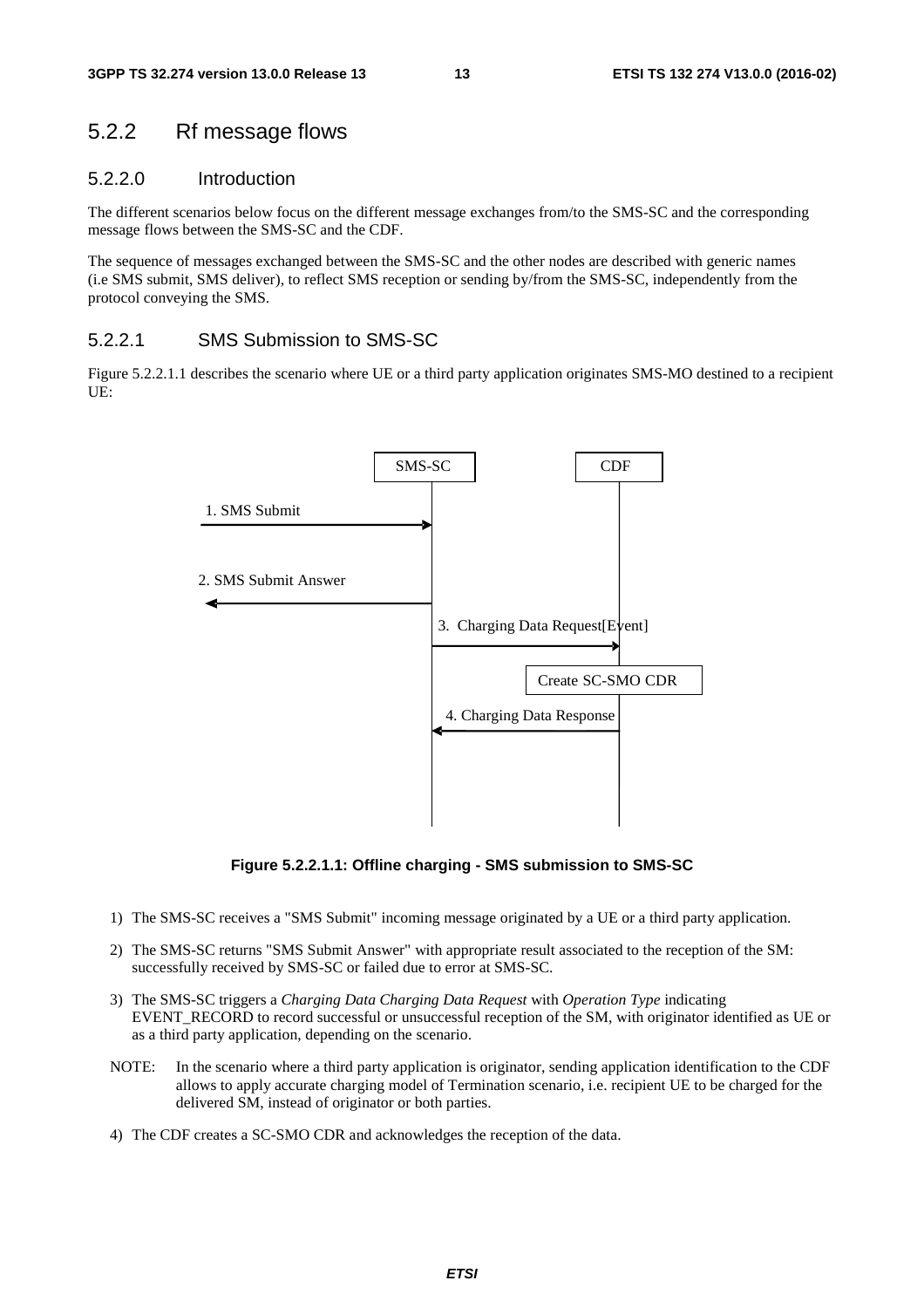#### 5.2.2.2 SMS Delivery from SMS-SC

Figure 5.2.2.2.1 describes the scenario where SMS-SC originates SM transfer towards the receiving party.



**Figure 5.2.2.2.1: Offline charging SMS Transfer from SMS-SC** 

- 1) The SMS-SC forwards "SMS Deliver" message towards the receiving party, as a first attempt or due to internal trigger for a retry delivery of a previously failed and stored SM.
- 2) The SMS-SC receives "SMS Deliver Answer" message as the delivery success or failure of the SM transfer attempt.
- 3) The SMS-SC triggers a Charging Data Request[Event] to record successful or unsuccessful result of SM delivery.
- 4) The CDF creates a SC-SMT CDR and acknowledges the reception of the data.

#### 5.2.2.3 Delivery Report

Delivery Report or Status Report (SC informing the originating UE of the delivery outcome of a previously submitted short message) issued by the SMS-SC uses the same procedures as the "SMS Delivery from the SMS-SC" described within clause 5.2.2.2, as it is contained within a new SM.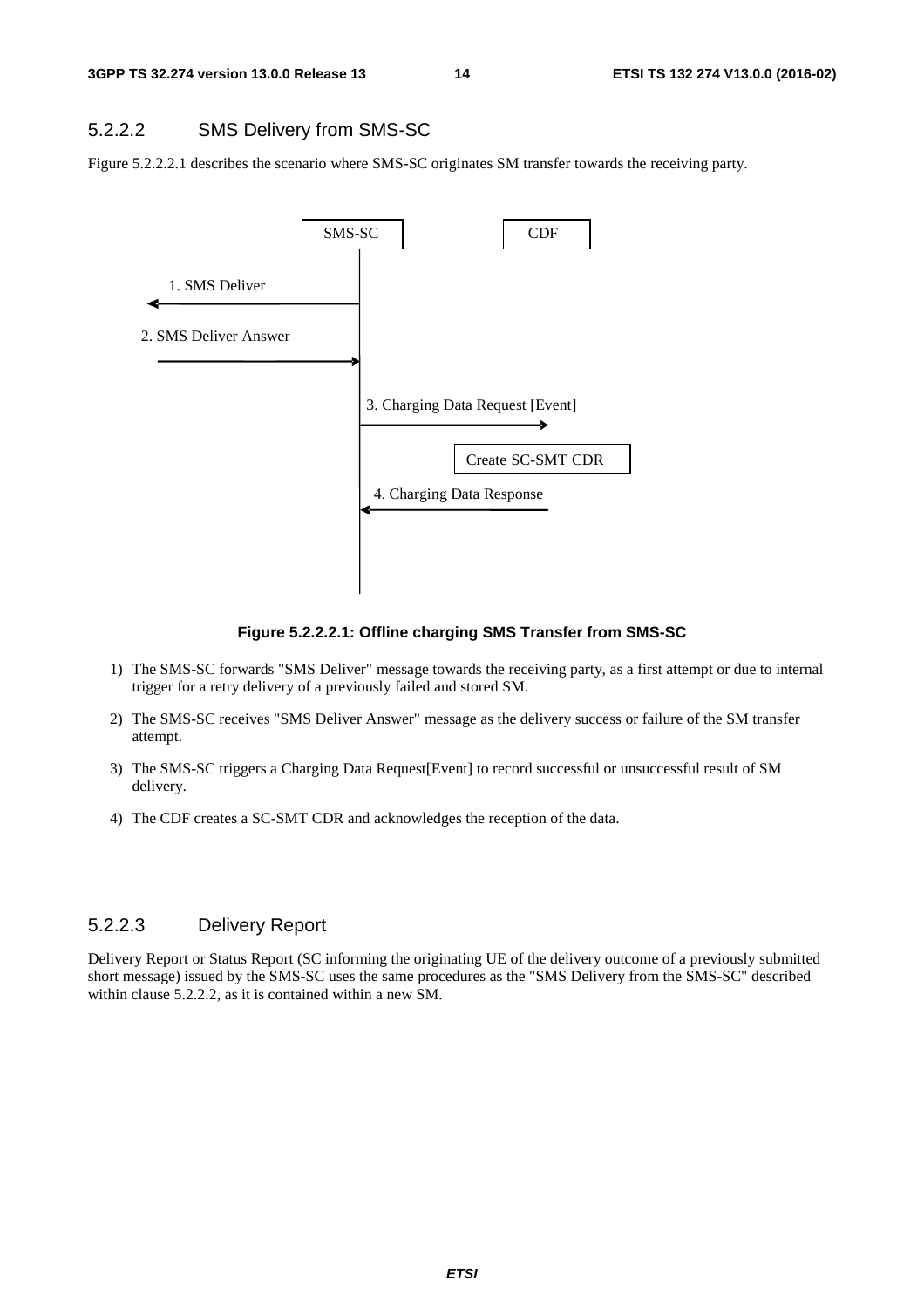#### 5.2.2.4 Device Triggering using T4

#### 5.2.2.4.1 SMS submission to SMS-SC for Device Triggering

Figure 5.2.2.4.1.1 describes the scenario where the MTC-IWF submits a request to SMS-SC for SM transfer towards the UE for Device Triggering purpose.



#### **Figure 5.2.2.4.1.1: Offline charging - SMS submission to SMS-SC for Device Triggering**

- 1) The SMS-SC receives an incoming "Device Trigger Request" from an MTC-IWF over  $T_4$ , destined to a UE recipient.
- 2) The SMS-SC returns "Device Trigger Answer" with appropriate result associated to the reception of the trigger request: successfully received by SMS-SC or failed due to error at SMS-SC.
- 3) The SMS-SC triggers a *Charging Data Request* with *Operation Type* indicating EVENT\_RECORD to record successful or unsuccessful reception of the SM from the MTC-IWF, with originator identified as SCS Identity.
- 4) The CDF creates a SC-SMO CDR and acknowledges the reception of the data.

#### 5.2.2.4.2 SMS Delivery from SMS-SC for Device Triggering

The scenario where SMS-SC originates the SMS Device Triggering transfer towards the UE is the same as "SMS Delivery from SMS-SC" described in clause 5.2.2.2, except the *Charging Data Request* with *Operation Type* indicating EVENT\_RECORD includes a value for "Device Triggering indication".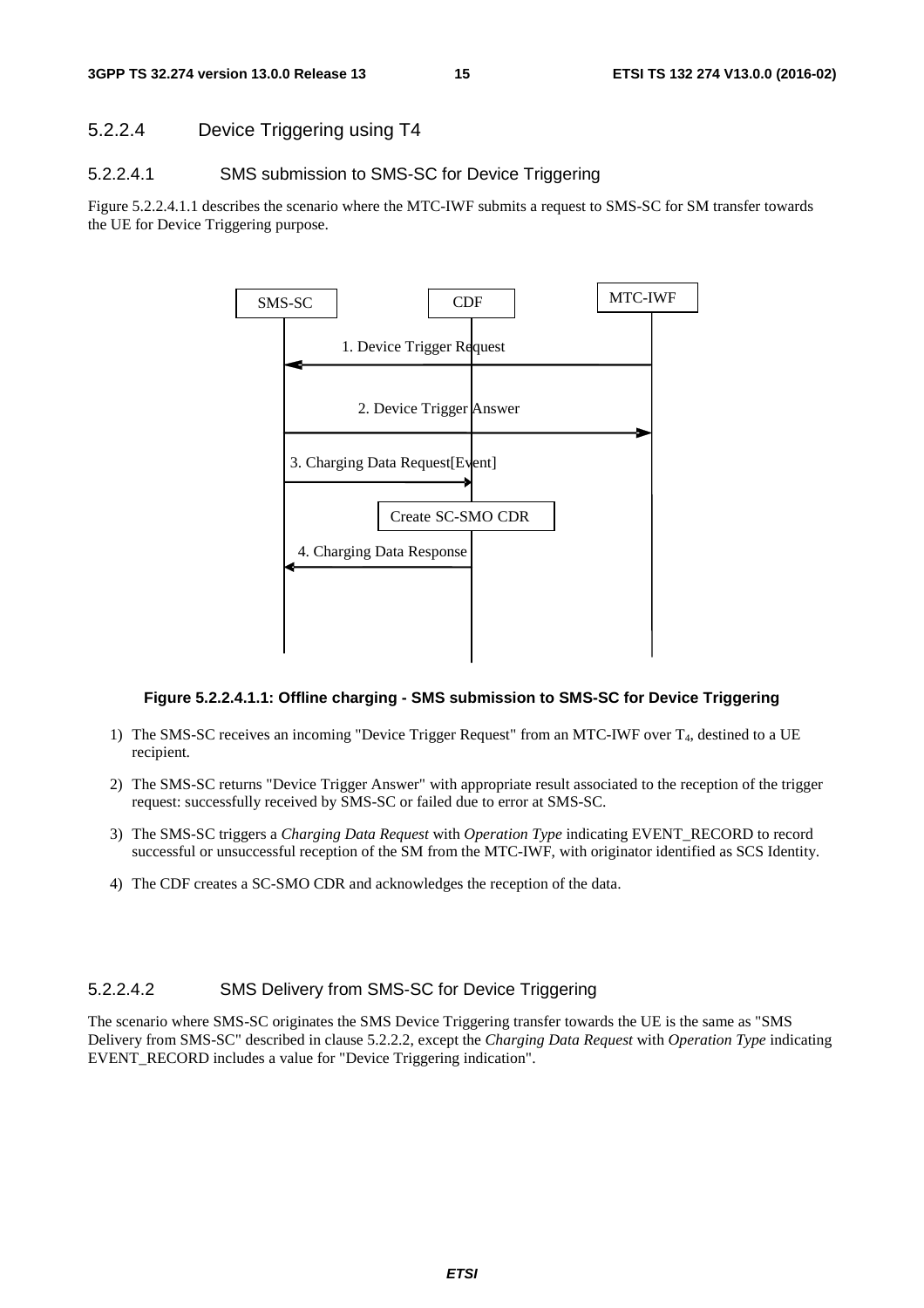#### 5.2.2.4.3 SMS Device Triggering Delivery Report

Figure 5.2.2.4.3.1 describes the scenario where the SMS-SC reports Delivery Report of Device Trigger to the MTC-IWF.



#### **Figure 5.2.2.4.3.1: Offline charging - SMS Device Triggering Delivery Report**

- 1) The SMS-SC receives an incoming "Deliver Answer" as outcome from a previous Device Trigger transferred to a UE.
- 2) The SMS-SC issues a "Delivery Report Request" towards the MTC-IWF, to report the success or failure of delivering the device trigger to the UE.
- 3) The SMS-SC triggers a *Charging Data Request* with *Operation Type* indicating EVENT\_RECORD to record successful or unsuccessful delivering of the device trigger to the UE.
- 4) The CDF creates a SC-SMT CDR and acknowledges the reception of the data.

#### 5.2.2.5 Offline charging error cases - Diameter procedures

The Offline Charging error cases in Diameter (Accounting) Related Procedures associated to *Charging Data Request /Response,* from SMS node as network element are specified in TS 32.299 [4] clause 6.1.3.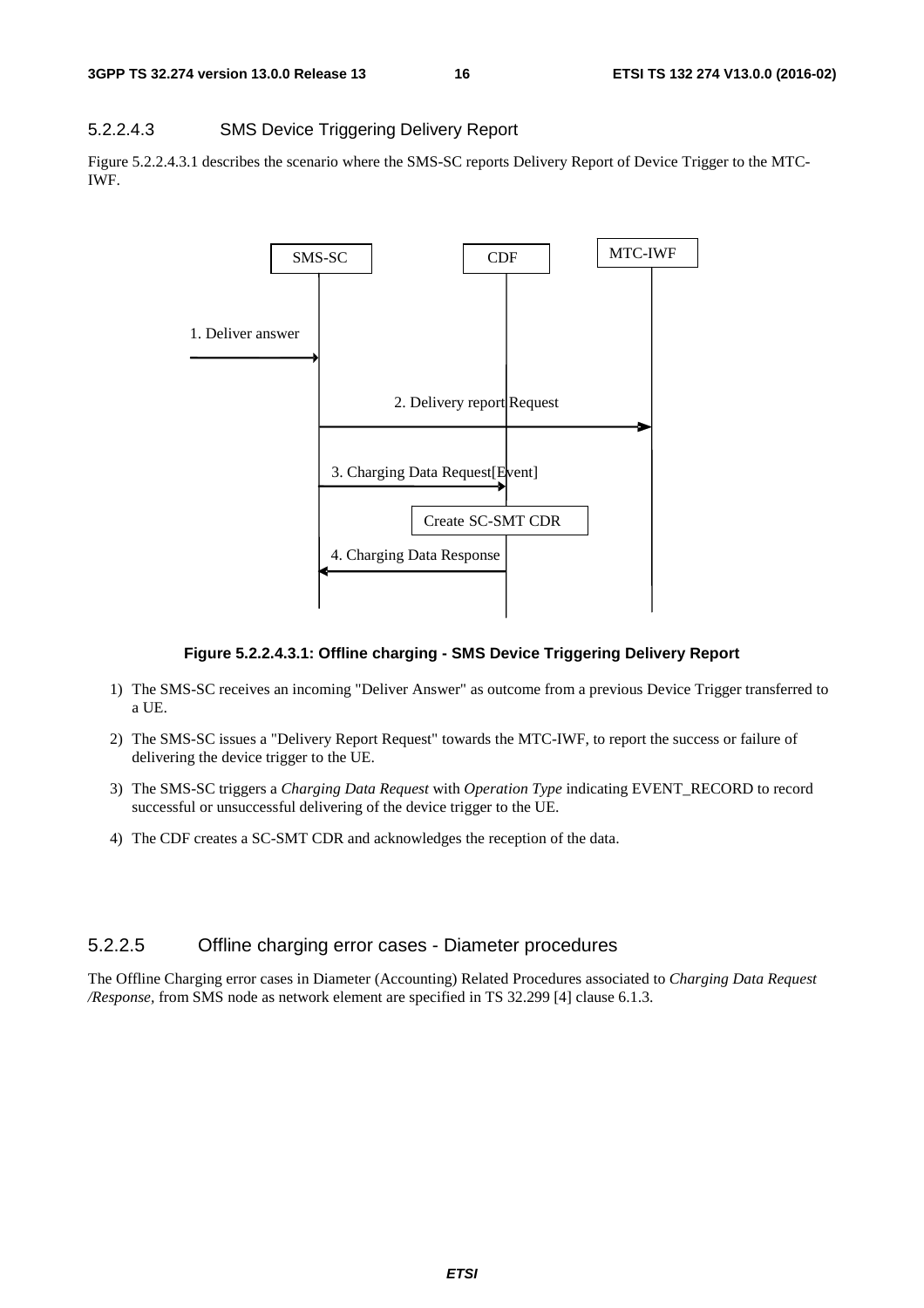### 5.2.3 CDR generation

5.2.3.1 Triggers for xxx-CDR charging information collection Editor's Note: For Further Study.

5.2.3.2 Triggers for xxx-CDR charging information addition Editor's Note: For Further Study.

### 5.2.3.3 Triggers for xxx-CDR closure

Editor's Note: For Further Study.

### 5.2.4 Ga record transfer flows

Editor's Note: For Further Study.

### 5.2.5 B<sub>sm</sub> CDR file transfer

Editor's Note: For Further Study.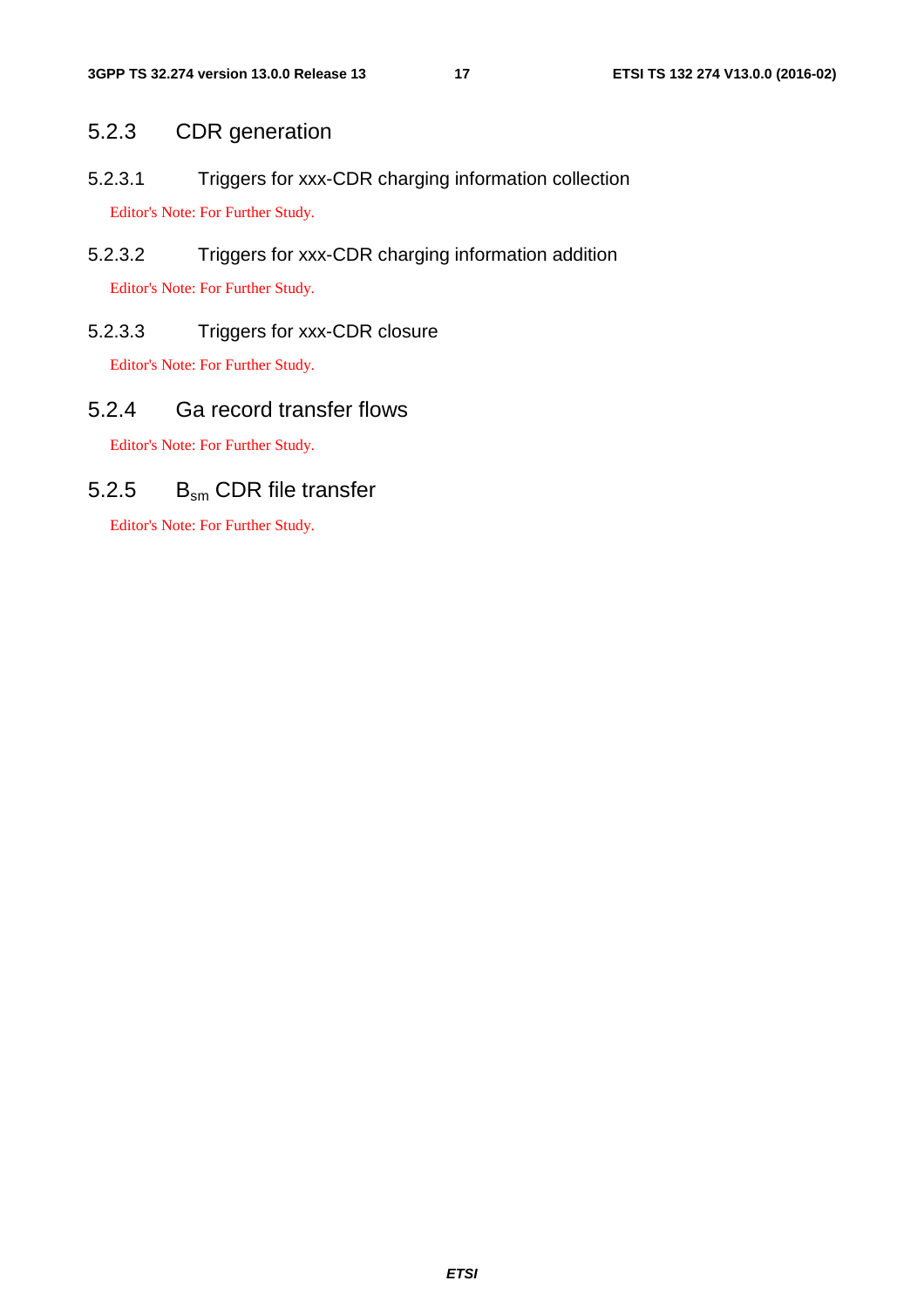### 5.3 SMS online charging scenarios

#### 5.3.1 Basic principles

SMS online charging uses the Credit-Control application as specified in TS 32.299 [4].

SMS charging may use the Immediate Event Charging (IEC) principle or the Event Charging with Unit Reservation (ECUR) principle as specified in TS 32.299 [4]. The chargeable events for subscriber charging are associated with SM transactions.

An implementation may use either IEC or ECUR for charging events based on operator configuration.

The units used for quota shall be service specific and based on an SM.

The selection of the OCS is implementation specific as there is no guaranteed means of providing the OCS address to the CTF.

In addition, SMS charging may use the Refund Account principle when the operation has not been successfully completed after an IIEC.

NOTE: For SMSIP, the IP-SM-GW may receive information relevant for online charging through signalling in IMS.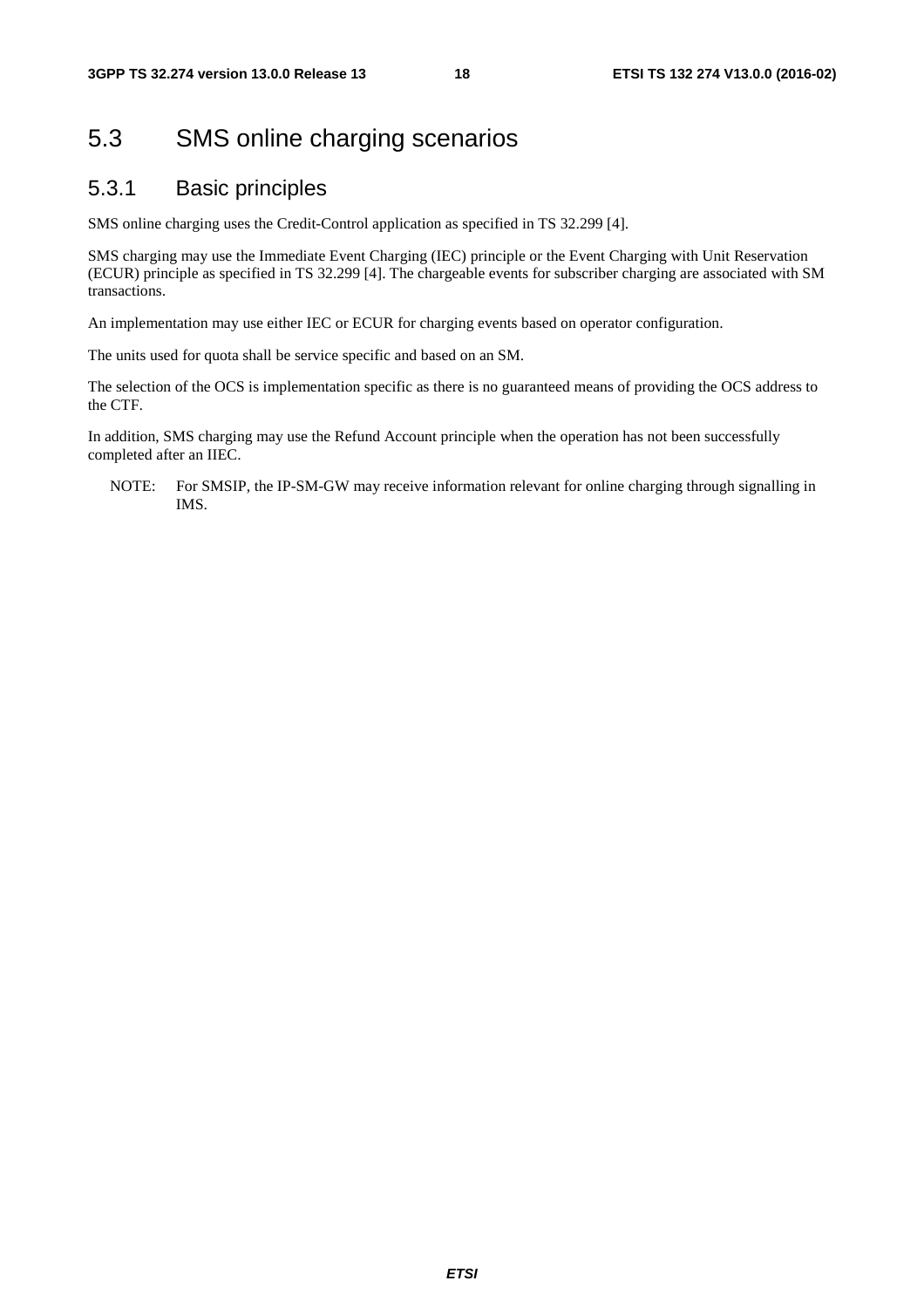### 5.3.2 R<sub>o</sub> message flows

#### 5.3.2.1 Simple submission

This clause contains message flows for the different operation models IEC (figure 5.3.2.1.1) and ECUR (figure 5.3.2.1.2).



**Figure 5.3.2.1.1: Online charging in simple submission for IEC** 

- 1) Depending on which SMS mechanism (i.e. SMS or SMSIP) is in operation, the SMS node receives an incoming SM-Submit or a MAP-Forward-SM.
- 2) The SMS node triggers a Debit Units Request message to the OCS.
- 3) The OCS performs the appropriate credit processing based on the received request.
- 4) The OCS responds with a Debit Units Response message to the SMS node.
- 5) If authorized, the SMS node continues the SM processing as appropriate for the origination procedures.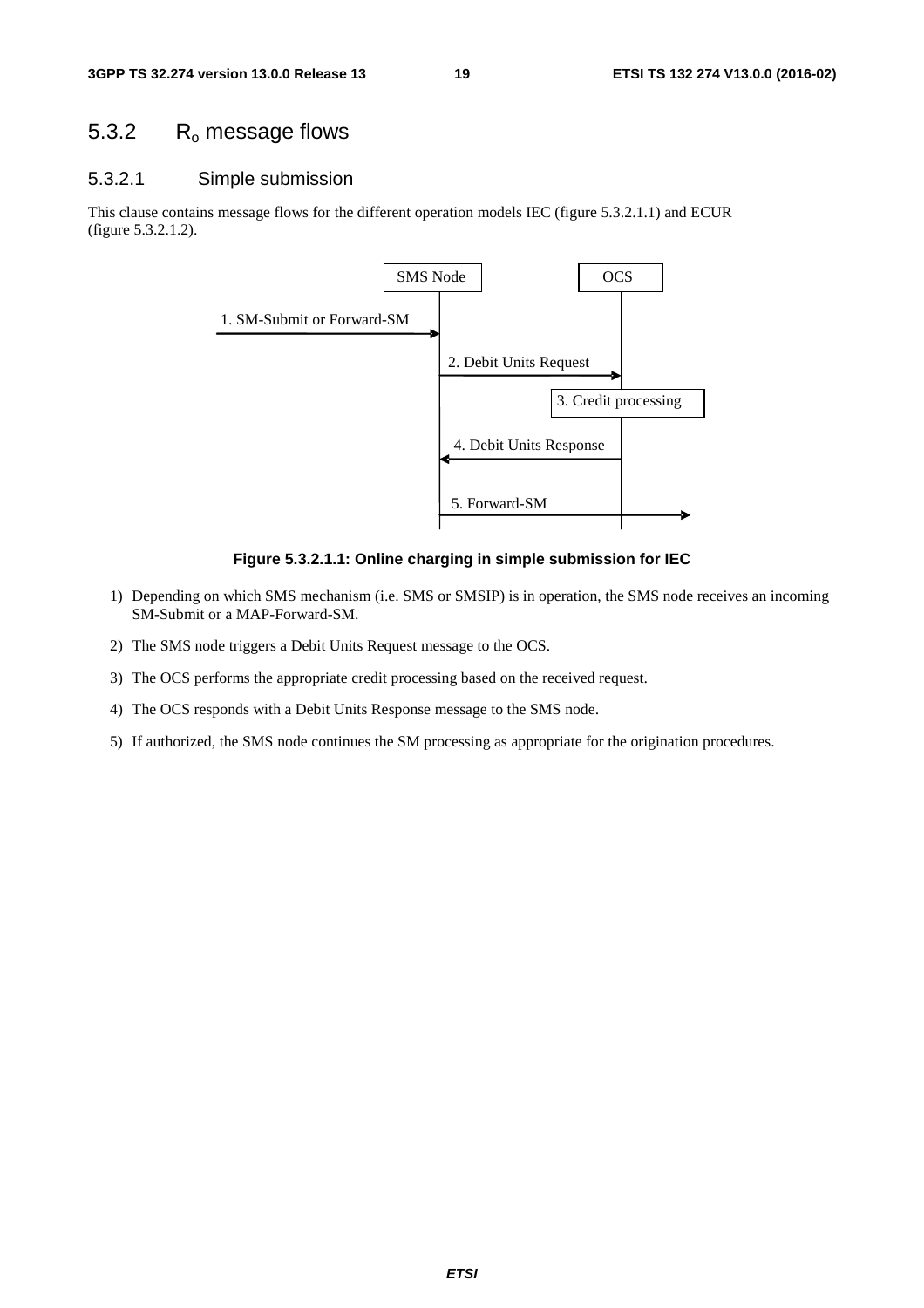

#### **Figure 5.3.2.1.2: Online charging in simple submission for ECUR**

- 1) Depending on which SMS mechanism (i.e. SMS or SMSIP) is in operation, the SMS node receives an incoming SM-Submit or a MAP-Forward-SM.
- 2) The SMS node triggers a Reserve Units Request [Initial] message to the OCS.
- 3) The OCS performs the appropriate credit processing based on the received request.
- 4) The OCS responds with a Reserve Units Response message to the SMS node.
- 5) If authorized, the SMS node continues the SM processing as appropriate for the origination procedures.
- 6) The SM transaction is successfully acknowledged.
- 7) The SMS node triggers a Reserve Units Request [Terminate] message to the OCS reporting the successful event transaction.
- 8) The OCS performs the appropriate credit processing based on the received request.
- 9) The OCS responds with a Reserve Units Response message to the SMS node.

#### 5.3.2.2 Enhanced submission

The enhanced submission procedures are similar to the simple submission procedures using ECUR. However, the trigger for Reserve Units Request (Terminate) may be based on unsuccessful handling, e.g. negative acknowledgement and with or without successful storage of the message for future redelivery attempts. See failure scenarios defined in clause 5.3.2.7.

#### 5.3.2.3 Delivery report

The origination of delivery reports use the same procedures as the simple submission procedures as described within clause 5.3.2.1. The delivery report itself is contained within a new SM.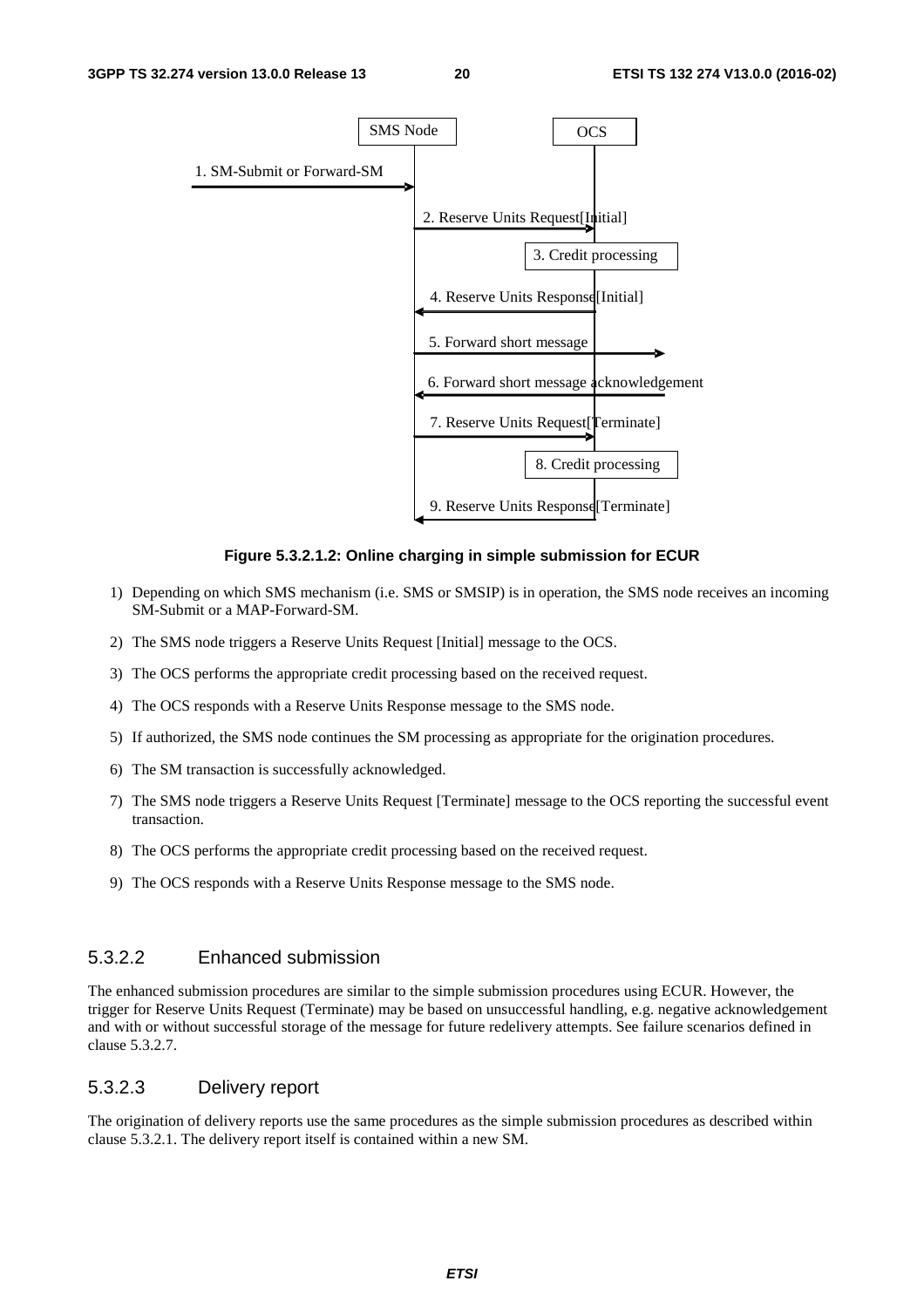#### 5.3.2.4 Origination retry

This clause contains message flows for the different operation models IEC (figure 5.3.2.4.1) and ECUR (figure 5.3.2.4.2) for redelivery attempts in the origination direction.



#### **Figure 5.3.2.4.1: Online charging in origination redelivery attempt for IEC**

- 1) An SMS node internal trigger occurs to attempt a redelivery of a previously failed and stored SM.
- 2) The SMS node triggers a Debit Units Request message to the OCS.
- 3) The OCS performs the appropriate credit processing based on the received request.
- 4) The OCS responds with a Debit Units Response message to the SMS node.
- 5) If authorized, the SMS node continues the SM processing as appropriate for the origination procedures.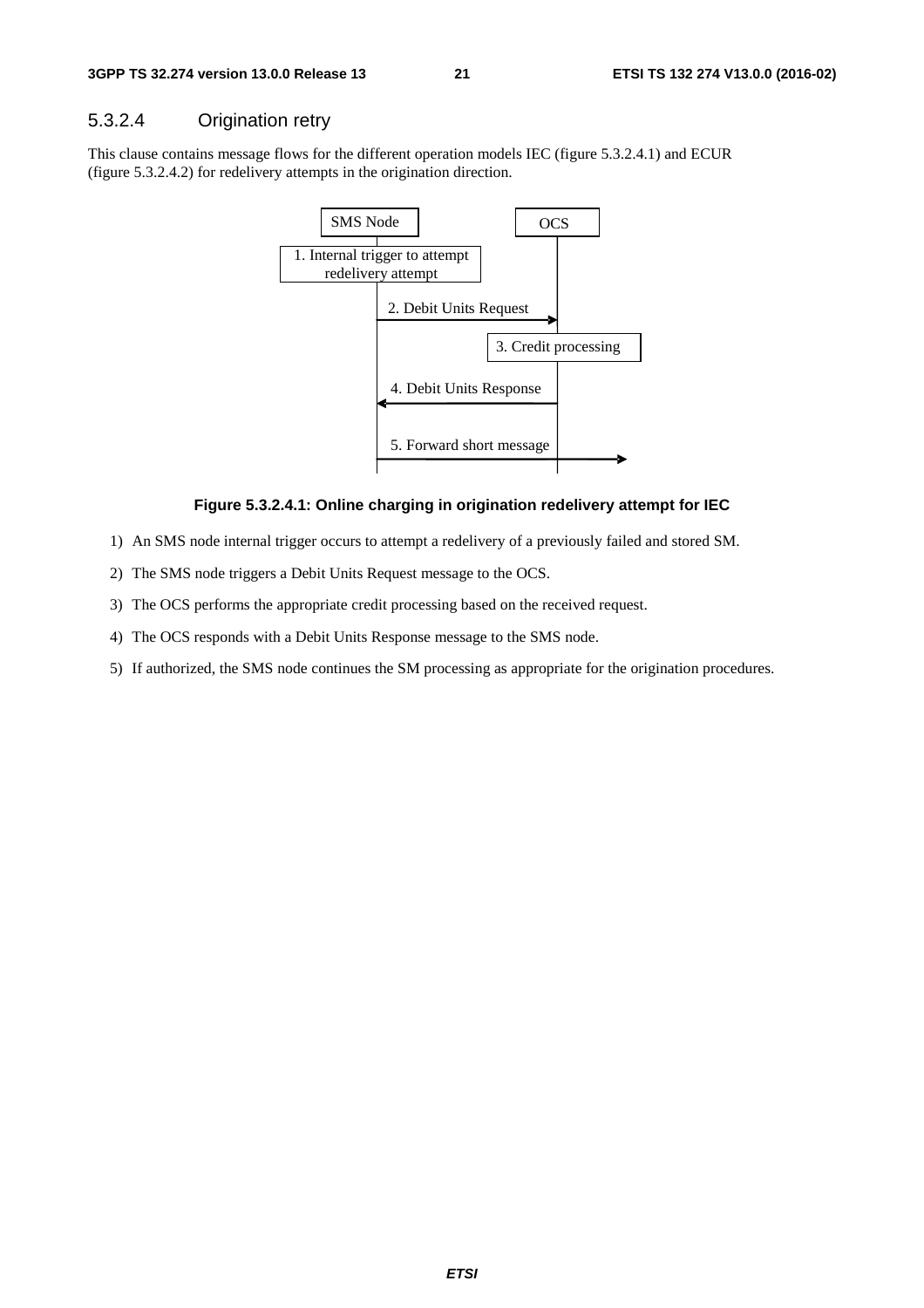

#### **Figure 5.3.2.4.2: Online charging in origination redelivery attempt for ECUR**

- 1) An SMS node internal trigger occurs to attempt a redelivery of a previously failed and stored SM.
- 2) The SMS node triggers a Reserve Units Request[Initial] message to the OCS.
- 3) The OCS performs the appropriate credit processing based on the received request.
- 4) The OCS responds with a Reserve Units Response message to the SMS node.
- 5) If authorized, the SMS node continues the SM processing as appropriate for the origination or termination procedures.
- 6) The SM transaction is successfully acknowledged.
- 7) The SMS node triggers a Reserve Units Request[Terminate] message to the OCS reporting the successful event transaction.
- 8) The OCS performs the appropriate credit processing based on the received request.
- 9) The OCS responds with a Reserve Units Response message to the SMS node.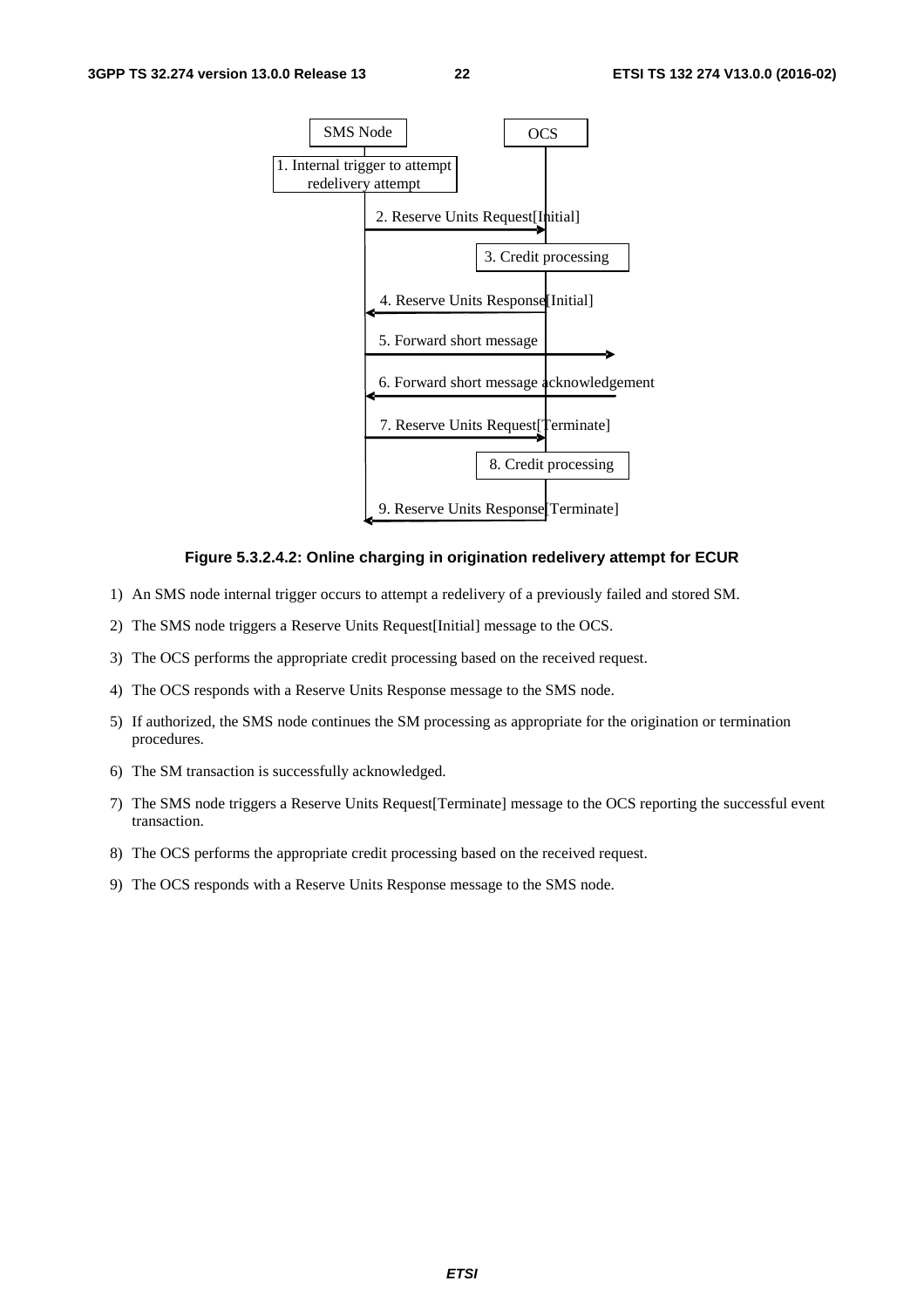#### 5.3.2.5 Termination charge



**Figure 5.3.2.5.1: Online charging in termination for IEC** 

- 1) The SMS node receives an incoming SM-SUBMIT from an application destined for a mobile recipient.
- NOTE: This scenario differs from simple submission charging as described in clause 5.3.2.1 in that typically the mobile recipient (instead of originator or both parties) will be charged for such a short message.
- 2) The SMS node triggers a Debit Units Request message to the OCS.
- 3) The OCS performs the appropriate credit processing based on the received request.
- 4) The OCS responds with a Debit Units Response message to the SMS node.
- 5) If authorized, the SMS node continues the SM processing as appropriate for the termination procedures.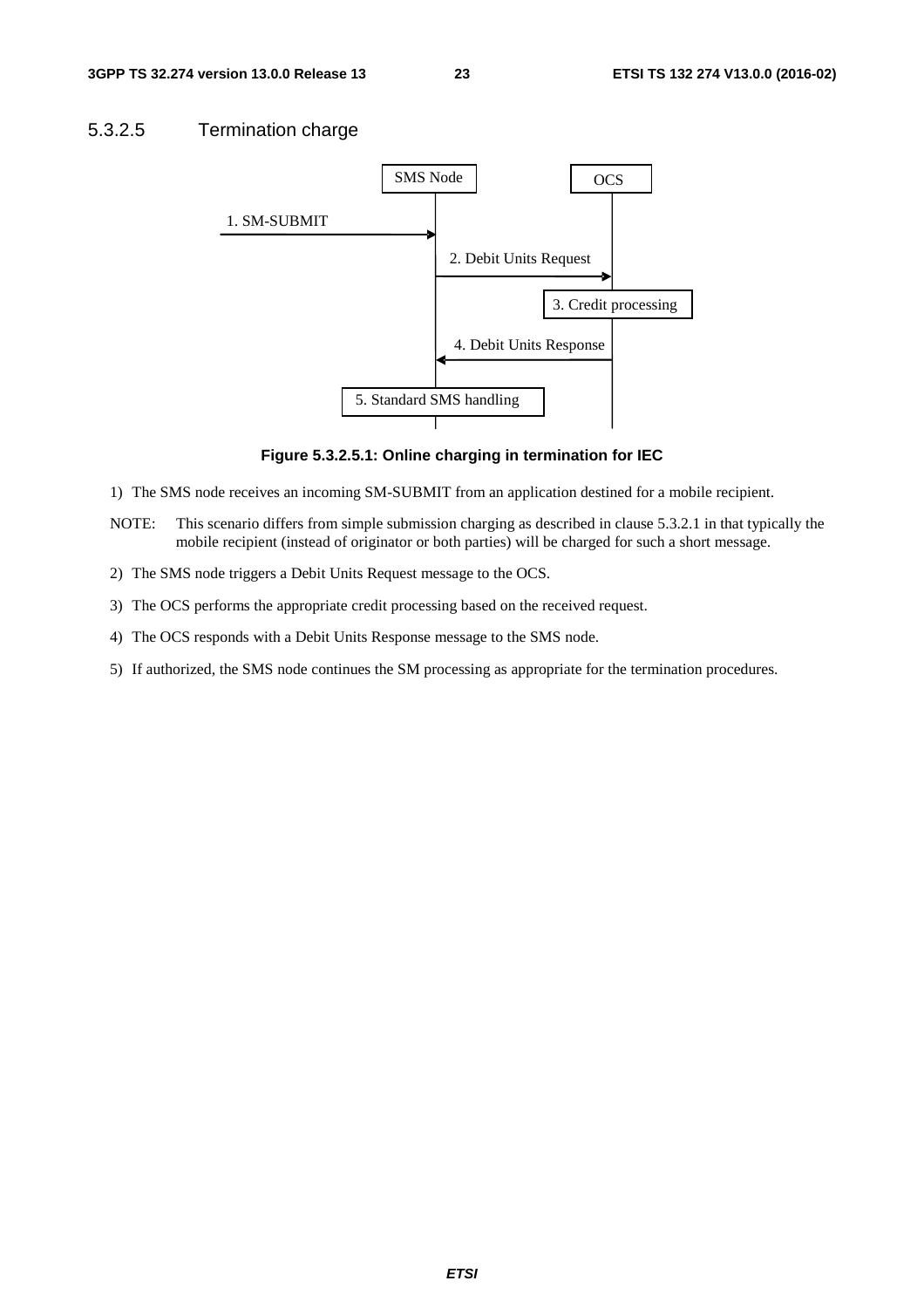

**Figure 5.3.2.5.2: Online charging in termination for ECUR** 

- 1) The SMS node receives an incoming SM-SUBMIT from an application destined for a mobile recipient.
- NOTE: This scenario differs from simple submission charging as described in clause 5.3.2.1 in that typically the mobile recipient (instead of originator or both parties) will be charged for such a short message.
- 2) The SMS node triggers a Reserve Units Request [Initial] message to the OCS.
- 3) The OCS performs the appropriate credit processing based on the received request.
- 4) The OCS responds with a Reserve Units Response message to the SMS node.
- 5) If authorized, the SMS node continues the SM processing as appropriate for the termination procedures.
- 6) The SM transaction is successfully acknowledged.
- 7) The SMS node triggers a Reserve Units Request [Terminate] message to the OCS reporting the successful event transaction.
- 8) The OCS performs the appropriate credit processing based on the received request.
- 9) The OCS responds with a Reserve Units Response message to the SMS node.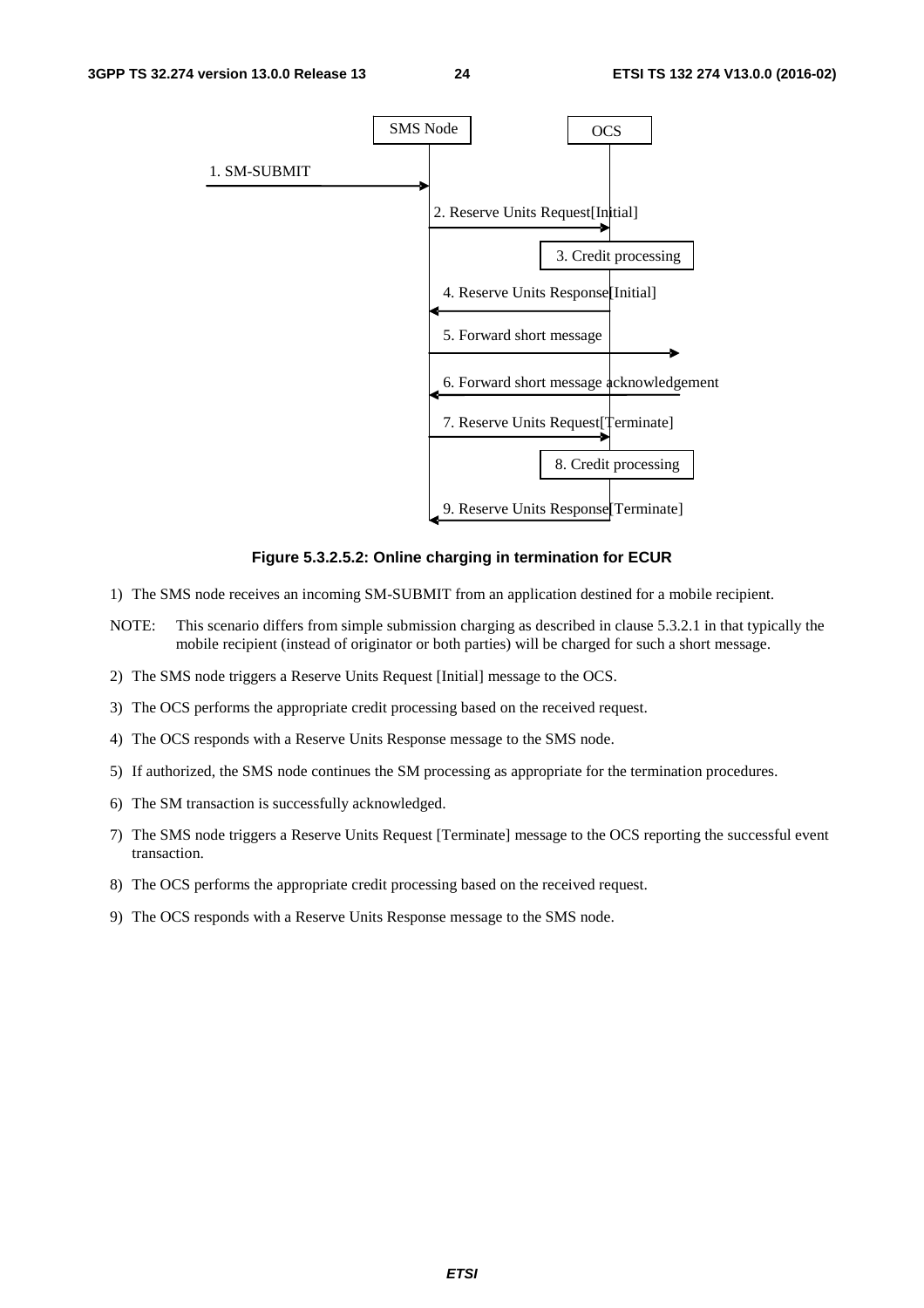#### **3GPP TS 32.274 version 13.0.0 Release 13 25 ETSI TS 132 274 V13.0.0 (2016-02)**

#### 5.3.2.6 Termination charge retry



#### **Figure 5.3.2.6.1: Online charging in termination redelivery attempt for IEC**

- 1) An SMS node internal trigger occurs to attempt a redelivery of a previously failed and stored SM.
- 2) The SMS node triggers a Debit Units Request message to the OCS.
- 3) The OCS performs the appropriate credit processing based on the received request.
- 4) The OCS responds with a Debit Units Response message to the SMS node.
- 5) If authorized, the SMS node continues the SM processing as appropriate for the termination procedures.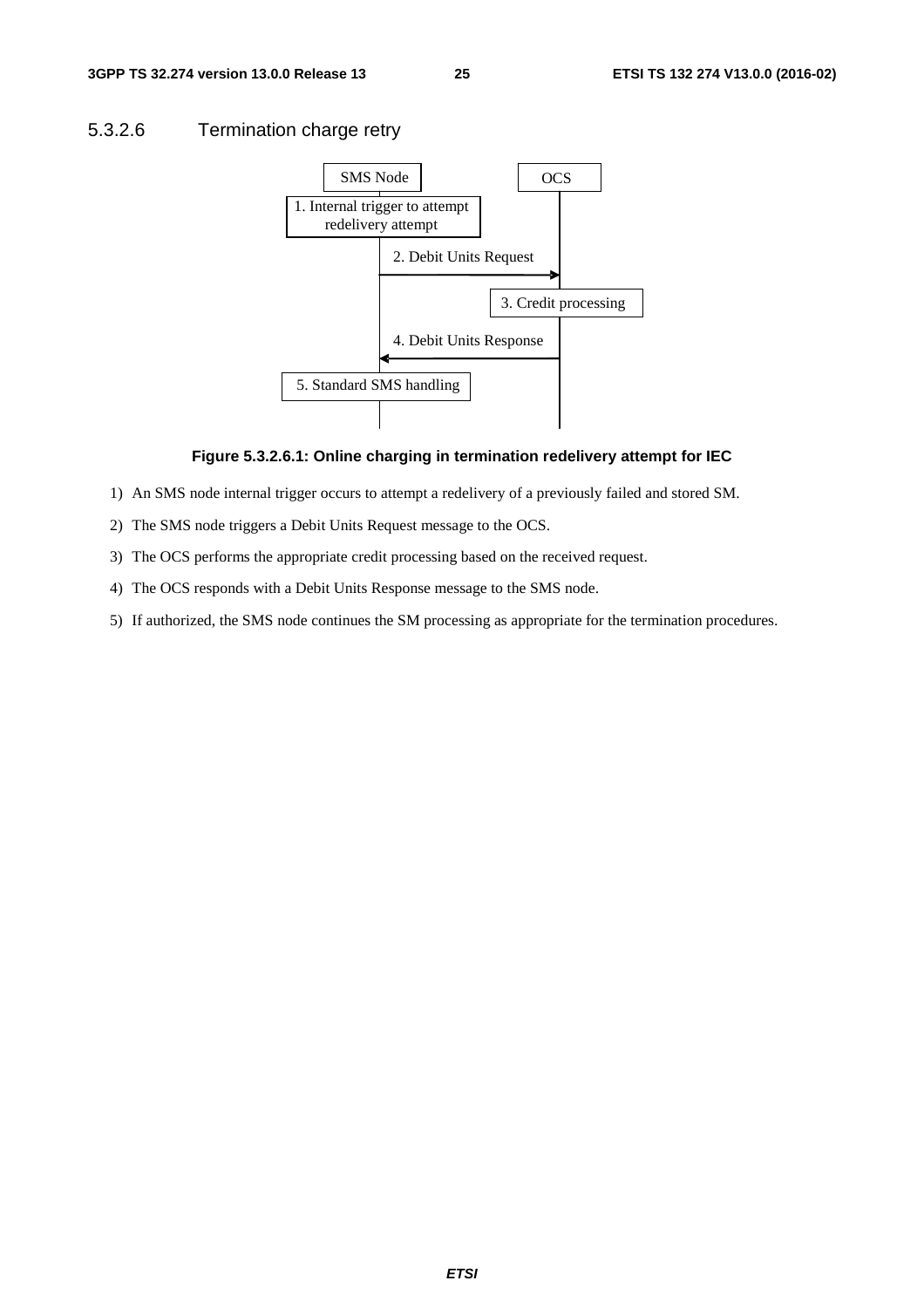

#### **Figure 5.3.2.6.2: Online charging in termination redelivery attempt for ECUR**

- 1) An SMS node internal trigger occurs to attempt a redelivery of a previously failed and stored SM.
- 2) The SMS node triggers a Reserve Units Request[Initial] message to the OCS.
- 3) The OCS performs the appropriate credit processing based on the received request.
- 4) The OCS responds with a Reserve Units Response message to the SMS node.
- 5) If authorized, the SMS node continues the SM processing as appropriate for the termination procedures.
- 6) The SM transaction is successfully acknowledged.
- 7) The SMS node triggers a Reserve Units Request[Terminate] message to the OCS reporting the successful event transaction.
- 8) The OCS performs the appropriate credit processing based on the received request.
- 9) The OCS responds with a Reserve Units Response message to the SMS node.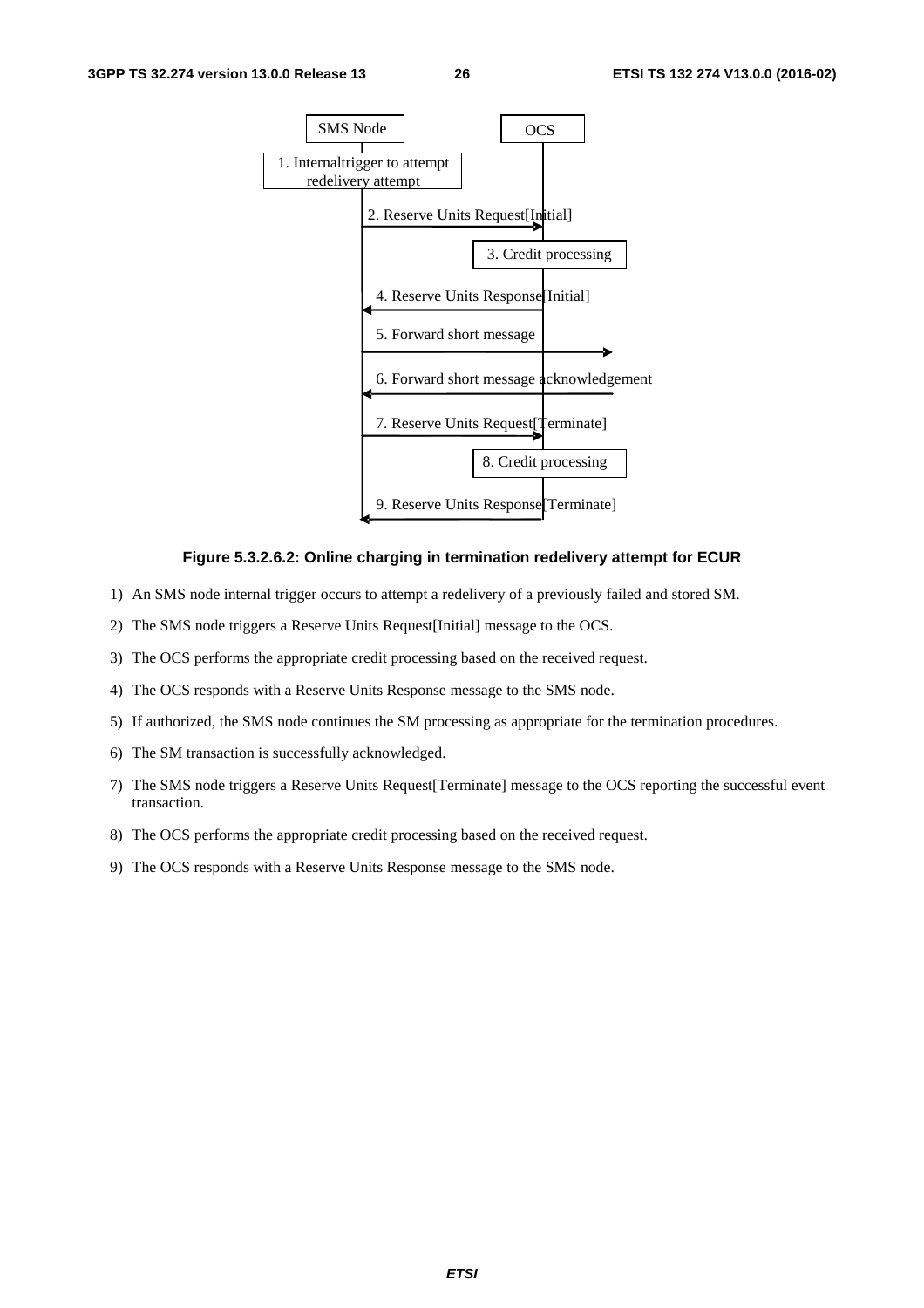#### 5.3.2.7 Unsuccessful transaction

#### **Unsuccessful transaction after IEC**

Figure 5.3.2.7.1 only applies where a refund action is required for unsuccessful delivery.



**Figure 5.3.2.7.1: Unsuccessful transaction after IEC** 

- 1) The SMS node receives a trigger to attempt delivery of an SM. This may be for origination, termination or redelivery attempt.
- 2) The SMS node triggers a Debit Units Request message to the OCS.
- 3) The OCS performs the appropriate credit processing based on the received request.
- 4) The OCS responds with a Debit Units Response message to the SMS node.
- 5) If authorized, the SMS node continues the SM processing as appropriate for origination or termination procedures.
- 6) The SM transaction is acknowledged as an unsuccessful transaction (either via explicit signalling or an internal trigger).
- 7) The SMS node triggers a Debit Units Request (Refund Account) message to the OCS.
- 8) The OCS performs the appropriate refund processing based on the received request.
- 9) The OCS responds with a Debit Units Response (Refund Account) message to the SMS node.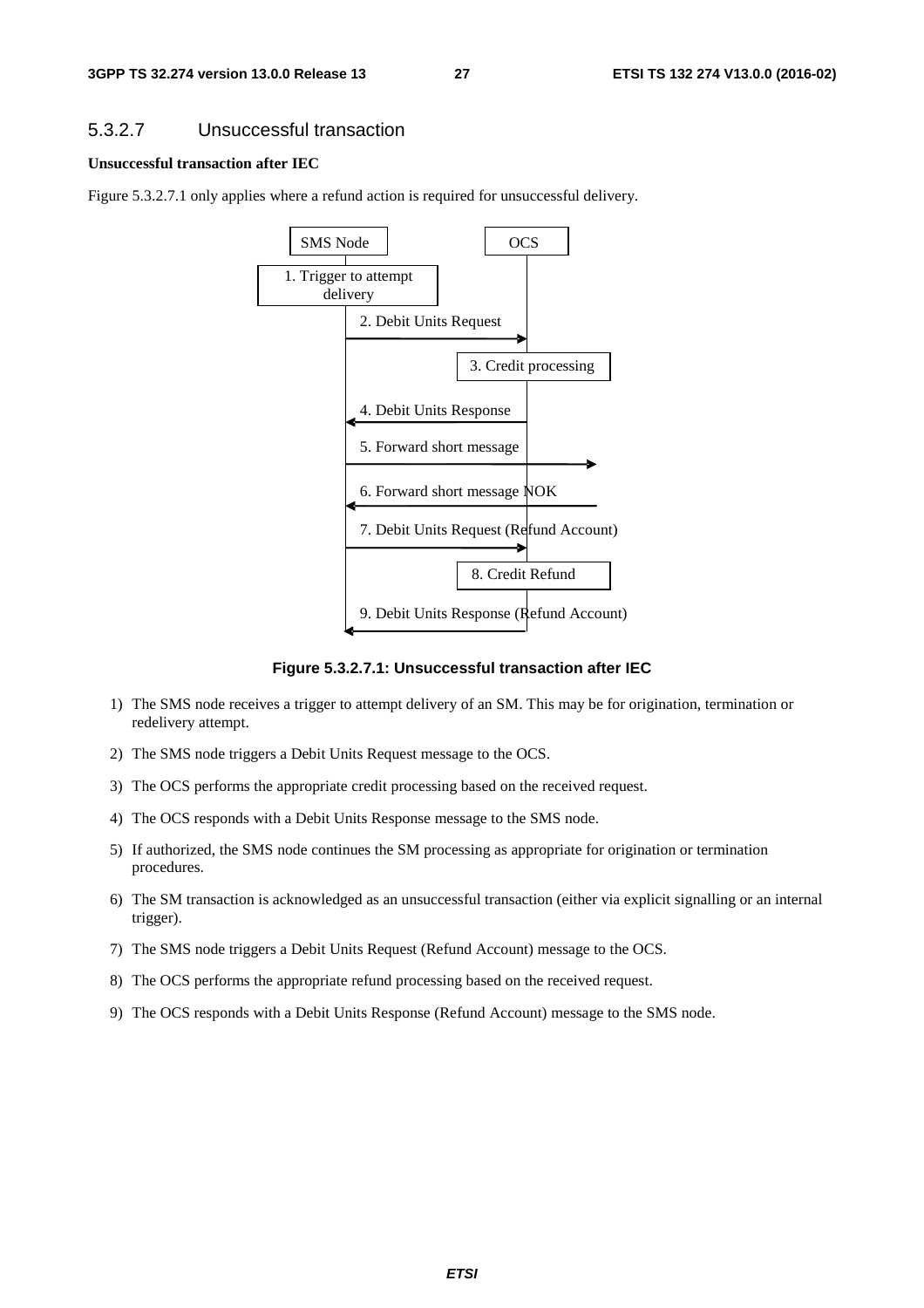#### **Unsuccessful transaction in ECUR**



**Figure 5.3.2.7.2: Unsuccessful transaction for ECUR** 

- 1) The SMS node receives a trigger occurs to attempt delivery of an SM. This may be for origination, termination or redelivery attempt.
- 2) The SMS node triggers a Reserve Units Request[Initial] message to the OCS.
- 3) The OCS performs the appropriate credit processing based on the received request.
- 4) The OCS responds with a Reserve Units Response message to the SMS node.
- 5) If authorized, the SMS node continues the SM processing as appropriate for the origination or termination procedures.
- 6) The SM transaction is acknowledged as an unsuccessful transaction (either via explicit signalling or an internal trigger).
- 7) The SMS node triggers a Reserve Units Request[Terminate] message to the OCS reporting the used unit for the service to zero. This characterizes the unsuccessful event transaction.
- 8) The OCS performs the appropriate credit processing based on the received request.
- 9) The OCS responds with a Reserve Units Response message to the SMS node.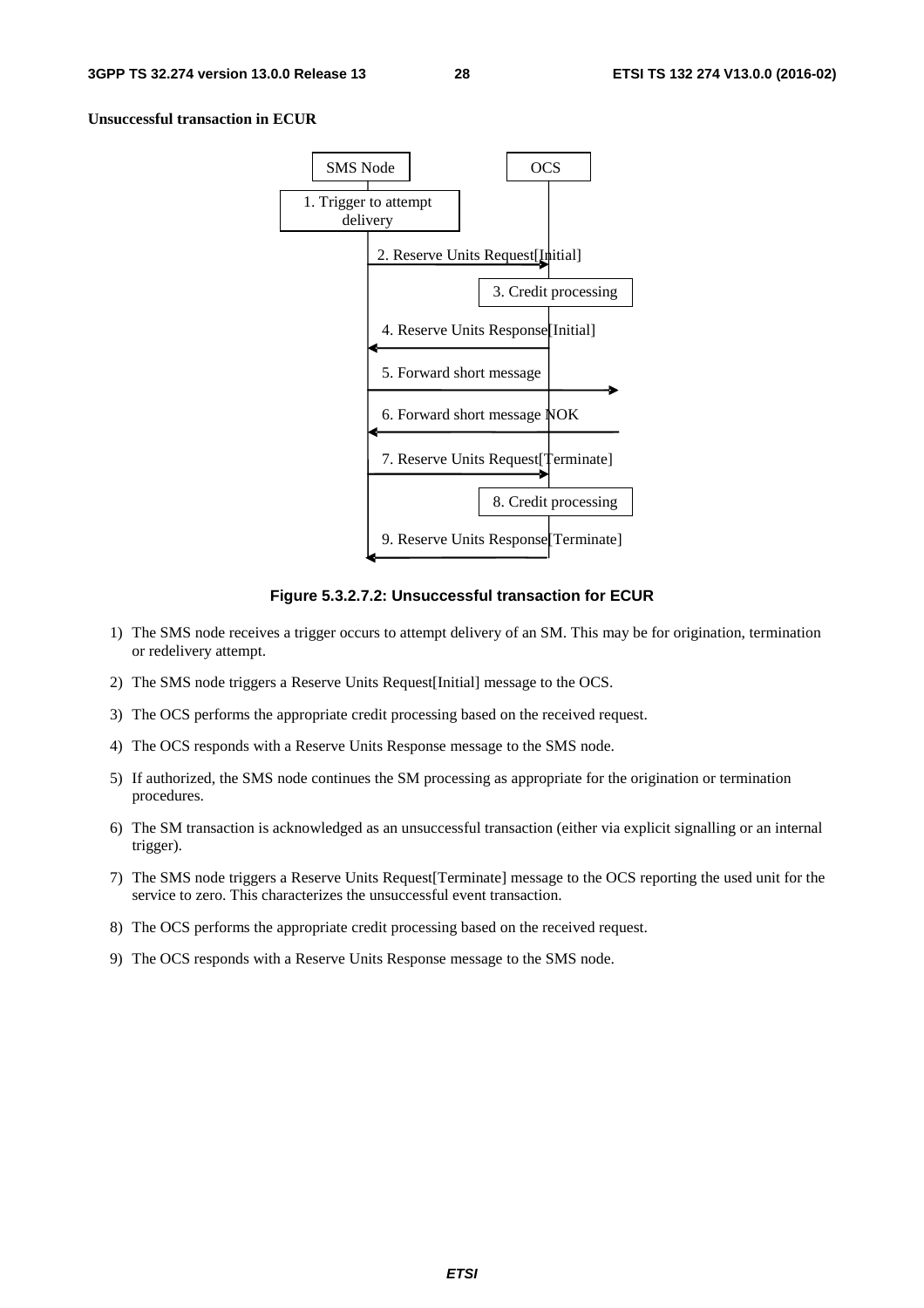#### 5.3.2.8 IMS/SMS Interworking Messages Charging

This clause contains message flows for the different operation models IEC (figure 5.3.2.8.1) and ECUR (figure 5.3.2.8.2) for IMS/SMS Interworking messages in the origination direction.



#### **Figure 5.3.2.8.1: Online charging in origination IMS/SMS Interworking Messages for IEC**

- 1) The IP-SM-GW receives an incoming SIP MESSAGE.
- 2) The IP-SM-GW parses the SIP MESSAGE.
- 3) The IP-SM-GW triggers a Debit Units Request message to the OCS.
- 4) The OCS performs the appropriate credit processing based on the received Debit Units Request.
- 5) The OCS responds with a Debit Units Response message to the IP-SM-GW.
- 6) IP-SM-GW converts the SIP MESSAGE to 1 or  $n(n)=1$ ) short messages.
- 7) If authorized, the IP-SM-GW forwards the segmented short messages.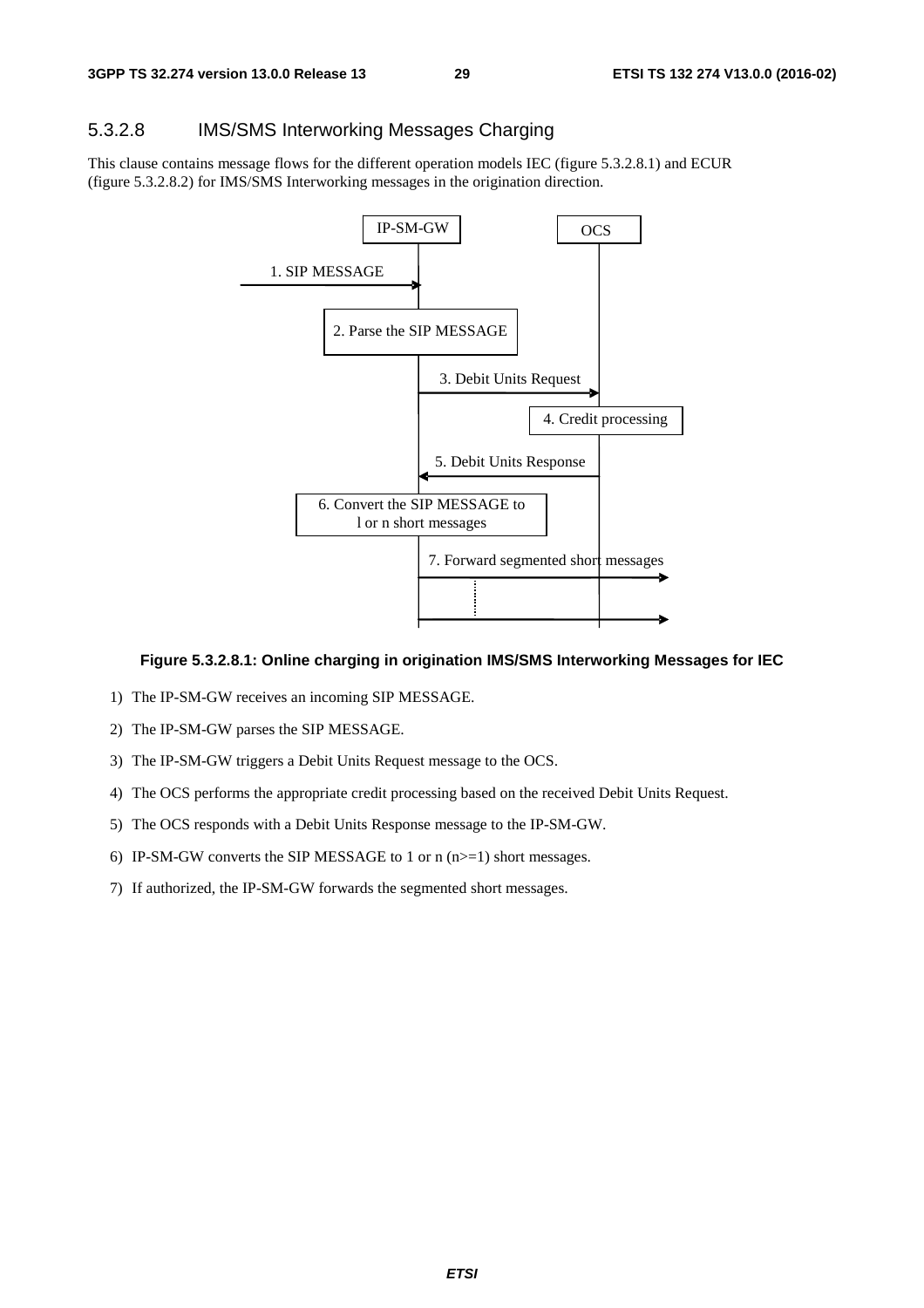

#### **Figure 5.3.2.8.2: Online charging in origination IMS/SMS Interworking Messages for ECUR**

- 1) The IP-SM-GW receives an incoming SIP MESSAGE.
- 2) The IP-SM-GW parses the SIP MESSAGE.
- 3) The IP-SM-GW triggers a Reserve Units Request[Initial] message to the OCS.
- 4) The OCS performs the appropriate credit processing based on the received Reserve Units Request.
- 5) The OCS responds with a Reserve Units Response message to the IP-SM-GW.
- 6) IP-SM-GW converts the SIP MESSAGE to 1 or  $n(n>=1)$  short messages.
- 7) If authorized, the IP-SM-GW forwards segmented short messages.
- 8) All the short messages transactions are successfully acknowledged.
- 9) The IP-SM-GW triggers a Reserve Units Request[Terminate] message to the OCS reporting the successful event transaction.
- 10) The OCS performs the appropriate credit processing based on the received request.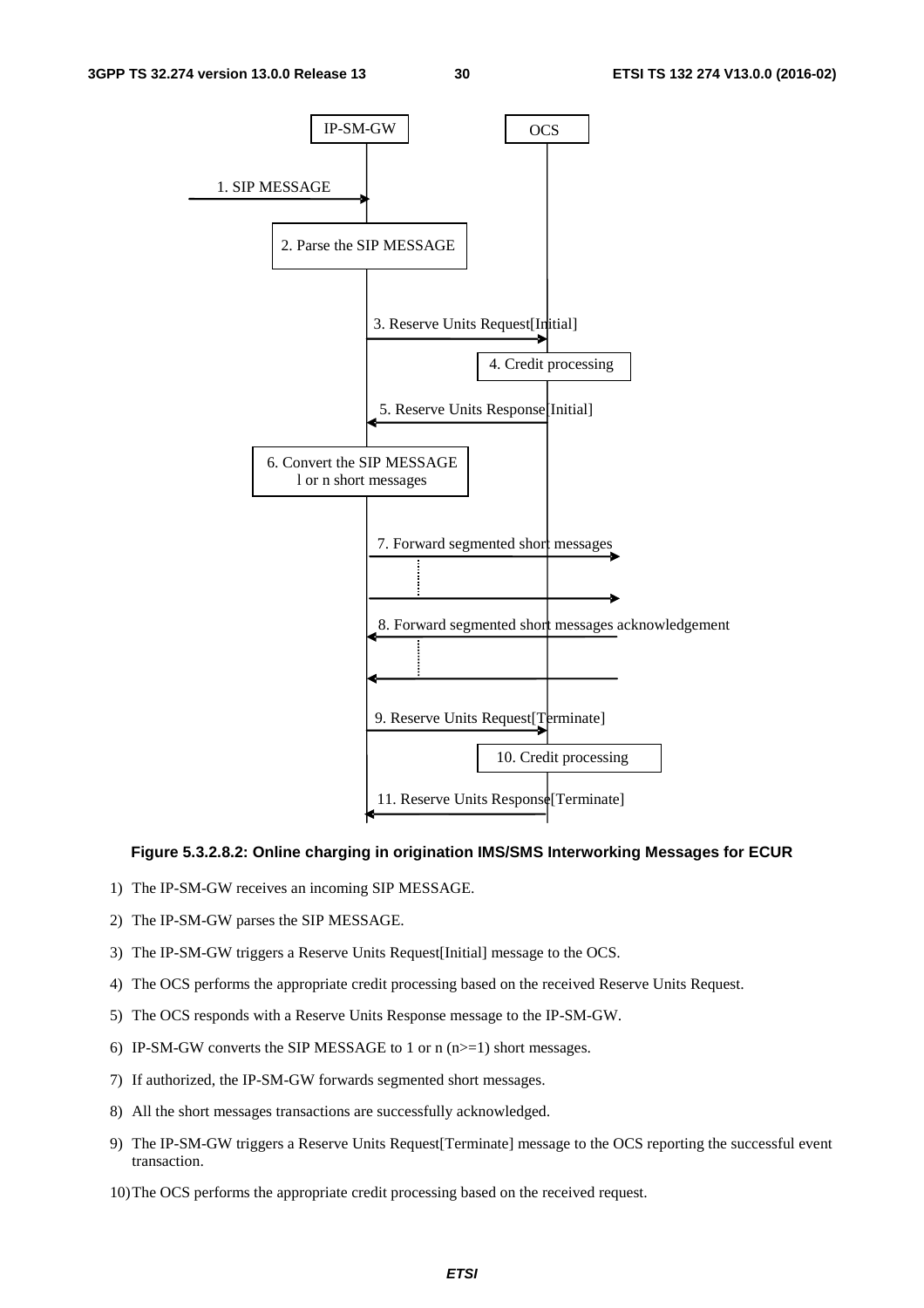11) The OCS responds with a Reserve Units Response message to the IP-SM-GW.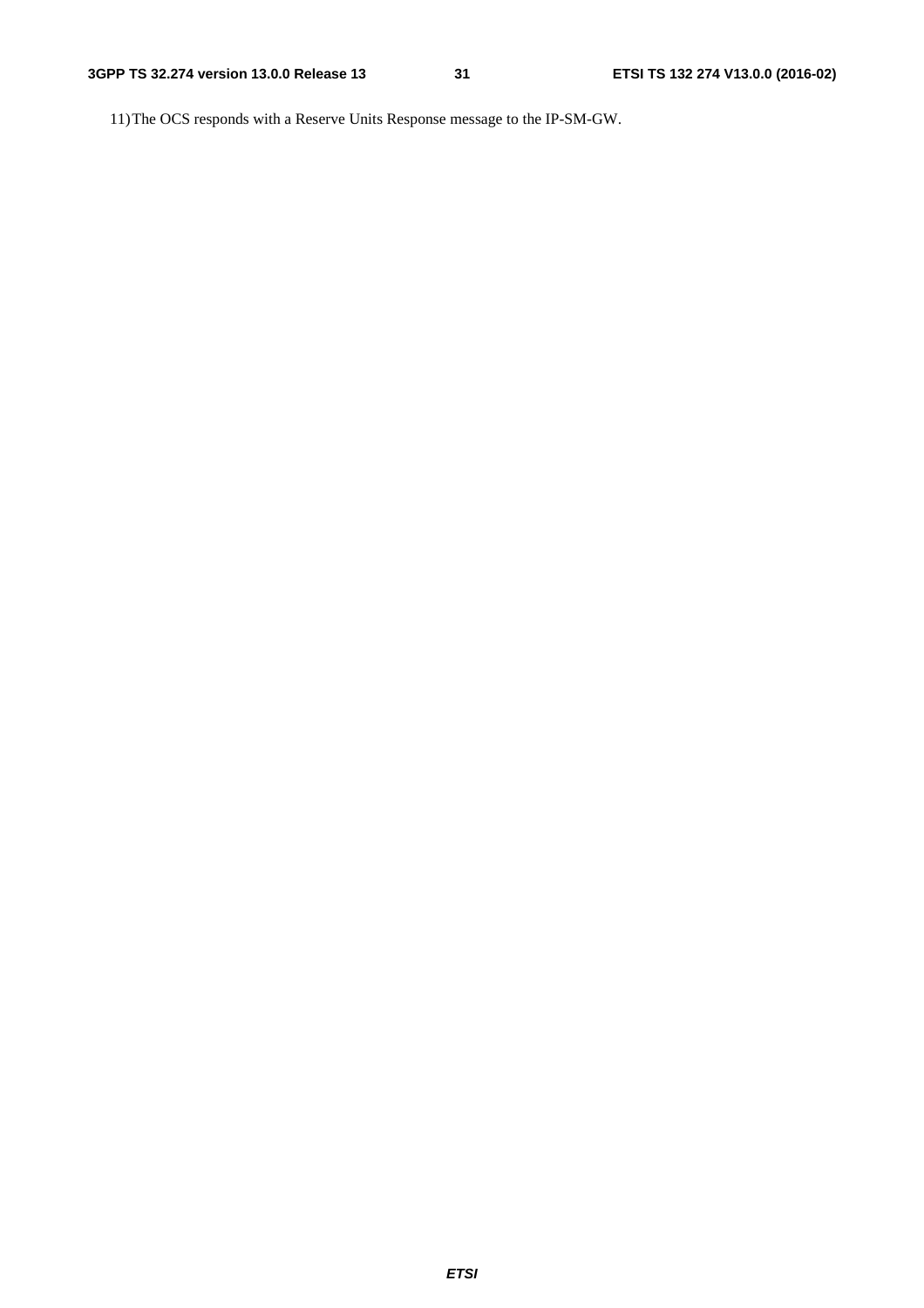#### 5.3.2.9 Simple Submission with SM service request

This clause contains message flows for operation models IEC (figure 5.3.2.9-1) where application of a SM service is subject to charging independent from the SM submission.

Editors Note: Simple SM submission with SM service request for operation model ECUR is FFS.



#### **Figure 5.3.2.9.1: Online charging in simple submission with SM service request for IEC**

- 1) Depending on which SMS mechanism (i.e. SMS or SMSIP) is in operation, the SMS node receives an incoming SM-Submit or a MAP-Forward-SM which includes a SM service request (such as forwarding or SM copy).
- 2) The SMS node triggers a Debit Units Request message to the OCS for the SM submission.
- 3) The OCS performs the appropriate credit processing based on the received request.
- 4) The OCS responds with a Debit Units Response message for the SM submission to the SMS node.
- 5) If normal SM processing is authorized in step 4, the SMS Node analyzes the SM and detects that a SM service shall be applied that is subject to charging.
- 6) If a SM service subject to charging is detected in step 5, the SMS node triggers an additional Debit Units Request message to the OCS for the requested SM service.
- 7) The OCS performs the appropriate credit processing based on the received request.
- 8) The OCS responds with a Debit Units Response message for the requested SM service to the SMS node.
- 9) If authorized in step 7, the SMS node applies the requested SM service.
- NOTE 1: Depending on the nature of the requested SM service, "service application" may involve creating additional messages (for example in case of a SM copy service). This is deemed part of step 9 and not otherwise shown in this diagram.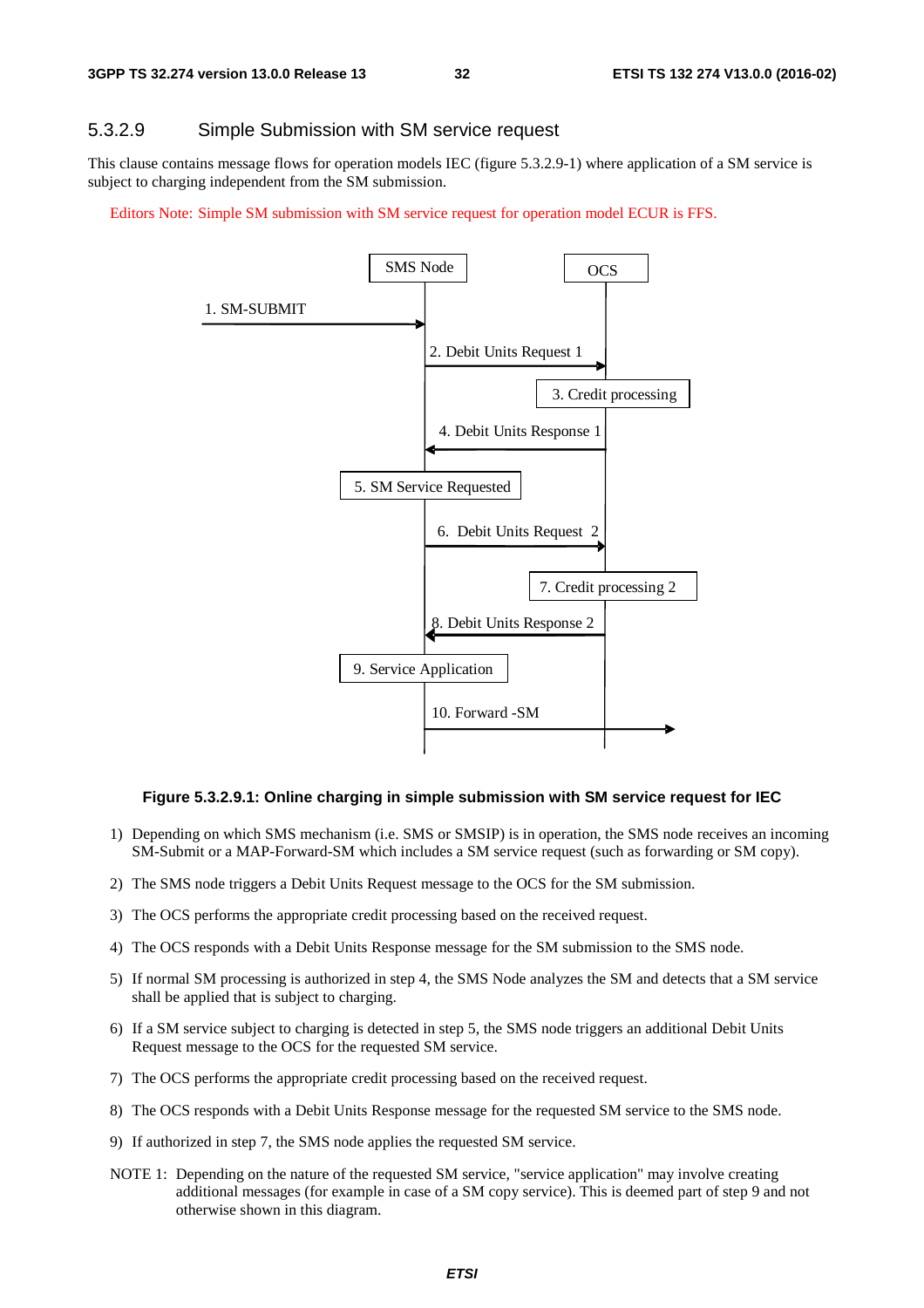- 10) If authorized in step 4, the SMS node continues the SM processing as appropriate for the origination procedures.
- NOTE 2: Authorization of SM processing is independent of the authorization for application of a SM service. I.e. if authorization is for SM processing is granted in step 4 but authorization for SM service is refused in step 8 SM processing appropriate for the originating service continues without applying the requested SM service.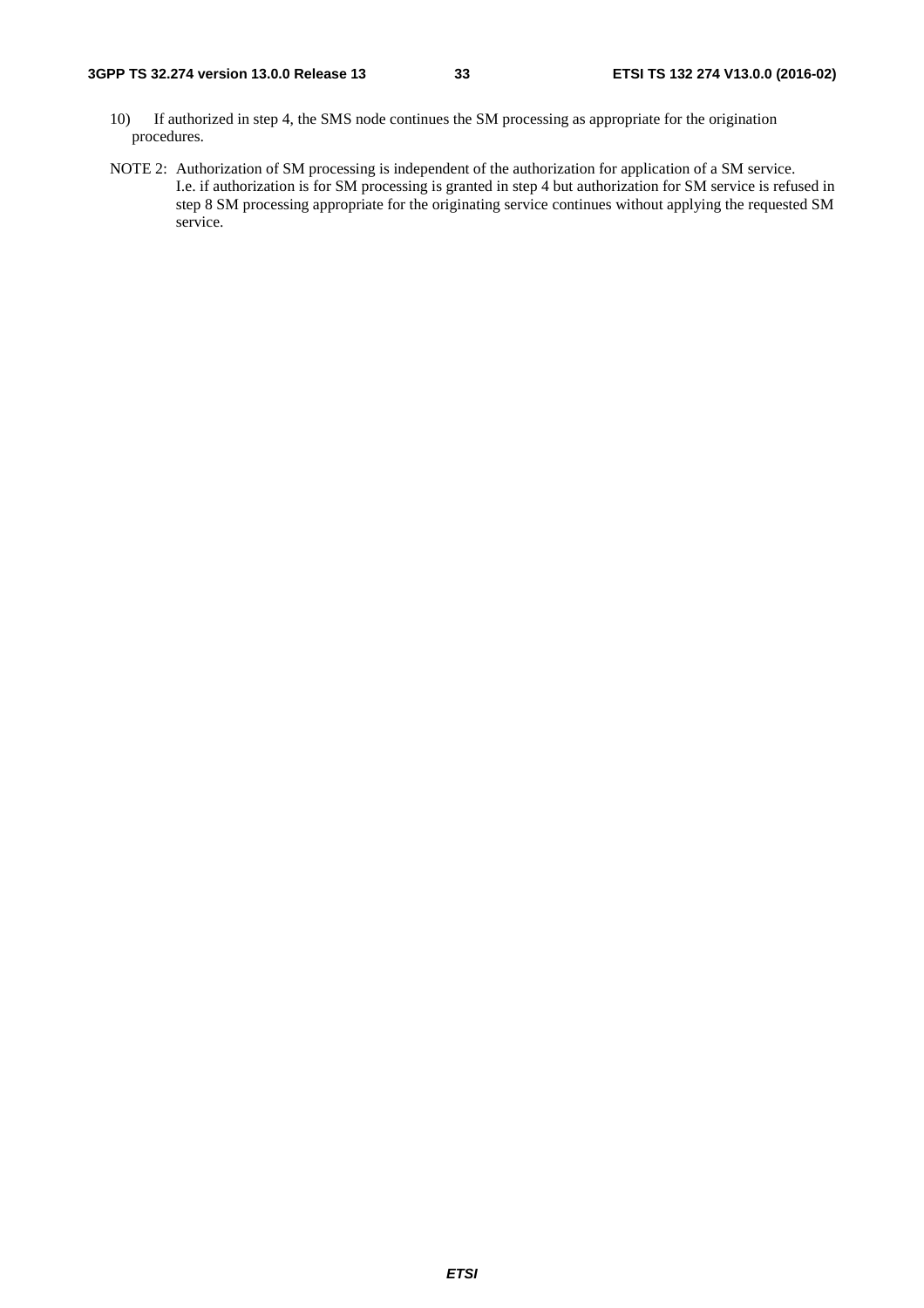### 5.3.3 Credit-Control related

#### 5.3.3.1 Triggers for stopping for an SMS Credit-Control session

Used in ECUR only, a Debit / Reserve Units Request message to terminate the Credit-Control session is sent to OCS when:

- Validity time for granted quota expires;
- Granted quota runs out (i.e. a successful event has occurred);
- Abort-Session-Request is received from the OCS.

The expiration of the validity time for quota does not require the SMS procedures to be terminated. The CTF shall be configurable as to whether on expiration of validity time, the service should be aborted or not; i.e. whether the stored message should be deleted and no further (re-)delivery attempt should be made.

#### 5.3.3.2 Triggers for providing interim information for a SMS Credit-Control session

The provision of interim information for Credit-Control is not used in this release of the specification, due to the use of IEC and ECUR.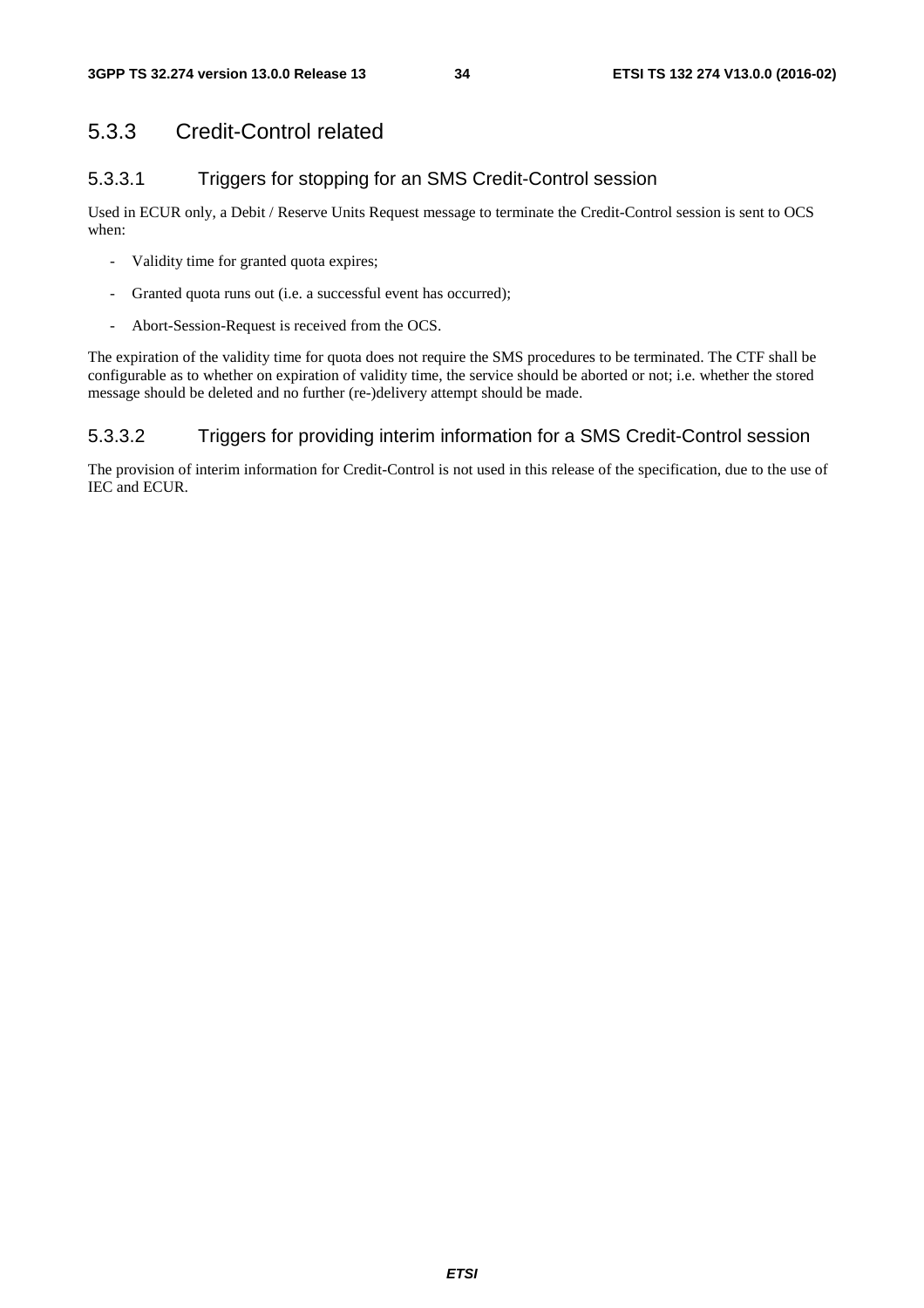### 6 Definition of charging information

### 6.1 Data description for SMS offline charging

#### 6.1.1  $R_f$  message contents

#### 6.1.1.1 Summary of offline charging message formats

The SMS Node generates accounting information that can be transferred from the CTF to the CDF. For this purpose, SMS offline charging utilizes the *Charging Data Transfer Operation* that is specified in the 3GPP accounting application described in TS 32.299 [4].

The *Charging Data Transfe*r operation employs the *Charging Data Request* and *Charging Data Response* messages. Table 6.1.1.1.1 describes the use of these messages for offline charging.

#### **Table 6.1.1.1.1: Offline charging messages reference table**

| <b>Command-Name</b>    | Source | <b>Destination</b> |
|------------------------|--------|--------------------|
| Charging Data Request  |        | CDF                |
| Charging Data Response | CDF    | CTF                |

This clause describes the different fields used in the Charging Data messages and the category in the tables are used according to the charging data configuration defined in clause 5.4 of TS 32.240 [2].

#### 6.1.1.2 Structure for the offline charging message formats

#### 6.1.1.2.1 Charging Data Request message

Table 6.1.1.2.1.1 illustrates the basic structure of a *Charging Data Request* message as used for SMS offline charging.

| <b>Information</b><br><b>Element</b> | <b>Category</b> | <b>Description</b>                                                            |
|--------------------------------------|-----------------|-------------------------------------------------------------------------------|
| Session Identifier                   | м               | Described in TS 32.299 [4]                                                    |
| <b>Originator Host</b>               | м               | Described in TS 32.299 [4]                                                    |
| <b>Originator Domain</b>             | м               | Described in TS 32.299 [4]                                                    |
| <b>Destination Domain</b>            | м               | Described in TS 32.299 [4]                                                    |
| <b>Operation Type</b>                | м               | This field contains event type transfer<br>(immediate event based charging).  |
| <b>Operation Number</b>              | м               | Described in TS 32.299 [4]                                                    |
| <b>Operation Identifier</b>          | Oм              | Described in TS 32.299 [4]                                                    |
| User Name                            | O <sub>C</sub>  | This field contains the identification of the source node.                    |
| Origination<br>Timestamp             | O <sub>C</sub>  | Described in TS 32.299 [4]                                                    |
| <b>Proxy Information</b>             | O <sub>c</sub>  | Described in TS 32.299 [4]                                                    |
| Route Information                    | O <sub>C</sub>  | Described in TS 32.299 [4]                                                    |
| <b>Operation Token</b>               | Oм              | This field contains the service context, i.e. SMS charging.                   |
| Service Information                  | Oм              | This field holds the 3GPP specific SMS parameter.<br>Described in clause 6.3. |

#### **Table 6.1.1.2.1.1: Charging Data Request message contents**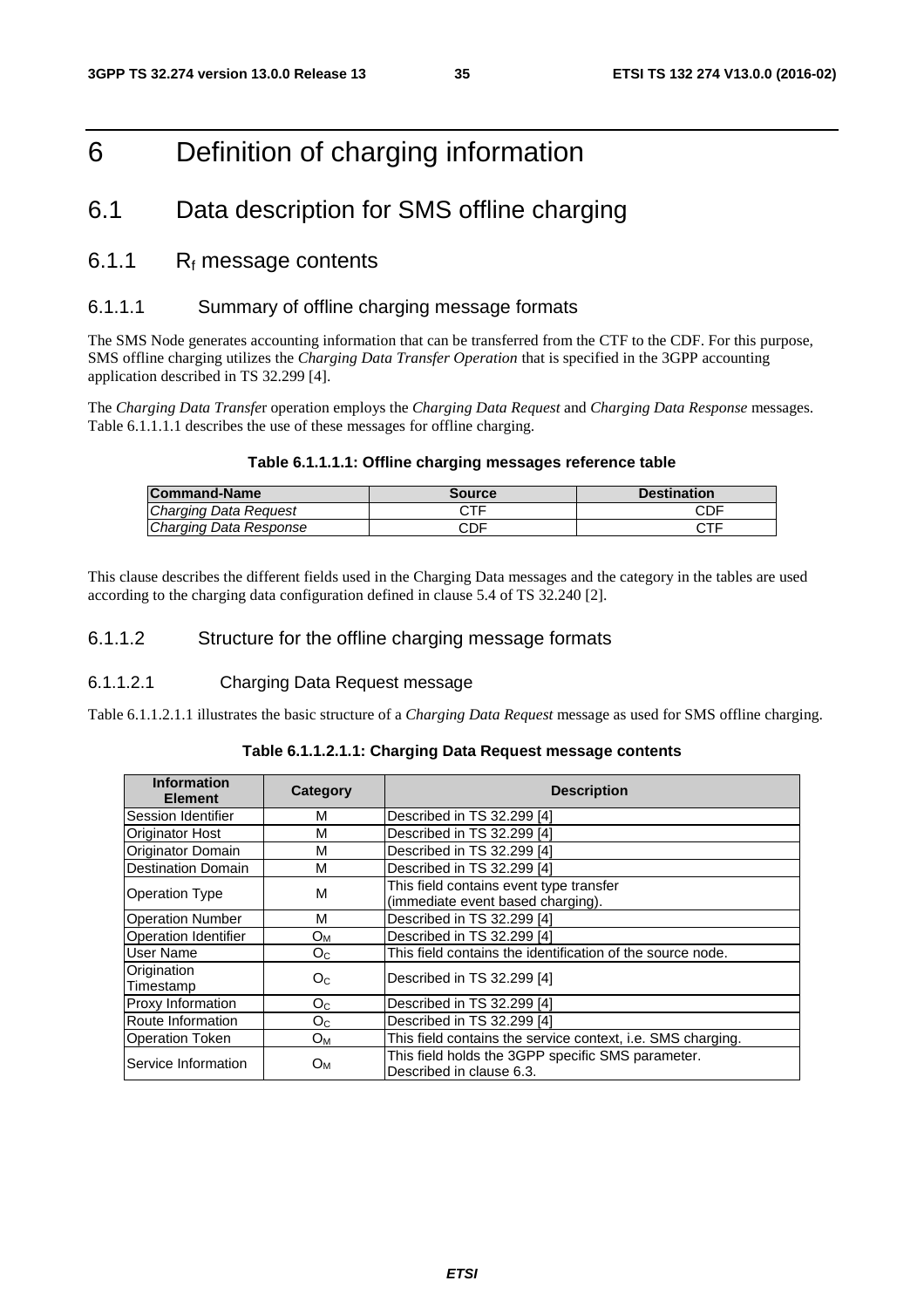#### 6.1.1.2.2 Charging Data Response message

Table 6.1.1.2.2.1 illustrates the basic structure of a *Charging Data Response* message as used for SMS offline charging.

| <b>Information Element</b>   | Category       | <b>Description</b>                                         |
|------------------------------|----------------|------------------------------------------------------------|
| Session Identifier           | М              | Described in TS 32.299 [4]                                 |
| <b>Operation Result</b>      | М              | Described in TS 32.299 [4]                                 |
| Originator Host              | M              | Described in TS 32.299 [4]                                 |
| Originator Domain            | M              | Described in TS 32.299 [4]                                 |
| <b>Operation Type</b>        | M              | This field contains event type transfer                    |
|                              |                | (immediate event based charging).                          |
| <b>Operation Number</b>      | M              | Described in TS 32.299 [4]                                 |
| <b>Operation Identifier</b>  | Oм             | Described in TS 32.299 [4]                                 |
| User Name                    | O <sub>C</sub> | This field contains the identification of the source node. |
| <b>Destination Host</b>      | O <sub>C</sub> | Described in TS 32.299 [4]                                 |
| <b>Error Reporting Host</b>  | O <sub>C</sub> | Described in TS 32.299 [4]                                 |
| <b>Origination Timestamp</b> | O <sub>C</sub> | Described in TS 32.299 [4]                                 |
| Proxy Information            | O <sub>C</sub> | Described in TS 32.299 [4]                                 |

**Table 6.1.1.2.2.1: Charging Data Response Message Contents** 

### 6.1.2  $G_a$  message contents

Editor's Note: For Further Study.

### 6.1.3 CDR description on the  $B_{\rm sm}$  interface

#### 6.1.3.1 CDR field types

The following Standard CDR content and format are considered:

- SC-SMO CDR generated based on information from the SMS-SC;
- SC-SMT CDR generated based on information from the SMS-SC.

The content of each CDR type is defined in the tables in clauses 6.1.3.3 to 6.1.3.4.

For each CDR type the field definition includes the field name, category and description. The category in the tables are used according to the charging data configuration defined in clause 5.4 of TS 32.240 [2].

The detailed specification of the CDR parameters and their encoding is contained in TS 32.298 [3], while TS 32.297 [5] specifies the details of the CDR file transfer to the Billing Domain (BD). Additional CDR formats and contents may be available at the interface to the billing system to meet the requirements of the Billing System (BS), these are outside of the scope of 3GPP standardization.

#### 6.1.3.2 CDR triggers

The generation of the SMS related CDRs is based on reception of Charging Data Request[Event] messages transferred from the SMS-SC node to the CDF. One CDR is created in the CDF for each Charging Data Request[Event] message received.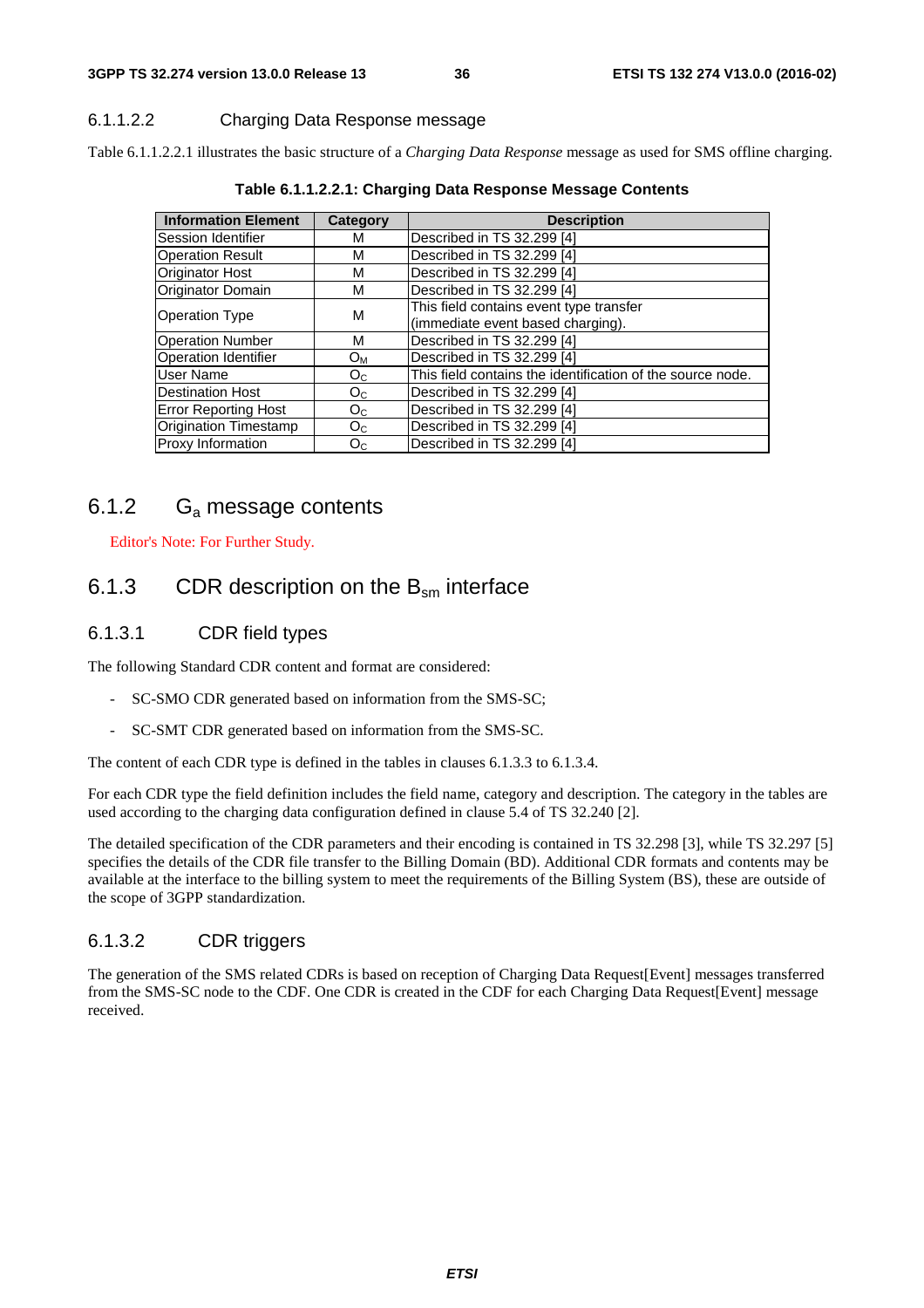#### 6.1.3.3 SC-SMO CDR content

The content of SC-SMO CDR is defined in the table 6.1.3.3.1.

#### **Table 6.1.3.3.1: SC-SMO record**

| <b>Field</b>                          | <b>Category</b>                | <b>Description</b>                                                                                                                                                           |
|---------------------------------------|--------------------------------|------------------------------------------------------------------------------------------------------------------------------------------------------------------------------|
| Record Type                           | М                              | SMS originated.                                                                                                                                                              |
| <b>SMS Node Address</b>               |                                | This field holds the address (e.g. E.164) of the SMS-service centre sending the Charging                                                                                     |
|                                       | М                              | Data Request used for producing the record. (SMSC Address)                                                                                                                   |
| Originator Info                       | $O_M$                          | This field is a grouped field and holds information on originator of the SM.                                                                                                 |
| Originator IMSI                       | $O_{M}$                        | This field holds the IMSI of the subscriber sending the short message, in case of Mobile                                                                                     |
|                                       |                                | Originating message, if available.                                                                                                                                           |
| Originator MSISDN                     | $\overline{O}_{\underline{c}}$ | This field holds the primary MSISDN of the subscriber sending the message, if available.                                                                                     |
| <b>Originator Other Address</b>       |                                | This field holds the address of the originator of the SM, when different from IMSI and                                                                                       |
|                                       | $O_{M}$                        | MSISDN, if available: e.g. email, short code. Multiple addresses may be carried.                                                                                             |
|                                       |                                | In case charging event for Device Trigger, this field holds the "SCS Identity".                                                                                              |
| <b>Originator SCCP Address</b>        | $O_c$                          | This field holds the SCCP calling address used to receive the SM at the SMS node, when                                                                                       |
|                                       |                                | applicable.<br>This field holds the original, unmodified address of the originator of the SM, as received                                                                    |
| <b>Originator Received</b><br>Address |                                |                                                                                                                                                                              |
|                                       | $O_c$                          | by the SMS node, in case address manipulation (such as number plan corrections) have<br>been applied in the SMS node.                                                        |
| SM Originator Interface               |                                | This field contains information describing the interface on which the SM was received by                                                                                     |
|                                       |                                | the SMS node.                                                                                                                                                                |
|                                       |                                | In case the charging event is for application to person messaging or for application to                                                                                      |
|                                       | $O_M$                          | application messaging (see clause 5.1.1) this field holds the identification of the                                                                                          |
|                                       |                                | application sending the SM.                                                                                                                                                  |
|                                       |                                | In case the charging event is for Device Trigger, the interface Type is set to "Device"                                                                                      |
|                                       |                                | Trigger".                                                                                                                                                                    |
| SM Originator Protocol Id             | O <sub>c</sub>                 | This field holds the TP-PROTOCOL-ID (TP-PID) as defined in TS 23.040 [7] describing                                                                                          |
|                                       |                                | the protocol used for the SM by originator.                                                                                                                                  |
| Recipient Info                        |                                | This field is a grouped field and holds recipient information for the SM.                                                                                                    |
|                                       | $O_{M}$                        | Multiple occurrences of this field are allowed in case:<br>- multiple recipients are associated with the charged event and                                                   |
|                                       |                                | all other charging information is identical for all recipients.                                                                                                              |
| <b>Recipient IMSI</b>                 |                                | This field holds the IMSI of the recipient of the SM, as received by the SMS Node, if                                                                                        |
|                                       |                                | available.                                                                                                                                                                   |
|                                       | O <sub>c</sub>                 | In case the charging event is for Device Trigger, the content of User Identifier received                                                                                    |
|                                       |                                | from MTC-IWF (as defined in TS 29.337 [18]) is used, if available.                                                                                                           |
| <b>Recipient MSISDN</b>               |                                | This field holds the MSISDN of the recipient of the SM, as received by the SMS Node, if                                                                                      |
|                                       | O <sub>c</sub>                 | available.                                                                                                                                                                   |
|                                       |                                | In case the charging event is for Device Trigger, the content of User Identifier received                                                                                    |
|                                       |                                | from MTC-IWF (as defined in TS 29.337 [18]) is used, if available.                                                                                                           |
| <b>Recipient Other Address</b>        |                                | This field holds the address of the recipient of the SM, as received by the SMS Node,<br>when different from IMSI and MSISDN, if available: e.g. email, short code, external |
|                                       | O <sub>c</sub>                 | identifier. Multiple addresses may be carried.                                                                                                                               |
|                                       |                                | In case the charging event is for Device Trigger, the content of User Identifier received                                                                                    |
|                                       |                                | from MTC-IWF (as defined in TS 29.337 [18]) is used, if available.                                                                                                           |
| <b>Recipient Received</b>             |                                | This field holds the original, unmodified address of the recipient of the SM, as received by                                                                                 |
| Address                               | O <sub>C</sub>                 | the SMS node, in case address manipulation (such as number plan corrections) have                                                                                            |
|                                       |                                | been applied in the SMS node.                                                                                                                                                |
| <b>SM Destination Interface</b>       |                                | This is a structured field containing information describing the interface on which the SM                                                                                   |
|                                       |                                | is to be delivered (i.e. the next hop).                                                                                                                                      |
|                                       |                                | In case the charging event is for person to application messaging or for application to                                                                                      |
|                                       | $O_{M}$                        | application messaging (see clause 5.1.1) this field holds the identification of the<br>application.                                                                          |
|                                       |                                | In case the charging event is for Device Trigger, the interface Type is set to "Mobile"                                                                                      |
|                                       |                                | Terminating".                                                                                                                                                                |
| Served IMEI                           | O <sub>c</sub>                 | The field holds IMEI or IMEISV of the UE, if available                                                                                                                       |
| Event Time stamp                      | M                              | This field holds the timestamp of when the submitted SM arrived at the SMS-SC.                                                                                               |
| Message Reference                     |                                | This field holds the identity used to identify an SM in the SMS node associated with entity                                                                                  |
|                                       | M                              | that submitted it, and corresponds to the TP-Message-Reference (TP-MR) as defined in                                                                                         |
|                                       |                                | TS 23.040 [7].                                                                                                                                                               |
| <b>SM Total Number</b>                | O <sub>C</sub>                 | This field holds the total number of short messages when this SM is part of concatenated                                                                                     |
|                                       |                                | short message. This field is present only in case of concatenated short message.                                                                                             |
| <b>SM</b> sequence Number             | $O_c$                          | This field holds the sequence number of this SM within the concatenated short message                                                                                        |
|                                       |                                | when applicable. This field is present only in case of concatenated short message.                                                                                           |
| Message size                          | $O_c$                          | This field holds the length of the user data part of the SM, and corresponds to the TP-                                                                                      |
|                                       |                                | User-Data-Length (TP-UDL) as defined in TS 23.040 [7].                                                                                                                       |
| Message Class                         | O <sub>M</sub>                 | Used as defined in TS 32.270 [13]. It is implementation dependent the value selected for                                                                                     |
| <b>SM Delivery Report</b>             |                                | a specific transaction.<br>This field holds indication whether a delivery report is requested by the SM originator,                                                          |
| Requested                             | Oc                             | and corresponds to the TP-Status-Report-Request (TP-SRR) as defined in TS 23.040 [7].                                                                                        |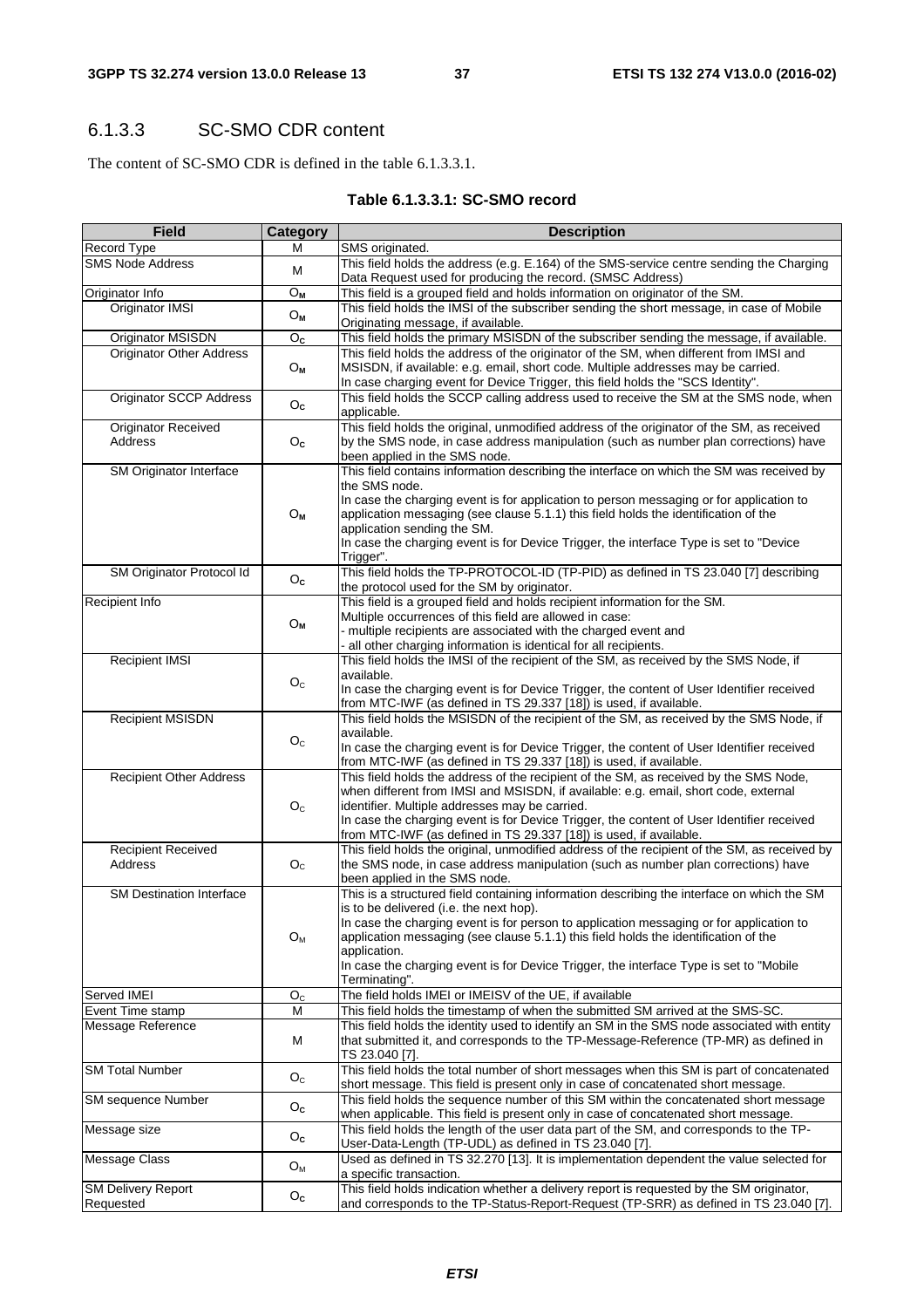| <b>Field</b>                            | Category       | <b>Description</b>                                                                                                                                                                      |
|-----------------------------------------|----------------|-----------------------------------------------------------------------------------------------------------------------------------------------------------------------------------------|
| SM Data Coding Scheme                   | $O_{M}$        | This field holds the data coding scheme used within the SM. The information to populate<br>this field is obtained from TP-DCS header.                                                   |
| SM Message Type                         | $O_{M}$        | This field identifies the message that triggered the generation of charging information.                                                                                                |
| <b>SM Reply Path Requested</b>          | O <sub>c</sub> | This field holds an indication of whether a reply SM to an original SM shall follow the<br>same path as identified by the TP-Reply-Path (TP-RP) flag.                                   |
| SM User Data Header                     | $O_c$          | This field carries the user data header extracted from the user data of the SM. The user<br>data header (TP-UDH) is specified in TS 23.040 [7]                                          |
| User Location Info                      | $O_c$          | This field holds the information about the location of the subscriber during the SMS<br>transaction, in case of Mobile Originating message, if available.                               |
| <b>RAT Type</b>                         | $O_c$          | This field holds the Radio Access Technology (RAT) type used for the SMS transaction,<br>in case of Mobile Originating message, if available.                                           |
| <b>UE Time Zone</b>                     | $O_c$          | This field indicates the offset between universal time and local time in steps of 15 minutes<br>of where the UE currently resides, in case of Mobile Originating message, if available. |
| <b>SMS Result</b>                       | C              | The field holds the result of the attempted SM submission, if unsuccessful.                                                                                                             |
| SM Device Trigger Indicator             | $O_c$          | This field holds indication whether the SM submission to SMS-SC is related to Device<br>Trigger.                                                                                        |
| <b>SM Device Trigger</b><br>information | O <sub>c</sub> | This field holds the set of information related to SMS submission to SMS-SC for Device<br>Trigger.                                                                                      |
| <b>MTC IWF Address</b>                  | $O_c$          | This field holds the MTC IWF address from which device trigger is received.                                                                                                             |
| <b>SM DT Reference</b><br>Number        | O <sub>c</sub> | This field holds the Reference Number related to the device trigger request, if available.                                                                                              |
| <b>SM Serving Node</b>                  | O <sub>c</sub> | This field holds the serving node identity, i.e. SGSN/MME/MSC identity serving the UE,<br>as received from MTC-IWF, if available.                                                       |
| <b>SM DT Validity Period</b>            | $O_c$          | This field holds the validity period of the device trigger request, if available.                                                                                                       |
| <b>SM DT Priority Indication</b>        | $O_c$          | This field holds the priority of the device trigger request, if available.                                                                                                              |
| <b>SMS Application Port ID</b>          | $O_c$          | This field holds the Application Port ID of the triggering application for the device trigger<br>request, if available.                                                                 |
| <b>Record extensions</b>                | O <sub>c</sub> | A set of network/ manufacturer specific extensions to the record, when available.                                                                                                       |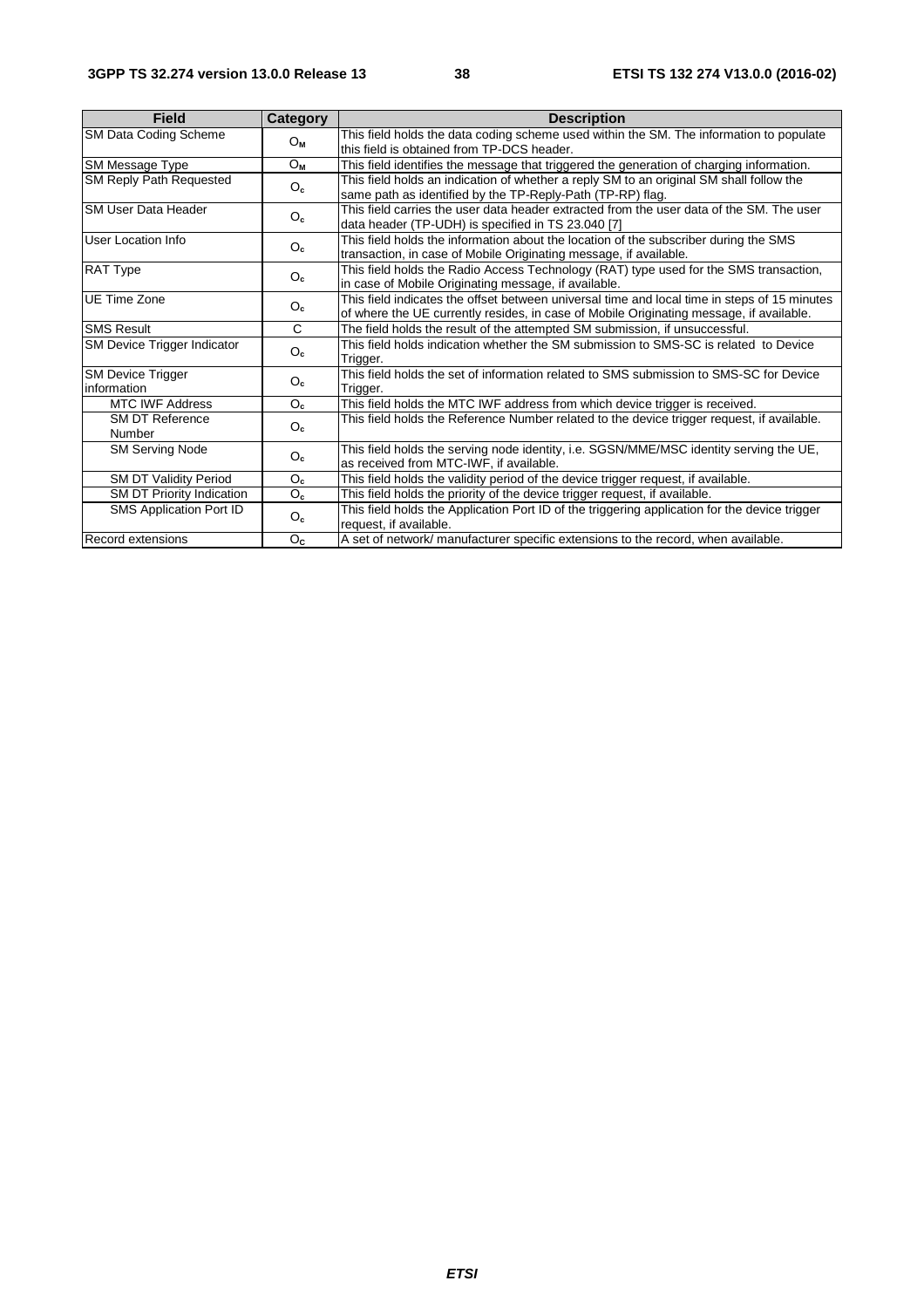### 6.1.3.4 SC-SMT CDR content

The content of SC-SMT CDR is defined in table 6.1.3.4.1.

#### **Table 6.1.3.4.1: SC-SMT record**

| <b>Field</b>                    | Category                  | <b>Description</b>                                                                                                                                      |
|---------------------------------|---------------------------|---------------------------------------------------------------------------------------------------------------------------------------------------------|
| Record Type                     | M                         | SMS Terminated.                                                                                                                                         |
| <b>SMS Node Address</b>         | M                         | This field holds the address (e.g. E.164) of the SMS-service centre sending the Charging<br>Data Request used for producing the record. (SMSC Address). |
| Recipient Info                  | $O_{M}$                   | This field is a grouped field and holds information on the recipient for the SM.                                                                        |
| <b>Recipient IMSI</b>           | $O_{M}$                   | The IMSI of the subscriber the short message was delivered to, in case of Mobile                                                                        |
|                                 |                           | Terminating message, if available.                                                                                                                      |
| <b>Recipient MSISDN</b>         | $O_c$                     | The primary MSISDN of the subscriber the short message was delivered to, if available.                                                                  |
| <b>Recipient Other Address</b>  | Oc                        | This field holds the address of the recipient of the SM, when different from IMSI and                                                                   |
|                                 |                           | MSISDN, if available: e.g. email, short code. Multiple addresses may be carried.                                                                        |
| <b>Recipient SCCP Address</b>   | O <sub>c</sub>            | This field holds the SCCP called address used by the SMS node to onward deliver the<br>SM.                                                              |
| <b>Recipient Received</b>       | O <sub>c</sub>            | This field holds the original, unmodified address of the recipient of the SM, as received by                                                            |
| Address                         |                           | the SMS node, in case address manipulation (such as number plan corrections) have                                                                       |
|                                 |                           | been applied in the SMS node.                                                                                                                           |
| SM Destination Interface        | $O_{M}$                   | This is a structured field containing information describing the interface on which the SM                                                              |
|                                 |                           | was requested to be delivered (i.e. the next hop).                                                                                                      |
|                                 |                           | In case the charging event is for person to application messaging or for application to                                                                 |
|                                 |                           | application messaging (see clause 5.1.1) this field holds the identification of the                                                                     |
|                                 |                           | application.                                                                                                                                            |
|                                 |                           | In case the charging event is for Device Trigger, the interface Type is set to "Mobile                                                                  |
|                                 |                           | Terminating".                                                                                                                                           |
| SM Recipient Protocol Id        | O <sub>C</sub>            | This field holds the TP-PROTOCOL-ID (TP-PID) as defined in TS 23.040 [7].                                                                               |
|                                 |                           | In case the charging event is for Device Trigger, this field holds the "Device Triggering"                                                              |
|                                 |                           | Short Message code".                                                                                                                                    |
| Originator Info                 | $O_{M}$                   | This field is a grouped field and holds information on the originator of the SM, if available.                                                          |
| Originator IMSI                 | $O_{M}$                   | This field holds the IMSI of the subscriber originator of the SM, if available.                                                                         |
| Originator MSISDN               | O <sub>c</sub>            | This field holds the MSISDN of the subscriber originator of the SM, if available.                                                                       |
| <b>Originator Other Address</b> | $O_{M}$                   | This field holds the address of the originator of the SM, when different from IMSI and                                                                  |
|                                 |                           | MSISDN, if available: e.g. short-code. Multiple addresses may be carried.                                                                               |
|                                 |                           | In case charging event for Device Trigger, this field holds the "SCS Identity".                                                                         |
| <b>Originator Received</b>      | O <sub>c</sub>            | This field holds the original, unmodified address of the originator of the SM, as received                                                              |
| Address                         |                           | by the SMS node, in case address manipulation (such as number plan corrections) have                                                                    |
|                                 |                           | been applied in the SMS node.                                                                                                                           |
| SM Originator Interface         | O <sub>c</sub>            | This field contains information describing the interface on which the SM was received by                                                                |
|                                 |                           | the SMS node.                                                                                                                                           |
|                                 |                           | In case the charging event is for application to person messaging or for application to                                                                 |
|                                 |                           | application messaging (see clause 5.1.1) this field holds the identification of the<br>application sending the SM.                                      |
|                                 |                           | In case the charging event is for Device Trigger, the interface Type is set to "Device"                                                                 |
|                                 |                           | Trigger".                                                                                                                                               |
| Served IMEI                     | $O_{\rm C}$               | The field holds IMEI or IMEISV of the UE, if available.                                                                                                 |
| <b>Submission Time</b>          | O <sub>c</sub>            | This field holds the timestamp of when the submitted SM arrived at the originating SMS                                                                  |
|                                 |                           | Node. The information to populate this field is obtained from the TP-Service-Center-Time-                                                               |
|                                 |                           | Stamp (TP-SCTS) as defined in TS 23.040 [7].                                                                                                            |
| Event Time stamp                | M                         | This field holds the timestamp of result (successful or unsuccessful) of SM delivery: last                                                              |
|                                 |                           | result in case of multiple retries.                                                                                                                     |
| <b>SM Priority</b>              | $O_c$                     | This field holds any priority information associated with an SM, as defined in TS 23.040<br>[7].                                                        |
| Message Reference               | $\mathsf{O}_{\mathsf{M}}$ | This field holds the identity used to identify an SM in the SMS node associated with entity                                                             |
|                                 |                           | that submitted it, and corresponds to the TP-Message-Reference (TP-MR) as defined in                                                                    |
|                                 |                           | TS 23.040 [7]. This information is only applicable to delivery report charging procedures.                                                              |
| <b>SM Total Number</b>          | $\overline{O}_{c}$        | This field holds the total number of short messages when this SM is part of concatenated                                                                |
|                                 |                           | short message. This field is present only in case of concatenated short message.                                                                        |
| <b>SM Sequence Number</b>       | $O_c$                     | This field holds the sequence number of this SM within the concatenated short message                                                                   |
|                                 |                           | when applicable. This field is present only in case of concatenated short message.                                                                      |
| Message size                    | $\mathsf{O}_{\mathsf{c}}$ | This field holds the length of the user data part of the SM, and corresponds to the TP-<br>User-Data-Length (TP-UDL) as defined in TS 23.040 [7].       |
| Message Class                   | ${\mathsf O}_{\mathsf M}$ | Used as defined in TS 32.270 [13]. It is implementation dependent the value selected for                                                                |
| <b>SM Delivery Report</b>       | $O_c$                     | a specific transaction.<br>This field holds indication whether a delivery report was requested by the SM originator,                                    |
|                                 |                           | and corresponds to the TP-Status-Report-Indication (TP-SRI) as defined in TS 23.040                                                                     |
| Requested                       |                           | [7].                                                                                                                                                    |
| SM Data Coding Scheme           | $O_{M}$                   | This field holds the data coding scheme used within the SM. The information to populate                                                                 |
|                                 |                           | this field is obtained from TP-DCS header.                                                                                                              |
| SM Message Type                 | $O_{M}$                   | This field identifies the message that triggered the generation of charging information.                                                                |
|                                 |                           |                                                                                                                                                         |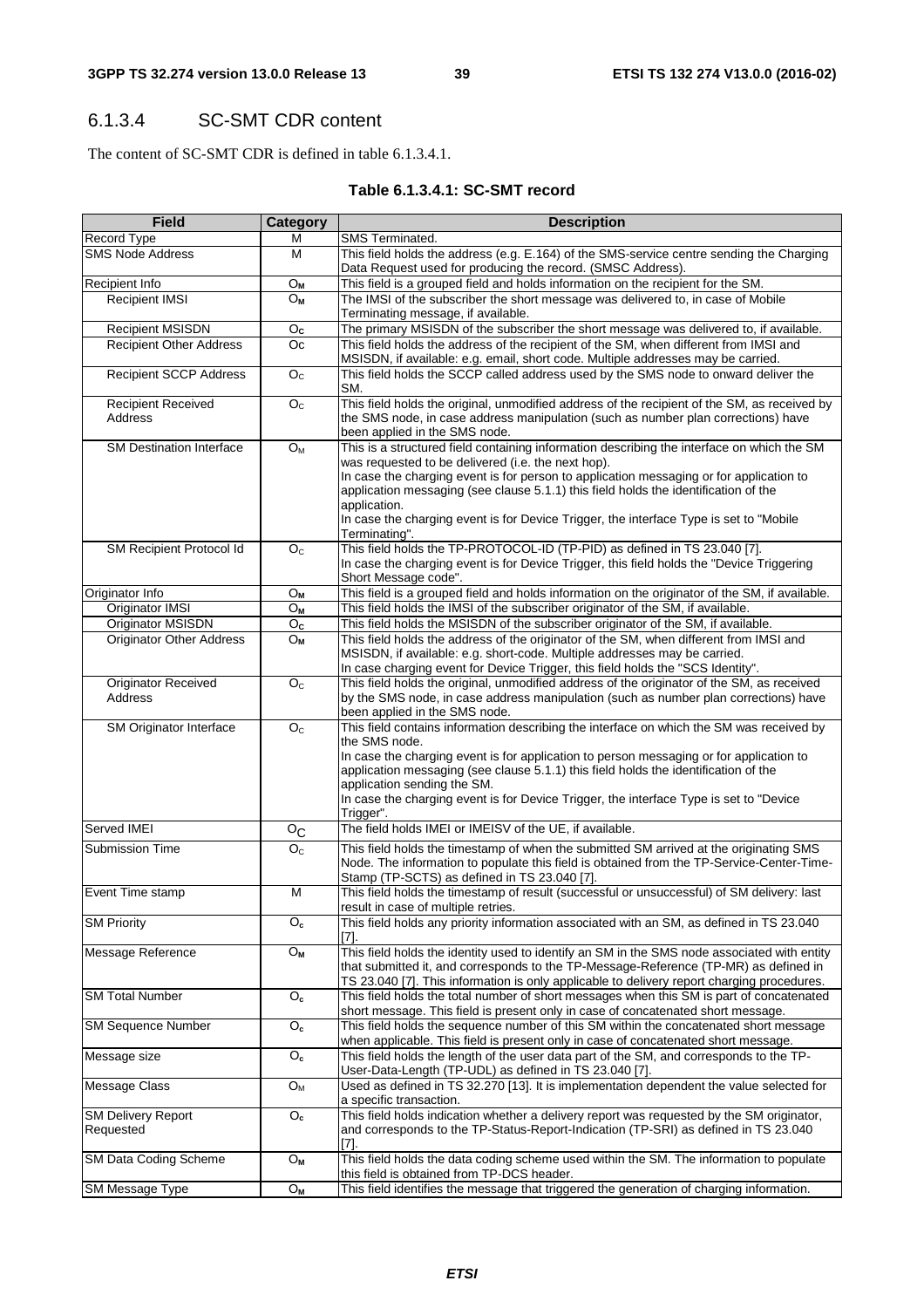| <b>Field</b>                            | <b>Category</b> | <b>Description</b>                                                                                                                                                                      |
|-----------------------------------------|-----------------|-----------------------------------------------------------------------------------------------------------------------------------------------------------------------------------------|
| <b>SM Reply Path Requested</b>          | O <sub>c</sub>  | This field holds an indication of whether a reply SM to an original SM was requested to<br>follow the same path as identified by the TP-Reply-Path (TP-RP) flag.                        |
| <b>ISM User Data Header</b>             | $O_c$           | This field carries the user data header extracted from the user data of the SM. The user<br>data header (TP-UDH) is specified in TS 23.040 [7].                                         |
| <b>SM Status</b>                        | $O_c$           | This field holds the information from the TP-Status field in a Status-Report TPDU. This<br>information is only applicable to delivery report charging procedures.                       |
| <b>SM Discharge Time</b>                | $O_c$           | This field holds the time associated with the event being reported in the SM Status field.<br>This information is only applicable to delivery report charging procedures.               |
| User Location Info                      | $O_c$           | This field holds the information about the location of the subscriber during the SMS<br>transaction, in case of Mobile Terminating message, if available.                               |
| <b>RAT Type</b>                         | $O_c$           | This field holds the Radio Access Technology (RAT) type used for the SMS transaction,<br>in case of Mobile Terminating message, if available.                                           |
| <b>IUE Time Zone</b>                    | O <sub>c</sub>  | This field indicates the offset between universal time and local time in steps of 15 minutes<br>of where the UE currently resides, in case of Mobile Terminating message, if available. |
| <b>SMS Result</b>                       | C               | The field holds the result of the attempted SM delivery, if unsuccessful.                                                                                                               |
| SM Device Trigger Indicator             | $O_c$           | This field holds indication whether the SM was transferred for the purpose of Device<br>Trigger.                                                                                        |
| <b>SM Device Trigger</b><br>information | $O_c$           | This field holds the set of information related to SMS submission to SMS-SC for Device<br>Trigger.                                                                                      |
| <b>MTC IWF Address</b>                  | $O_c$           | This field holds the MTC IWF address which originated the device trigger.                                                                                                               |
| <b>SM DT Reference</b><br>Number        | $O_c$           | This field holds the Reference Number related to the device trigger request, if available.                                                                                              |
| <b>SM Serving Node</b>                  | $O_c$           | This field holds the serving node identity, i.e. SGSN/MME/MSC identity serving the UE,<br>as received from MTC-IWF, if available                                                        |
| <b>SM DT Validity Period</b>            | O <sub>c</sub>  | This field holds the validity period of the device trigger request, if available.                                                                                                       |
| SM DT Priority Indication               | $O_c$           | This field holds the priority of the device trigger request, if available.                                                                                                              |
| SMS Application Port ID                 | $O_c$           | This field holds the Application Port ID of the triggering application for the device trigger<br>request, if available.                                                                 |
| <b>Record extensions</b>                | O <sub>c</sub>  | A set of network/ manufacturer specific extensions to the record, when available.                                                                                                       |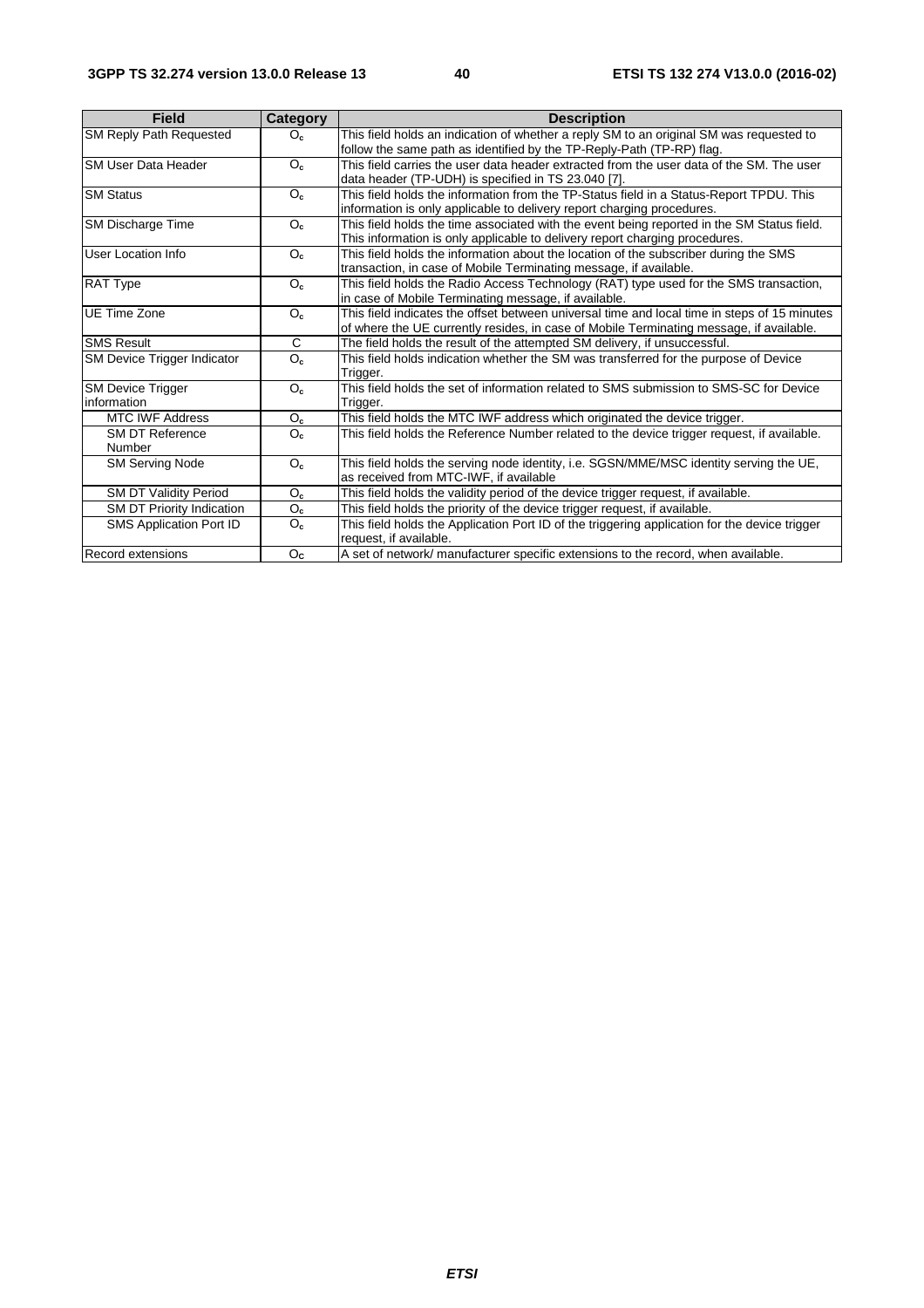### 6.2 Data description for SMS online charging

### 6.2.1 R<sub>o</sub> message contents

#### 6.2.1.0 Introduction

The SMS node generates Debit / Reserve Units information that can be transferred from the CTF to the OCF. For this purpose, SMS online charging utilizes the *Debit Units and Reserve Units* procedure that is specified in the 3GPP Debit / Reserve Units operation in TS 32.299 [4].

The SMS node generates refund information that can be transferred from the CTF to the OCF. For this purpose, it uses REFUND procedure defined in IETF RFC 4006 [12] with extended AVPs.

The *Debit / Reserve Units* procedure employs the *Debit / Reserve Units Request* and *Debit / Reserve Units Response* messages.

The Refund Account procedure employs the Debit Units Request (Refund Account) request and response messages.

Table 6.2.1.0.1 describes the use of these messages for SMS online charging.

#### **Table 6.2.1.0.1: SMS online charging messages contents**

| <b>Command-Name</b>            | <b>Source</b> | <b>Destination</b> |
|--------------------------------|---------------|--------------------|
| Debit / Reserve Units Request  | <b>CTF</b>    | OCS                |
| Debit / Reserve Units Response | OCS           | <b>CTF</b>         |

This clause describes the different fields used in the Debit / Reserve Units Request and Debit / Reserve Units Reponse messages and the category in the tables are used according to the charging data configuration defined in clause 5.4 of TS 32.240 [2].

Detailed descriptions of the fields are provided in TS 32.299 [4].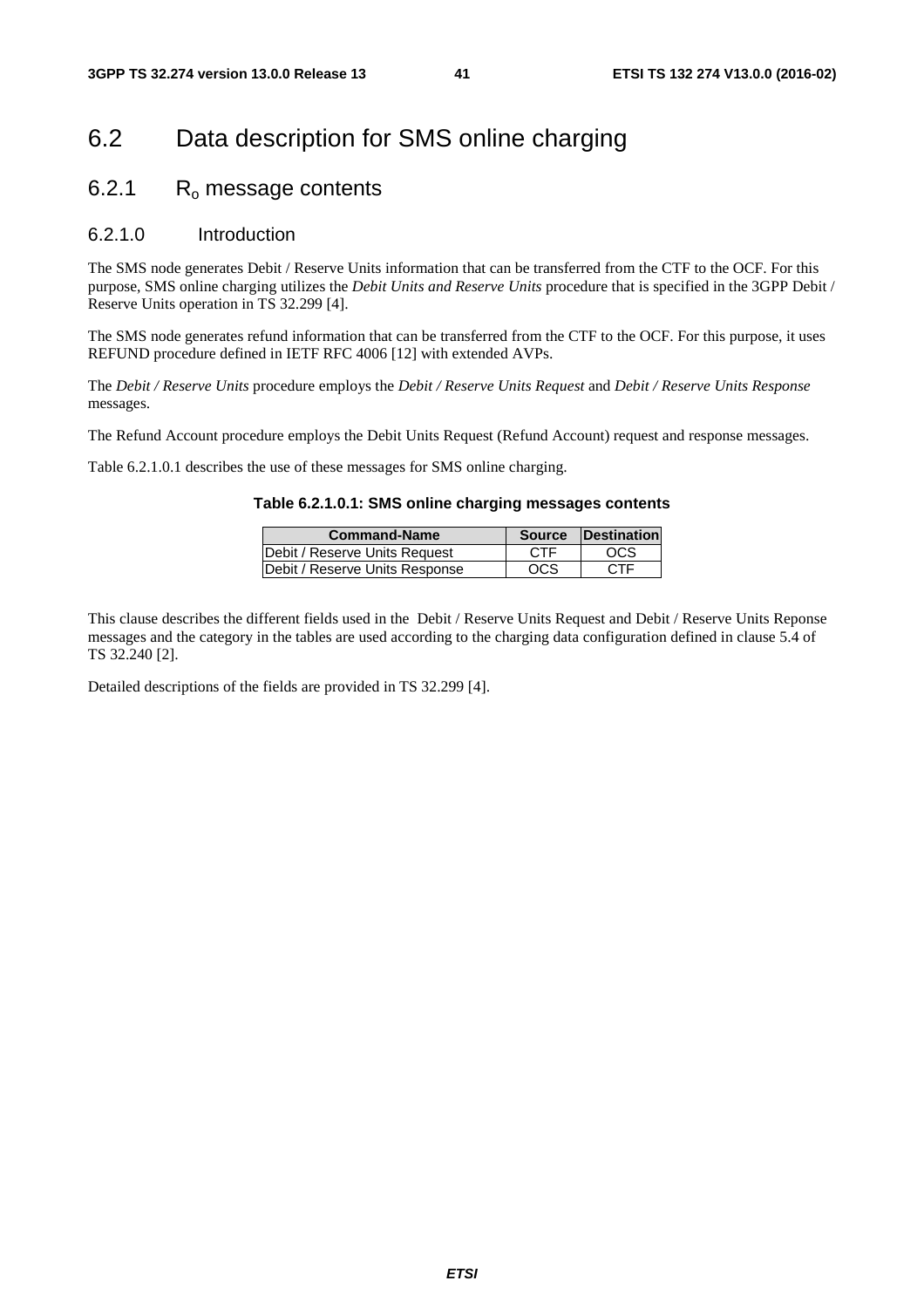#### 6.2.1.1 Summary of message formats

#### 6.2.1.2 Structure for the Credit-Control message formats

#### 6.2.1.2.1 Debit/Reserve Units Request message

Table 6.2.1.2.1.1 illustrates the basic structure of a *Debit / Reserve Units Request* message from SMS node as used for SMS online charging.

**Table 6.2.1.2.1.1:** *Debit / Reserve Units Request* **message contents for SMS** 

| <b>Information Element</b>   | <b>Category</b> | <b>Description</b>                                                                                                                |
|------------------------------|-----------------|-----------------------------------------------------------------------------------------------------------------------------------|
| Session Identifier           | м               | This field identifies the operation session.                                                                                      |
| <b>Originator Host</b>       | M               | This field contains the identification of the source point of the operation.                                                      |
| Originator Domain            | M               | This field contains the realm of the operation originator.                                                                        |
| Destination Domain           | M               | This field contains the realm of the operation destination.                                                                       |
| <b>Operation Identifier</b>  | M               | This field is a unique operation identifier.                                                                                      |
| <b>Operation Token</b>       | M               | This field contains the service context, i.e. SMS charging.                                                                       |
| <b>Operation Type</b>        | M               | This field defines the transfer type: event for immediate event based charging and<br>initial, terminate for ECUR based charging. |
| <b>Operation Number</b>      | М               | This field contains the sequence number of the transferred messages.                                                              |
| <b>Destination Host</b>      | O <sub>c</sub>  | This field contains the identification of the destination point of the operation.                                                 |
| User Name                    | $O_c$           | This field contains the identification of the source node.                                                                        |
| <b>Origination State</b>     | O <sub>c</sub>  | Used for ECUR only.                                                                                                               |
| <b>Origination Timestamp</b> | $O_c$           | This field contains the time when the operation is requested.                                                                     |
| Subscriber Identifier        | $O_{M}$         | This field contains the identification of the subscriber (i.e. MSISDN) that uses the<br>requested service.                        |
| <b>Termination Cause</b>     | O <sub>c</sub>  | This field contains information about the cause for termination of a Credit-Control                                               |
|                              |                 | session. Used for terminating Credit-Control sessions in ECUR only.                                                               |
| Requested-Action             | O <sub>c</sub>  | This field contains the requested action, used for IEC only.                                                                      |
| <b>Multiple Operation</b>    | $O_{M}$         | This field indicate the occurrence of multiple operations. Used for ECUR only                                                     |
| Multiple Unit Operation      | O <sub>c</sub>  | This field contains the parameter for the quota management. Used for ECUR only                                                    |
| Subscriber Equipment Number  | $O_c$           | This field contains the identification of the user equipment used to access service.                                              |
|                              |                 | Included if information is made available to the node.                                                                            |
| Proxy Information            | O <sub>c</sub>  | This field contains the parameter of the proxy.                                                                                   |
| Route Information            | $O_c$           | This field contains the parameter of the route.                                                                                   |
| Service Information          | $O_{M}$         | This field holds the SMS specific parameter and is described in clause 6.3.                                                       |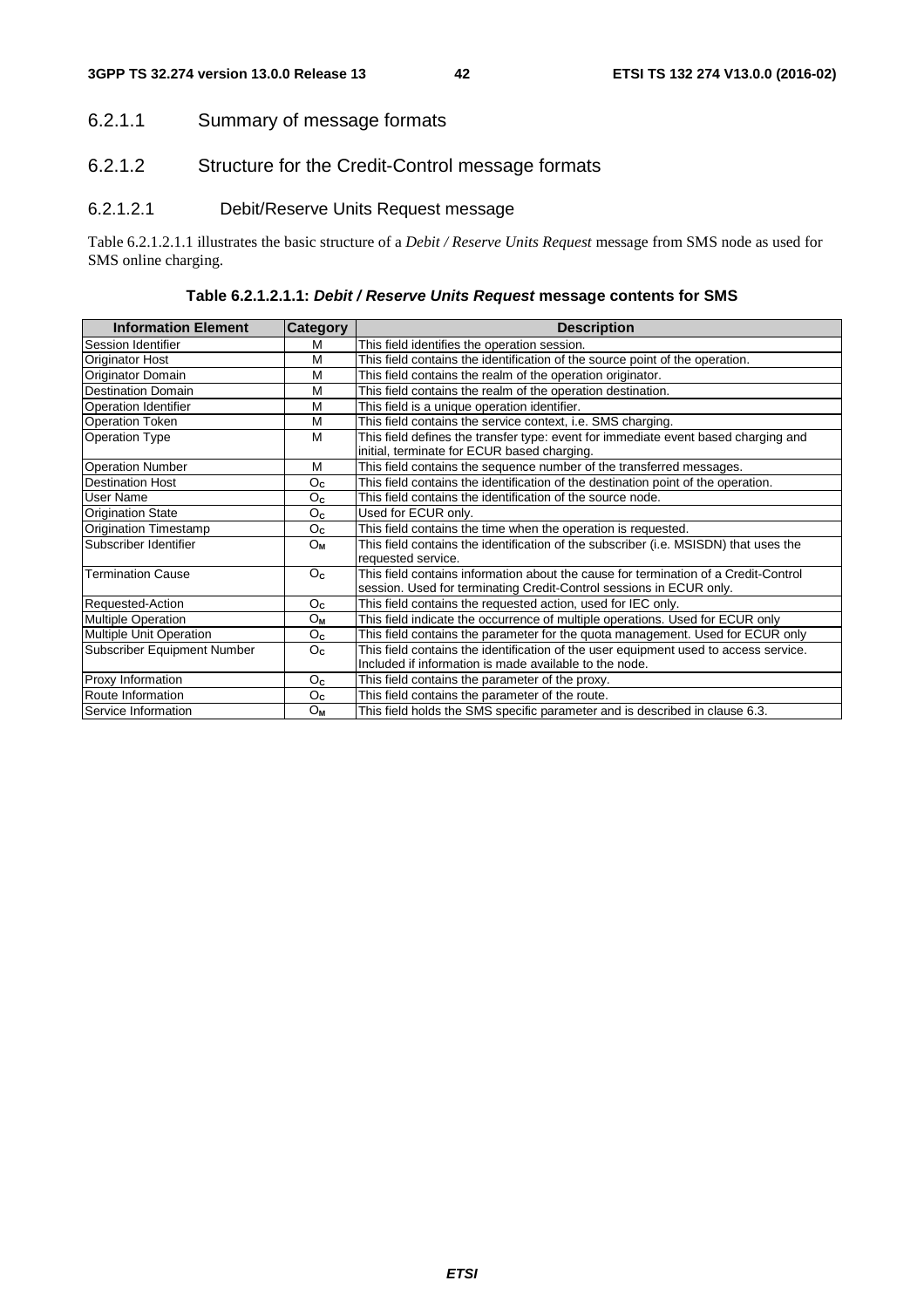#### 6.2.1.2.2 Debit / Reserve Units Response message

Table 6.2.1.2.2.1 illustrates the basic structure of a Debit / Reserve Units Response message as used for SMS charging. This message is always used by the OCS as specified below, independent of the receiving SMS node and the operation type that is being replied to.

| <b>Information Element</b>            | <b>Category</b> | <b>Description</b>                                                                                                           |
|---------------------------------------|-----------------|------------------------------------------------------------------------------------------------------------------------------|
| Session Identifier                    | М               | This field identifies the operation session.                                                                                 |
| <b>Operation Result</b>               | М               | This field identifies the result of the operation.                                                                           |
| Originator Host                       | М               | This field contains the identification of the source point of the operation.                                                 |
| <b>Originator Domain</b>              | М               | This field contains the realm of the operation originator.                                                                   |
| <b>Operation Identifier</b>           | М               | This field is a unique operation identifier.                                                                                 |
| <b>Operation Type</b>                 | M               | This field defines the transfer type: event for event based charging and start, interim,<br>stop for session based charging. |
| <b>Operation Number</b>               | M               | This field contains the sequence number of the transferred messages.                                                         |
| <b>Operation Failover</b>             |                 | Not used for SMS in 3GPP.                                                                                                    |
| Multiple Unit Operation               | O <sub>c</sub>  | This field contains the parameter for the quota management. Used in IEC for refund<br>purpose and in ECUR.                   |
| <b>Operation Failure Action</b>       | O <sub>c</sub>  | This field defines the resulting operation at the SMS node if a failure has occurred at<br>the OCS for ECUR.                 |
| <b>Operation Event Failure Action</b> | O <sub>C</sub>  | This field defines the resulting operation at the SMS node if a failure has occurred at<br>the OCS for IEC.                  |
| <b>Redirection Host</b>               | O <sub>C</sub>  |                                                                                                                              |
| <b>Redirection Host Usage</b>         | O <sub>c</sub>  |                                                                                                                              |
| Redirection Cache Time                | $O_{C}$         |                                                                                                                              |
| Proxy Information                     | O <sub>C</sub>  | This field contains the parameter of the proxy.                                                                              |
| Route Information                     | O <sub>C</sub>  | This field contains the parameter of the route.                                                                              |
| Failed parameter                      | O <sub>c</sub>  | This field contains missing and/or unsupported parameter that caused the failure.                                            |
| Service Information                   | O <sub>C</sub>  | This field contains SMS specific information.                                                                                |

Editor's Note: The mechanism to carry refund information is For Future Study.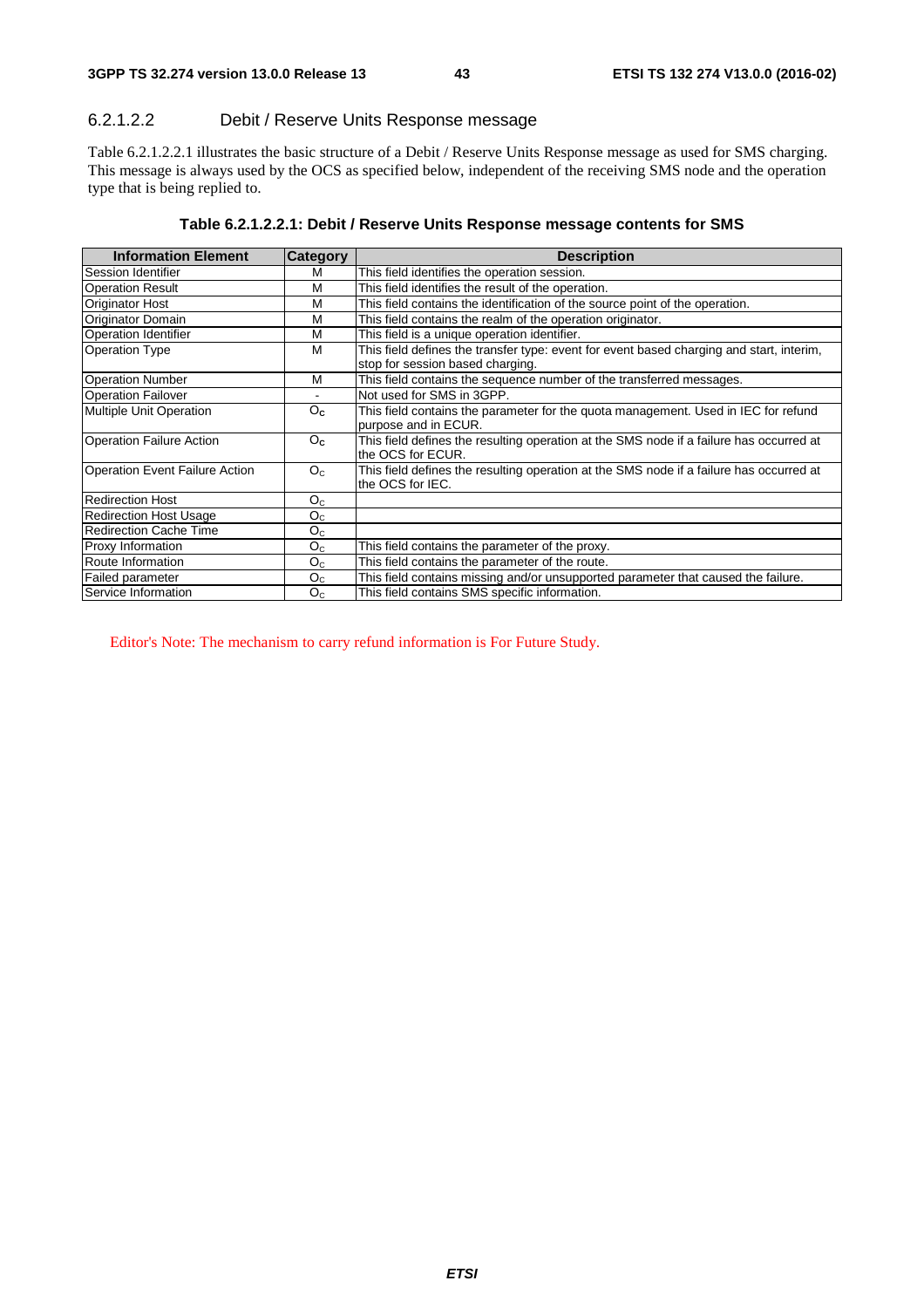### 6.3 SMS charging specific parameters

### 6.3.1 Definition of the SMS charging information

#### 6.3.1.1 SMS charging information assignment for Service Information

The components in the Service-Information that are use for SMS charging can be found in table 6.3.1.1.1

| Table 6.3.1.1.1: Service-Information used for SMS Charging |  |
|------------------------------------------------------------|--|
|------------------------------------------------------------|--|

| <b>Information Element</b>             | Category           | <b>Description</b>                                                                                                                                                                                                                                                                                                                                                 |
|----------------------------------------|--------------------|--------------------------------------------------------------------------------------------------------------------------------------------------------------------------------------------------------------------------------------------------------------------------------------------------------------------------------------------------------------------|
| Service Information                    | $O_M$              | This is a structured field and holds the 3GPP specific parameter as defined<br>in TS 32.299 [4]. For SMS Charging the SMS-Information and selected<br>parameters of MMS Information, PS-Information and IMS information are<br>used.                                                                                                                               |
| <b>SMS</b> Information                 | $O_M$              | This is a structured field and holds the SMS specific parameters. The<br>details are defined in table 6.3.1.2.                                                                                                                                                                                                                                                     |
| <b>MMS</b> Information                 | $O_M$              | This is a structure field and the following parameters are specific to SMS.<br>The complete structure is defined in TS 32.270 [13]                                                                                                                                                                                                                                 |
| <b>Originator Address</b>              | $O_{M}$            | This field holds the address of the originator of the SM. This is typically an<br>E.164 number or a short-code. Multiple addresses may be carried if<br>additional information is available, e.g. IMSI and E.164 number.                                                                                                                                           |
| Submission Time                        | O <sub>c</sub>     | This field holds the timestamp of when the submitted SM arrived at the<br>originating SMS Node. The information to populate this field is obtained<br>from the TP-Service-Center-Time-Stamp (TP-SCTS) as defined in TS<br>23.040 [7]. If a refund or retransmission is required, the timestamp carries<br>the timestamp associated with the original submitted SM. |
| Priority                               | O <sub>c</sub>     | This field holds any priority information associated with an SM.<br>Applicable to terminating procedures only. Priority handling is defined in TS<br>23.040 [7]. The value "low" is not applicable.                                                                                                                                                                |
| Message Id                             | $O_M$              | This field carries the identity used to identify an SM in the SMS node<br>associated with entity that submitted it. The information to populate this<br>field is obtained from the TP-Message-Reference (TP-MR) as defined in TS<br>23.040 [7].                                                                                                                    |
| Message Size                           | $O_M$              | This field carries the length of the user data part of the SM. The information<br>to populate this field is obtained from the TP-User-Data-Length (TP-UDL)<br>as defined in TS 23.040 [7]                                                                                                                                                                          |
| <b>Message Class</b>                   | $O_M$              | Used as defined in TS 32.270 [13]. It is implementation dependent the<br>value selected for a specific transaction.                                                                                                                                                                                                                                                |
| <b>Delivery Report Requested</b>       | $O_{C}$            | This field indicates whether a delivery report is requested by the SM<br>originator. The information to populate this field is obtained from the TP-<br>Status-Report-Request (TP-SRR) as defined in TS 23.040 [7]                                                                                                                                                 |
| PS Information                         | $\overline{O_{C}}$ | This is a structured field and the following parameters are specific to SMS.<br>The complete structure is defined in TS 32.251 [10].                                                                                                                                                                                                                               |
| <b>PDP</b> Address                     | $\overline{O_{C}}$ | This field holds the IP address used by the subscriber for the SMS<br>transaction. Included if the SMS node is the IP-SM-GW.                                                                                                                                                                                                                                       |
| 3GPP User Location Info                | O <sub>c</sub>     | This field holds the information about the location of the subscriber during<br>the SMS transaction.                                                                                                                                                                                                                                                               |
| <b>3GPP RAT Type</b>                   | O <sub>c</sub>     | This field holds information about the radio access technology used for the<br>SMS transaction.                                                                                                                                                                                                                                                                    |
| <b>MS Time Zone</b>                    | $O_{C}$            | This field indicates the offset between universal time and local time in steps<br>of 15 minutes of where the MS currently resides.                                                                                                                                                                                                                                 |
| User Equipment Info                    | O <sub>c</sub>     | This field holds the identification of the terminal (IMEI or IMEISV)                                                                                                                                                                                                                                                                                               |
| <b>IMS</b> Information                 | O <sub>c</sub>     | This is a structured field and the following parameters are specific to SMS.<br>The complete structure is defined in TS 32.260 [15].                                                                                                                                                                                                                               |
| User Session Id                        | $\overline{O_{C}}$ | This field holds the session identifier. For a SIP session the Session-ID<br>contains the SIP Call ID.                                                                                                                                                                                                                                                             |
| Number Portability routing information | O <sub>C</sub>     | This field includes information on number portability after DNS/ENUM<br>request from S-CSCF in the calling user"s home network.                                                                                                                                                                                                                                    |
| Carrier Select routing information     | O <sub>c</sub>     | This field includes information on carrier select after DNS/ENUM request<br>from S-CSCF in the calling user"s home network.                                                                                                                                                                                                                                        |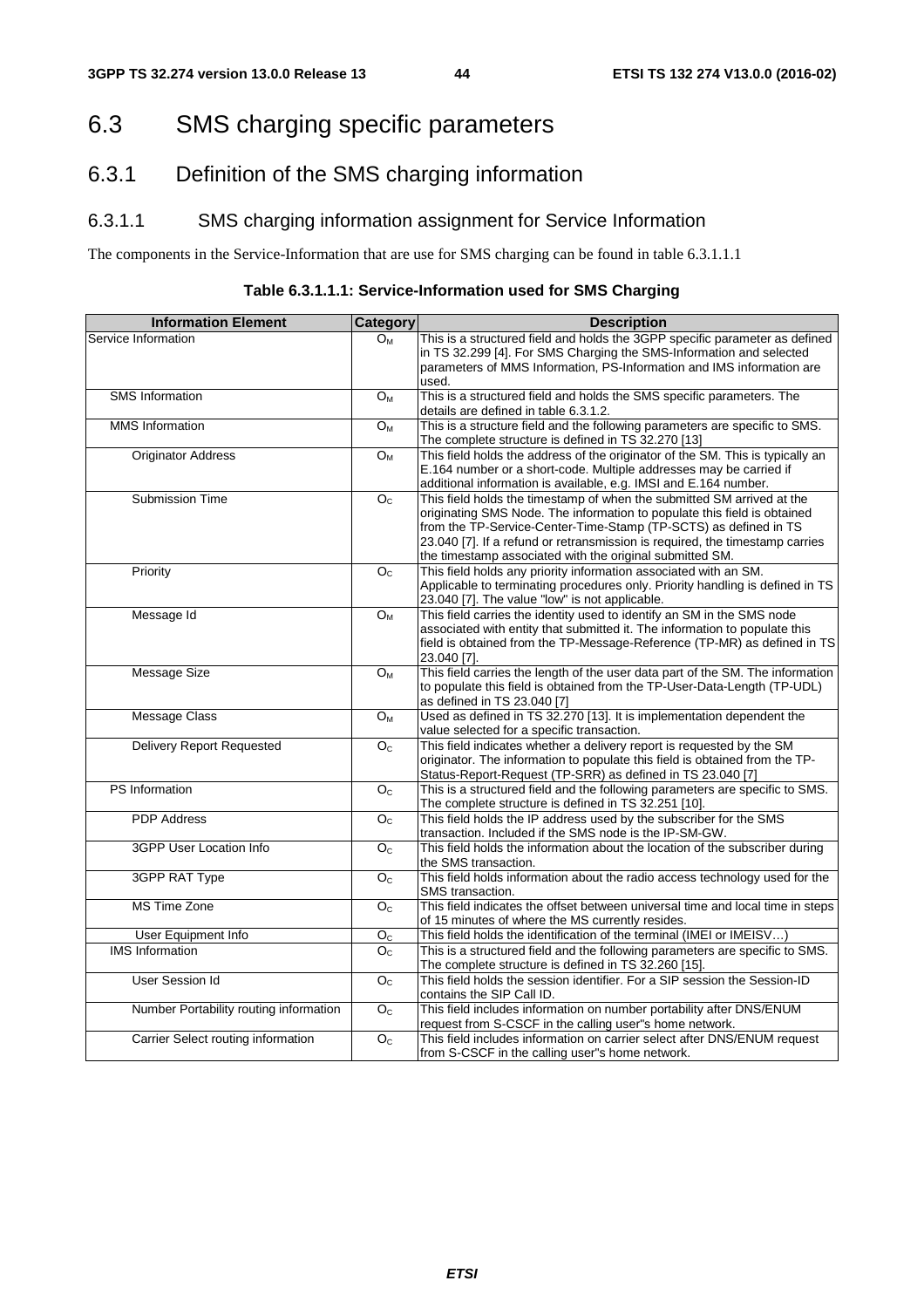### 6.3.1.2 Definition of the SMS Information

The components in the SMS Information that are used for SMS charging can be found in table 6.3.1.2.1

| Table 6.3.1.2.1: SMS Information used for SMS Charging |  |
|--------------------------------------------------------|--|
|--------------------------------------------------------|--|

| <b>Information Element</b>                        | <b>Category</b>           | <b>Description</b>                                                                                                                                                                                                                                                                                                                                                                                                                                                                                                                                                                                               |
|---------------------------------------------------|---------------------------|------------------------------------------------------------------------------------------------------------------------------------------------------------------------------------------------------------------------------------------------------------------------------------------------------------------------------------------------------------------------------------------------------------------------------------------------------------------------------------------------------------------------------------------------------------------------------------------------------------------|
| <b>SMS Node</b>                                   | $O_{M}$                   | Identifies the SMS Node as IP-SM-GW or SMS Router or a combined IP-SM-GW /<br>SMS Router or as SMS-SC.                                                                                                                                                                                                                                                                                                                                                                                                                                                                                                           |
| <b>SM Client Address</b>                          | $O_{M}$                   | This field holds the address of the SMS node to which the charging system is<br>connected to. This may be the same as the SMSC Address field.                                                                                                                                                                                                                                                                                                                                                                                                                                                                    |
| <b>Originator SCCP Address</b>                    | $\overline{O}_C$          | This field holds the SCCP calling address used to receive the SM at the SMS node.<br>Only present if SMSIP is not used for the inward connection.                                                                                                                                                                                                                                                                                                                                                                                                                                                                |
| <b>Originator Received Address</b>                | O <sub>c</sub>            | This field holds the original, unmodified address of the originator of the SM, as<br>received by the SMS node, in case address manipulation (such as number plan<br>corrections) have been applied in the SMS node. This is typically an E.164 number or<br>a short-code. Multiple addresses may be carried if additional information is available,<br>e.g. IMSI and E.164 number.                                                                                                                                                                                                                               |
| Recipient Info                                    | O <sub>C</sub>            | This field holds recipient information for the SM. Each occurrence of this field denotes<br>a different recipient.<br>Multiple occurrences of this field are allowed in case:<br>- multiple recipients are associated with the charged event and<br>- all other charging information is identical for all recipients.<br>In case the SM contains a Delivery Report, as described in clause 5.3.2.3, this field<br>identifies the recipient of this Delivery Report. This recipient information shall<br>correspond to the originator information of the message that triggered this Delivery<br>Report. (Note 2) |
| <b>Recipient Address</b>                          | O <sub>c</sub>            | This field holds the address of the recipient of the SM. This is typically an E.164<br>number or a short-code. Multiple addresses may be carried if additional information is<br>available, e.g. short-code or IMSI and E.164 number.                                                                                                                                                                                                                                                                                                                                                                            |
| <b>Recipient Received Address</b>                 | O <sub>c</sub>            | This field holds the original, unmodified address of the recipient of the SM, as received<br>by the SMS node, in case address manipulation (such as number plan corrections)<br>have been applied in the SMS node. This is typically an E.164 number or a short-code.<br>Multiple addresses may be carried if additional information is available, e.g. short-code<br>or IMSI and E.164 number.                                                                                                                                                                                                                  |
| <b>Recipient SCCP Address</b>                     | O <sub>c</sub>            | This field holds the SCCP called address used by the SMS node to onward deliver the<br>SM. Only present if SMSIP is not used for the outward connection.                                                                                                                                                                                                                                                                                                                                                                                                                                                         |
| <b>SM Destination Interface</b>                   | $O_M$                     | This is a structured field containing information describing the interface on which the<br>SM is to be delivered (i.e. the next hop).<br>In case the charging event is for person to application messaging or for application to<br>application messaging (see clause 5.1.1) this field holds the identification of the<br>application. (See also Note 3)                                                                                                                                                                                                                                                        |
| SM Protocol Id                                    | O <sub>c</sub>            | This field holds the TP-PROTOCOL-ID (TP-PID) as defined in TS 23.040 [7]. This field<br>relates to the recipient when charging MT SMS messages as specified in TS 32.240<br>[2]                                                                                                                                                                                                                                                                                                                                                                                                                                  |
| <b>SMSC Address</b>                               | $O_M$                     | This field holds the address of the SMSC to which the originating or terminating SM is<br>directed to.                                                                                                                                                                                                                                                                                                                                                                                                                                                                                                           |
| SM Data Coding Scheme                             | $O_{M}$                   | This field holds the data coding scheme used within the SM. The information to<br>populate this field is obtained from TP-DCS header.                                                                                                                                                                                                                                                                                                                                                                                                                                                                            |
| SM Message Type<br><b>SM Originator Interface</b> | $O_{M}$<br>$O_{M}$        | This field identifies the message that triggered the generation of charging information.<br>This is a structured field containing information describing the interface on which the<br>SM was received by the SMS node (i.e. the previous hop)<br>In case the charging event is for application to person messaging or for application to<br>application messaging (see clause 5.1.1) this field holds the identification of the<br>application. (See also Note 3)                                                                                                                                               |
| SM Protocol Id                                    | O <sub>c</sub>            | This field holds the TP-PROTOCOL-ID (TP-PID) as defined in TS 23.040 [7]. This field<br>relates to the originator when charging MO SMS messages as specified in TS 32.240<br>$[2]$ .                                                                                                                                                                                                                                                                                                                                                                                                                             |
| <b>SM Reply Path Requested</b>                    | O <sub>c</sub>            | This field carries an indication of whether a reply SM to an original SM shall follow the<br>same path as identified by the TP-Reply-Path (TP-RP) flag.                                                                                                                                                                                                                                                                                                                                                                                                                                                          |
| <b>SM User Data Header</b>                        | O <sub>C</sub>            | This field carries the user data header extracted from the user data of the SM. The<br>user data header (TP-UDH) is specified in TS 23.040 [7]                                                                                                                                                                                                                                                                                                                                                                                                                                                                   |
| <b>SM Status</b>                                  | $\mathsf{O}_{\mathbb{C}}$ | This field holds the information from the TP-Status field in a Status-Report TPDU. This<br>information is only applicable to delivery report charging procedures or where ECUR is<br>employed.                                                                                                                                                                                                                                                                                                                                                                                                                   |
| <b>SM Discharge Time</b>                          | O <sub>c</sub>            | This field holds the time associated with the event being reported in the SM Status<br>field. This information is only applicable to delivery report charging procedures.                                                                                                                                                                                                                                                                                                                                                                                                                                        |
| Number of Messages Sent                           | O <sub>C</sub>            | Indicates the number of SMSs sent by the IMS application or the total number of short<br>messages when this SM is part of concatenated short message, if applicable.                                                                                                                                                                                                                                                                                                                                                                                                                                             |
| <b>SM Service Type</b>                            | $\overline{O_{C}}$        | This field indicates the type of SM service that caused the charging interaction. It is<br>only applicable for SM supplementary service procedures.                                                                                                                                                                                                                                                                                                                                                                                                                                                              |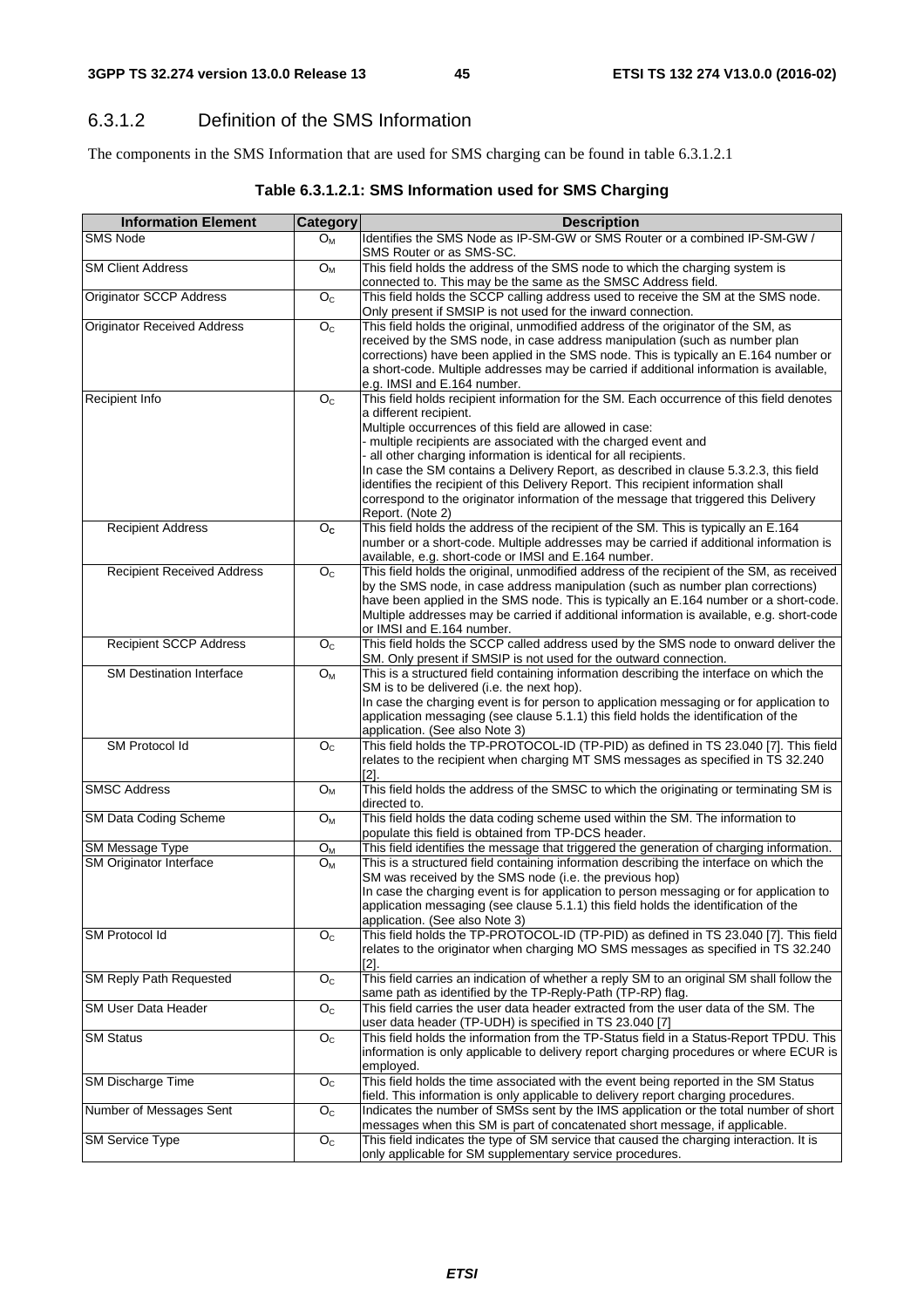| <b>SM Sequence Number</b>          | O <sub>c</sub> | This field holds the sequence number of this SM within the concatenated short<br>message when applicable. This field is present only in case of concatenated short<br>message.<br>This field is only for offline charging. |
|------------------------------------|----------------|----------------------------------------------------------------------------------------------------------------------------------------------------------------------------------------------------------------------------|
| <b>SMS</b> result                  | С              | The field holds the result of the attempted SM transaction, if unsuccessful.<br>This field is only for offline charging.                                                                                                   |
| <b>SM Device Trigger Indicator</b> | O <sub>c</sub> | This field holds indication whether the SMS transaction is for the purpose of Device<br>Trigger.<br>This field is only for offline charging.                                                                               |
| SM Device Trigger information      | O <sub>c</sub> | This field holds the set of information related to SMS transaction for Device Trigger.<br>This grouped field is only for offline charging.                                                                                 |
| <b>MTC IWF Address</b>             | $O_{C}$        | This field holds the MTC IWF address which originated the device trigger.                                                                                                                                                  |
| <b>SM DT Reference Number</b>      | O <sub>c</sub> | This field holds the Reference Number related to the device trigger request, if<br>available.                                                                                                                              |
| <b>SM Serving Node</b>             | O <sub>c</sub> | This field holds the serving node identity, i.e. SGSN/MME/MSC identity serving the<br>UE, as received from MTC-IWF, if available.                                                                                          |
| <b>SM DT Validity Period</b>       | O <sub>C</sub> | This field holds the validity period of the device trigger request, if available.                                                                                                                                          |
| <b>SM DT Priority Indication</b>   | O <sub>C</sub> | This field holds the priority of the device trigger request, if available.                                                                                                                                                 |
| <b>SMS Application Port ID</b>     | O <sub>C</sub> | This field holds the Application Port ID of the triggering application for the device<br>trigger request, if available.                                                                                                    |

- NOTE 1: The case of multi-destinations of SMS refers to SMS and Internet Electronic Mail interworking as specified in clause 3.8 of TS 23.040 [7].
- NOTE 2: Implementations vary as to the originator address that is presented to an end user for a Delivery Report. Typically the originator address either identifies the SMS node that generated the Delivery Report or the originator address of a Delivery Report identifies the recipient of the original message that triggered this Report. It is expected that the charging event contains the information presented to the end user.
- NOTE 3: There is a distinction between short numbers (as conveyed in originator and/or recipient address fields) and the identification of SM applications (as carried in SM Originator Interface and/or SM Destination Interface). Short numbers are used by end users to address a service of an applications. Multiple short numbers may map to one application capable of multiple services. The identification of an application is how an application is know to the operator.

#### 6.3.1A Detailed message format for offline charging

This clause specifies the charging data that are sent by the SMS-SC in the Charging Data Request, with [Event] Operation Type.

When a particular field is not supported, this field is marked with "-".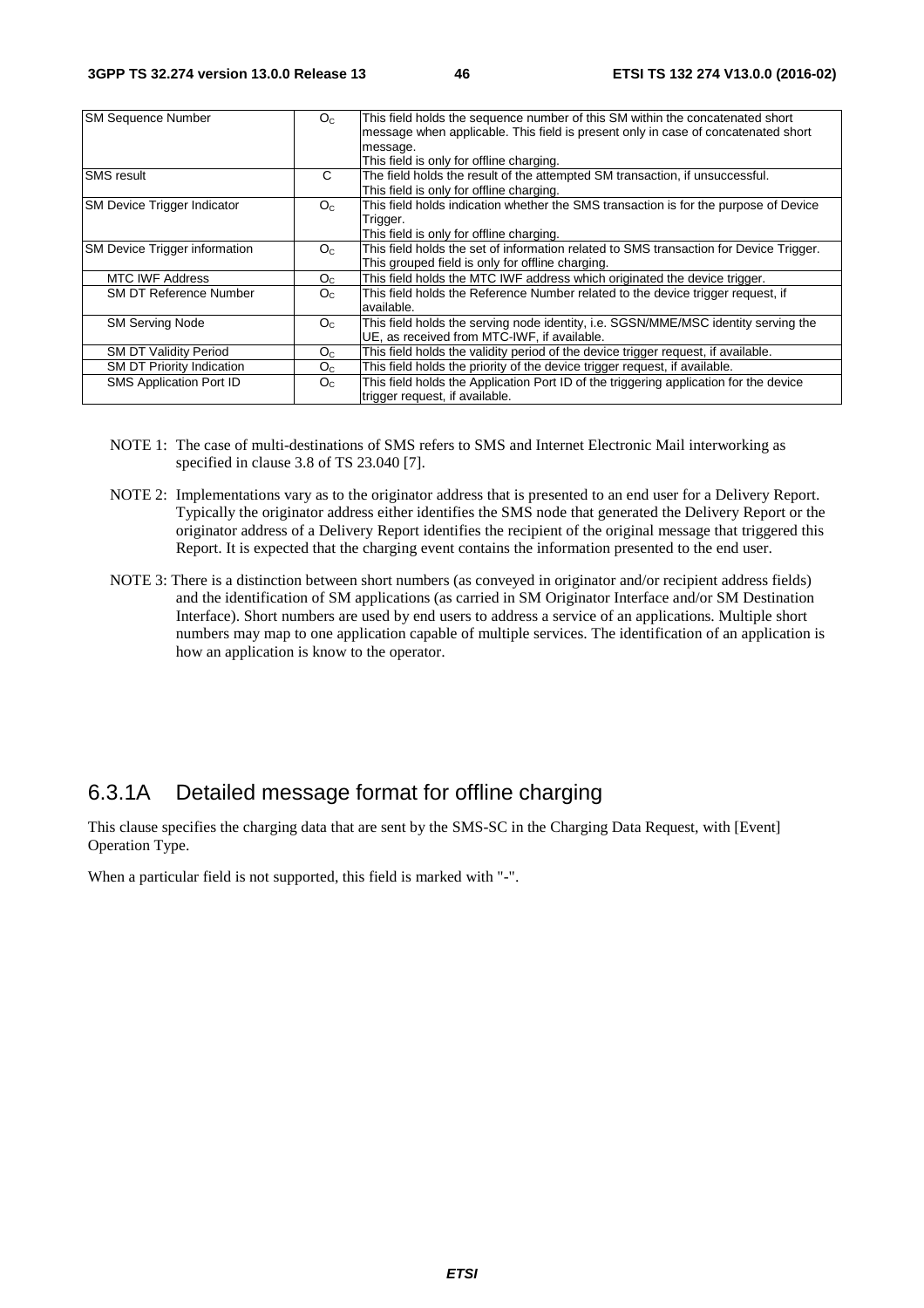Table 6.3.1A.1 illustrates the basic structure of the supported fields in Service Information of the *Charging Data Request* message for SMS offline charging.

**Table 6.3.1A.1: Supported fields in** *Charging Data Request message -* **Service Information** 

|                                                          | <b>Node Type</b>                 | SMS-C                        |                          |  |
|----------------------------------------------------------|----------------------------------|------------------------------|--------------------------|--|
| <b>Information Element</b>                               | <b>CDR Type</b>                  | <b>SC-SMO</b>                | <b>SC-SMT</b>            |  |
|                                                          | <b>Supported Operation Types</b> | Е                            | E                        |  |
| Service Information                                      |                                  | E                            | E                        |  |
| <b>SMS</b> Information                                   | E                                | E                            |                          |  |
| <b>SMS Node</b>                                          | $\overline{\phantom{a}}$         | -                            |                          |  |
| <b>SM Client Address</b>                                 | Ē                                | E                            |                          |  |
| Originator SCCP Address                                  |                                  | E                            | E                        |  |
| <b>Originator Received Address</b>                       |                                  | E                            | E                        |  |
| Recipient Info                                           |                                  | E                            | E                        |  |
| <b>Recipient Address</b>                                 |                                  | E                            | E                        |  |
| <b>Recipient Received Address</b>                        |                                  | E                            | E                        |  |
| <b>Recipient SCCP Address</b>                            |                                  |                              | Ē                        |  |
| <b>SM Destination Interface</b>                          |                                  | E                            | E                        |  |
| SM Protocol Id                                           |                                  | -                            | Ε                        |  |
| <b>SMSC Address</b>                                      |                                  | E                            | E                        |  |
| <b>SM Data Coding Scheme</b>                             |                                  | E                            | Ē                        |  |
| SM Message Type                                          |                                  | E                            | E                        |  |
| SM Originator Interface                                  |                                  | $\overline{\phantom{a}}$     | Ē                        |  |
| SM Protocol Id                                           |                                  | E                            | $\overline{\phantom{a}}$ |  |
| <b>SM Reply Path Requested</b>                           |                                  | E                            | E                        |  |
| SM User Data Header                                      |                                  | E                            | E                        |  |
| <b>SM Status</b>                                         |                                  |                              | E                        |  |
| SM Discharge Time                                        |                                  | ÷,                           | E                        |  |
| Number of Messages Sent                                  |                                  | E                            | E                        |  |
| <b>SM Service Type</b>                                   |                                  | -                            |                          |  |
| <b>SMSC Address</b>                                      |                                  | E                            | E                        |  |
| <b>SM Data Coding Scheme</b>                             |                                  | E                            | E                        |  |
| SM Message Type                                          | E                                | E                            |                          |  |
| <b>SMS</b> result                                        |                                  | E                            | E                        |  |
| <b>SM Sequence Number</b>                                |                                  | E                            | E                        |  |
| SM Device Trigger Indicator                              |                                  | E                            | E                        |  |
| SM Device Trigger information                            |                                  | E                            | E                        |  |
| <b>MTC IWF Address</b>                                   |                                  | E                            | Ē                        |  |
| SM DT Reference Number                                   |                                  | E                            | E                        |  |
| <b>SM Serving Node</b>                                   |                                  | E<br>Ē                       | Ε<br>E                   |  |
| <b>SM DT Validity Period</b>                             |                                  | Ē                            | E                        |  |
| SM DT Priority Indication                                |                                  | Ē                            | $\overline{\mathsf{E}}$  |  |
| <b>SMS Application Port ID</b><br><b>MMS</b> Information |                                  | E                            |                          |  |
| Originator Address                                       |                                  | E                            | Ε<br>E                   |  |
|                                                          |                                  |                              |                          |  |
| Submission Time<br>Priority                              |                                  | E<br>$\blacksquare$          | E<br>Ē                   |  |
| Message Id                                               |                                  | E                            | E                        |  |
| Message Size                                             |                                  | E                            | E                        |  |
| Message Class                                            |                                  | E                            | Ε                        |  |
| <b>Delivery Report Requested</b>                         |                                  | E                            | E                        |  |
| PS Information                                           |                                  | E                            | E                        |  |
| <b>PDP</b> Address                                       | -                                |                              |                          |  |
| 3GPP User Location Info                                  | Ē                                | E                            |                          |  |
| 3GPP RAT Type                                            | E                                | E                            |                          |  |
| <b>MS Time Zone</b>                                      | E                                | Ε                            |                          |  |
| <b>User Equipment Info</b>                               | E                                | E                            |                          |  |
| <b>IMS</b> Information                                   | $\blacksquare$                   | $\frac{1}{2}$                |                          |  |
| User Session Id                                          |                                  |                              |                          |  |
| Number Portability routing information                   | $\overline{\phantom{0}}$         | $\qquad \qquad \blacksquare$ |                          |  |
| Carrier Select routing information                       |                                  | $\overline{\phantom{a}}$     | -                        |  |
|                                                          |                                  |                              |                          |  |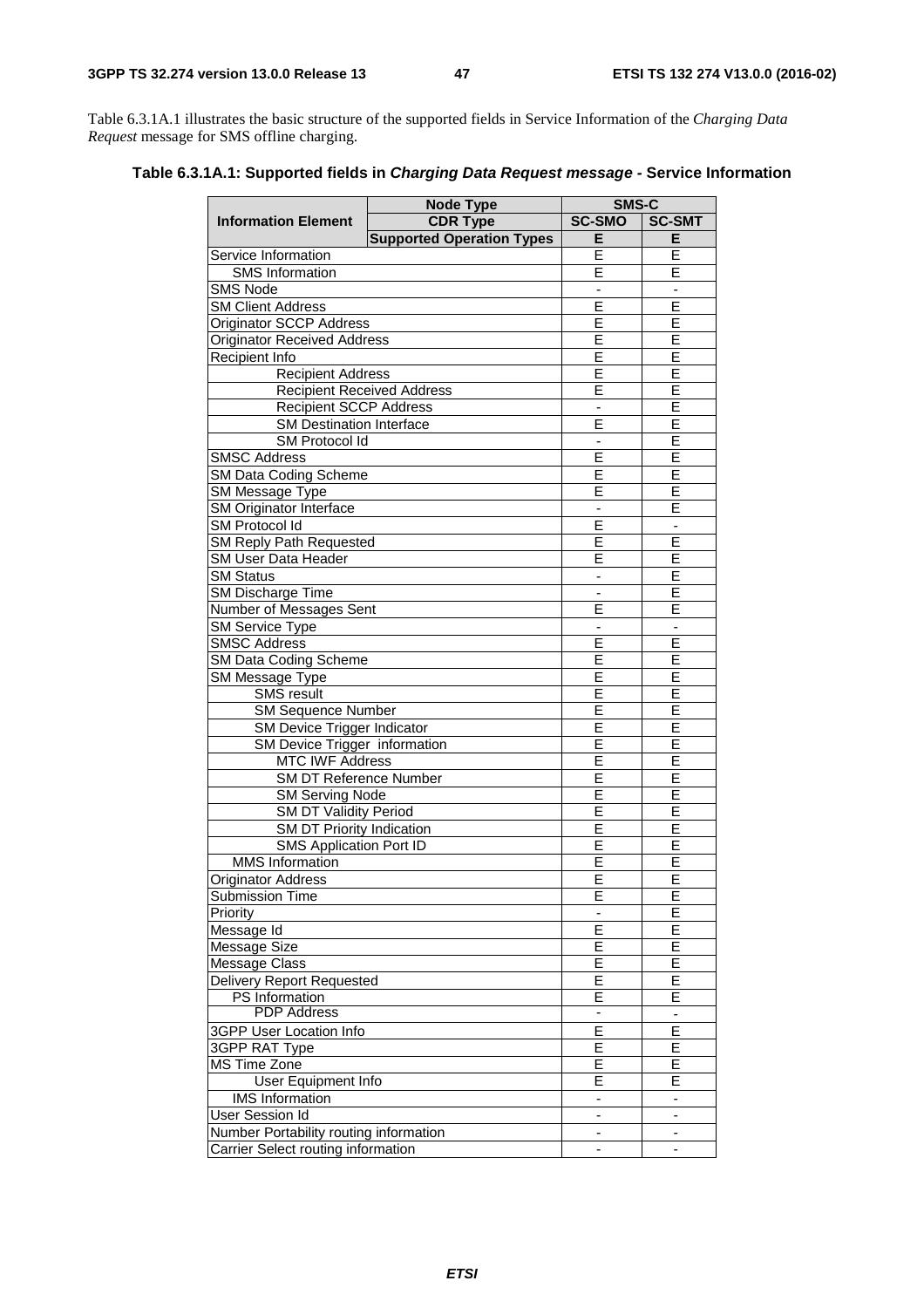### 6.3.2 Formal parameter description

6.3.2.1 SMS charging information for CDRs

Editor"s Note: For Future Study.

#### 6.3.2.2 SMS charging information for charging events

Editor"s Note: For Future Study.

### 6.4 Bindings for SMS charging

This clause describes the mapping between the Service Information fields, AVPs and CDR parameters for SMS charging.

Table 6.4.1 describes the mapping of the Information Element, AVP and CDR parameter of SC-SMO and SC-SMT CDRs in SMS charging.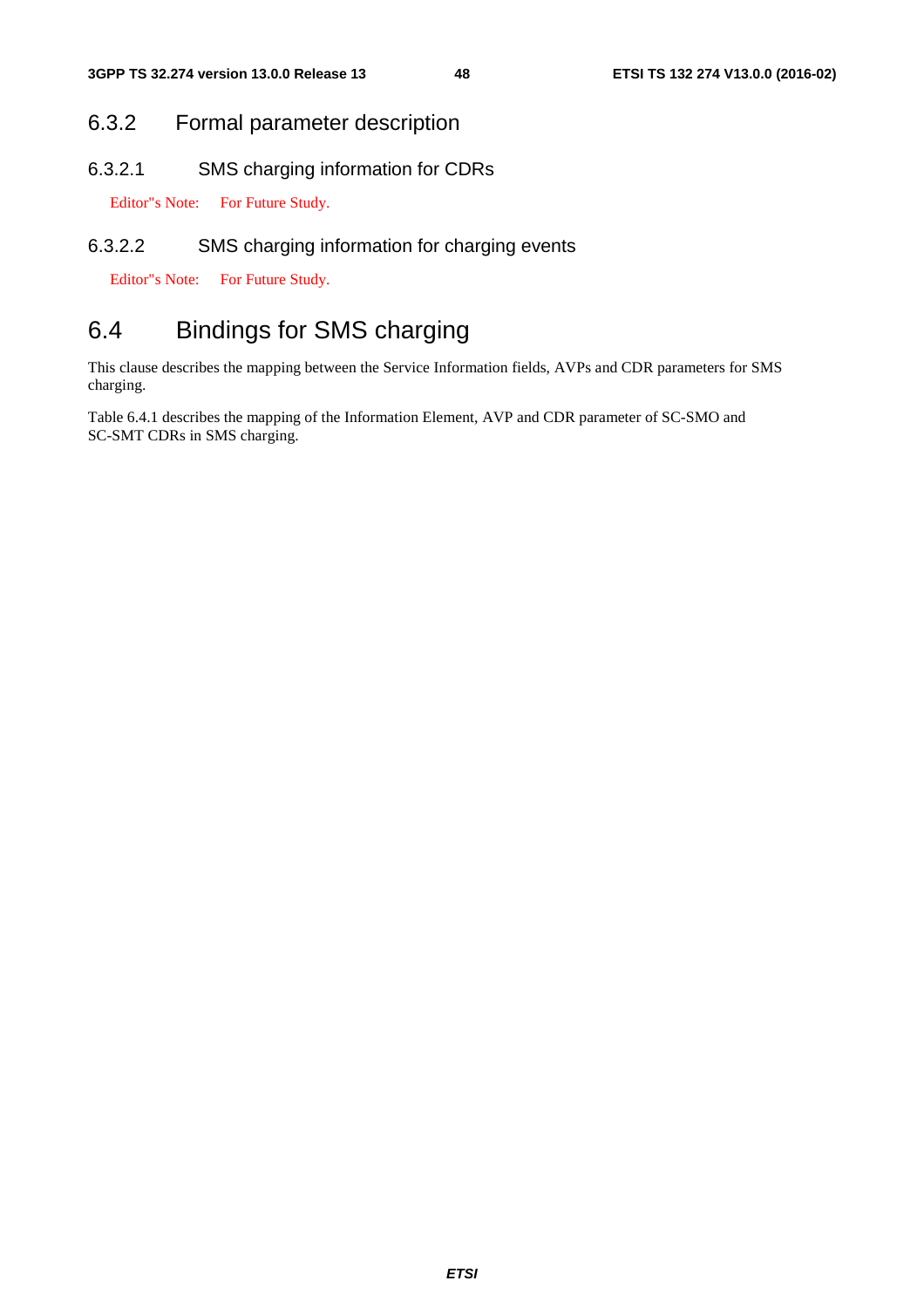| <b>CDR</b> parameter                       | <b>Information Element</b>                       | <b>AVP</b>                              |
|--------------------------------------------|--------------------------------------------------|-----------------------------------------|
|                                            | <b>Service Information</b>                       | Service-Information                     |
|                                            | <b>SMS Information</b>                           | <b>SMS-Information</b>                  |
|                                            | <b>SMS Node</b>                                  | SMS-Node                                |
| <b>SMS Node Address</b>                    | <b>SM Client Address</b>                         | Client-Address                          |
| <b>Originator SCCP Address</b>             | Originator SCCP Address                          | Originator - SCCP-Address               |
| <b>Originator Received Address</b>         | <b>Originator Received Address</b>               | Originator-Received-Address             |
| Recipient Info                             | Recipient Info                                   | Recipient-Info                          |
| Recipient IMSI                             | <b>Recipient Address</b>                         | Recipient-Address                       |
| <b>Recipient MSISDN</b>                    | <b>Recipient Address</b>                         | <b>Recipient-Address</b>                |
| <b>Recipient Other Address</b>             | <b>Recipient Address</b>                         | <b>Recipient-Address</b>                |
| <b>Recipient Received Address</b>          | <b>Recipient Received Address</b>                | Recipient-Received-Address              |
| <b>Recipient SCCP Address</b>              | <b>Recipient SCCP Address</b>                    | Recipient -SCCP-Address                 |
| <b>SM Destination Interface</b>            | <b>SM Destination Interface</b>                  | Destination-Interface                   |
| SM Recipient Protocol Id                   | SM Protocol Id                                   | SM-Protocol-Id                          |
| <b>Recording Entity</b>                    | <b>SMSC Address</b>                              | SMSC-Address                            |
| SM Data Coding Scheme                      | SM Data Coding Scheme                            | Data-Coding-Scheme                      |
| SM Message Type                            | SM Message Type                                  | SM-Message-Type                         |
| SM Originator Interface                    | SM Originator Interface                          | Originator-Interface                    |
| SM Originator Protocol Id                  | SM Protocol Id                                   | SM-Protocol-Id                          |
| <b>SM Reply Path Requested</b>             | SM Reply Path Requested                          | Reply-Path-Requested                    |
| <b>SM User Data Header</b>                 | SM User Data Header                              | SM-User-Data-Header                     |
| <b>SM Status</b>                           | <b>SM Status</b>                                 | <b>SM-Status</b>                        |
| <b>SM Discharge Time</b>                   | <b>SM Discharge Time</b>                         | SM-Discharge-Time                       |
| <b>SM Total Number</b>                     | Number of Messages Sent                          | Number-of-Messages-Sent                 |
|                                            | <b>SM Service Type</b>                           | SM-Service-Type                         |
| <b>SMS</b> result                          | <b>SMS</b> result                                | <b>SMS-result</b>                       |
| <b>SM Sequence Number</b>                  | <b>SM Sequence Number</b>                        | SM-Sequence-Number                      |
| SM Device Trigger Indicator                | SM Device Trigger Indicator                      | SM-Device-Trigger-Indicator             |
| SM Device Trigger information              | SM Device Trigger information                    | SM-Device-Trigger -information          |
| <b>MTC IWF Address</b>                     | <b>MTC IWF Address</b>                           | MTC- IWF-Address                        |
| SM DT Reference Number                     | SM DT Reference Number                           | Reference-Number                        |
| <b>SM Serving Node</b>                     | <b>SM Serving Node</b>                           | Serving-Node                            |
| <b>SM DT Validity Period</b>               | <b>SM DT Validity Period</b>                     | Validity-Time                           |
| SM DT Priority Indication                  | SM DT Priority Indication                        | Priority-Indication                     |
| <b>SMS Application Port ID</b>             | SMS Application Port ID                          | Application-Port-Identifier             |
|                                            | <b>MMS Information</b>                           | <b>MMS-Information</b>                  |
| <b>Originator IMSI</b>                     | <b>Originator Address</b>                        | Originator-Address                      |
| <b>Originator MSISDN</b>                   | Originator Address                               | Originator-Address                      |
| <b>Originator Other Address</b>            | <b>Originator Address</b>                        | Originator-Address                      |
| Event Time stamp<br><b>Submission Time</b> | <b>Submission Time</b><br><b>Submission Time</b> | Submission-Time<br>Submission-Time      |
| <b>SM Priority</b>                         | Priority                                         | Priority                                |
| Message Reference                          | Message Id                                       | Message-ID                              |
|                                            |                                                  |                                         |
| Message size<br>Message Class              | Message Size<br>Message Class                    | Message-Size<br>Message-Class           |
| <b>SM Delivery Report Requested</b>        | <b>Delivery Report Requested</b>                 | Delivery-Report-Requested               |
|                                            | <b>PS Information</b>                            | <b>PS-Information</b>                   |
|                                            | <b>PDP Address</b>                               | PDP-Address                             |
|                                            |                                                  |                                         |
| User Location Info                         | 3GPP User Location Info                          | 3GPP-User-Location-Info                 |
| RAT Type                                   | 3GPP RAT Type                                    | 3GPP-RAT-Type                           |
| UE Time Zone                               | MS Time Zone                                     | 3GPP-MS-Time-Zone                       |
| Served IMEI                                | User Equipment Info                              | User - Equipment - Info                 |
| ۰                                          | <b>IMS Information</b>                           | <b>IMS-Information</b>                  |
| $\qquad \qquad \blacksquare$               | User Session Id                                  | User-Session-Id                         |
|                                            | Number Portability routing                       | Number-Portability-routing- information |
|                                            | information                                      |                                         |
| ۰                                          | Carrier Select routing information               | Carrier-Select-routing information      |

|  | Table 6.4.1: Bindings of CDR parameter, Information Element and AVP |
|--|---------------------------------------------------------------------|
|--|---------------------------------------------------------------------|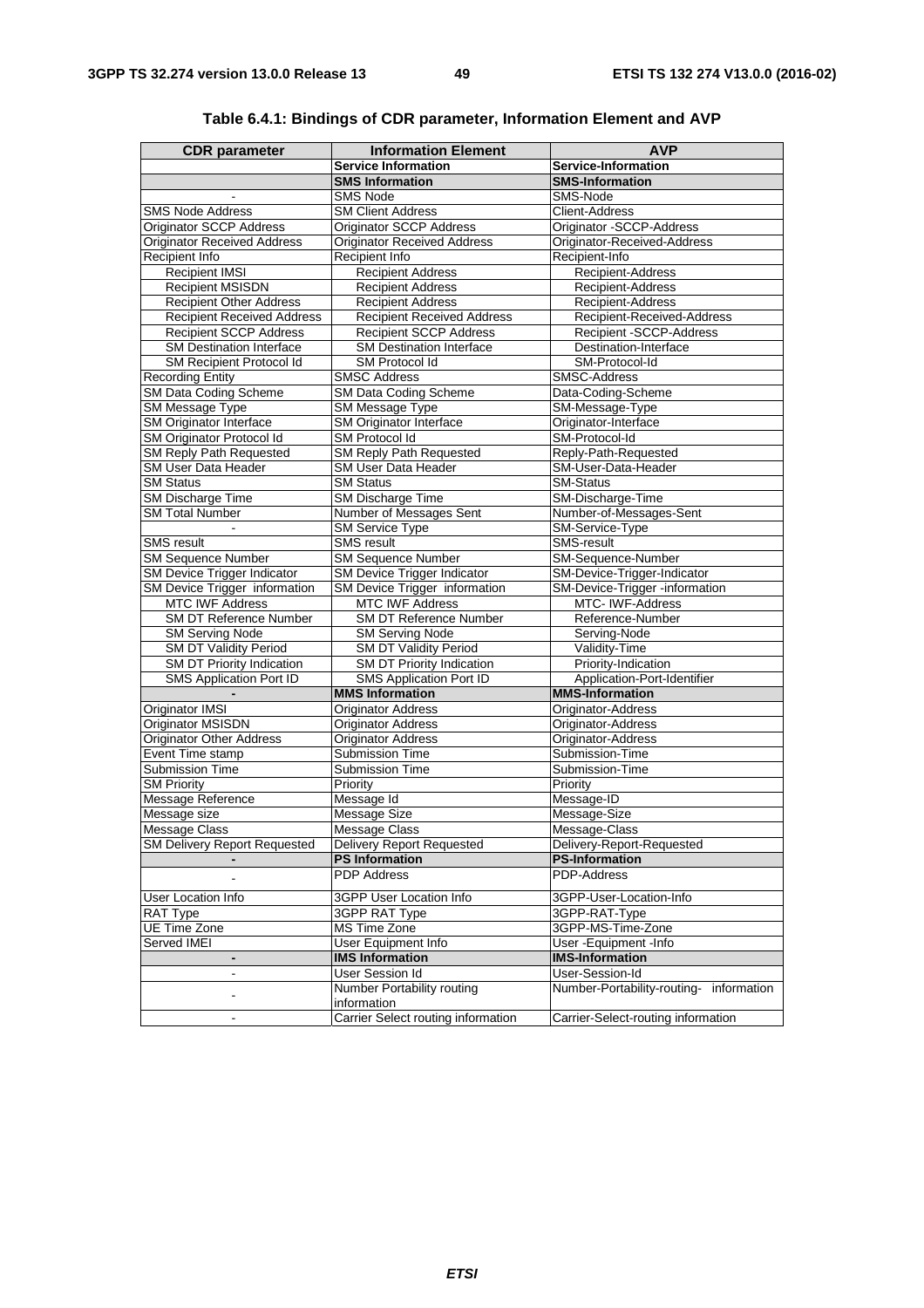### Annex A (informative): **Bibliography**

#### **a) The 3GPP charging specifications**

- 3GPP TS 32.250: "Telecommunication management; Charging management; Circuit Switched (CS) domain charging".
- 3GPP TS 32.271: "Telecommunication management; Charging management; Location Services (LCS) charging".
- 3GPP TS 32.272: "Telecommunication management; Charging management; Push-to-talk over Cellular (PoC) charging".
- 3GPP TS 32.273: "Telecommunication management; Charging management; Multimedia Broadcast and Multicast Service (MBMS) charging".
- 3GPP TS 32.275: "Telecommunication management; Charging management; MultiMedia Telephony (MMTel) charging".
- 3GPP TS 32.276: "Telecommunication management; Charging management; Voice Call Service Charging".
- 3GPP TS 32.293: "Telecommunication management; Charging management; Proxy Function".
- 3GPP TS 32.280: "Telecommunication management; Charging management; Advice of Charge (AoC) service".

#### **b) Common 3GPP specifications**

- 3GPP TS 22.101: "Service aspects; Service principles".
- 3GPP TS 23.002: "Network architecture".
- 3GPP TS 23.003: "Numbering, addressing and identification".
- 3GPP TS 27.001: "General on Terminal Adaptation Functions (TAF) for Mobile Stations (MS)".

#### **c) other Domain and Service specific 3GPP / ETSI specifications**

- 3GPP TS 22.002: "Circuit Bearer Services (BS) supported by a Public Land Mobile Network.
- 3GPP TS 22.003: "Circuit Teleservices Supported by a Public Land Mobile Network (PLMN)".
- 3GPP TS 22.004: "General on Supplementary Services".
- 3GPP TS 23.009: "Handover procedures'.
- 3GPP TS 23.140: "Multimedia Messaging Service (MMS); Functional description; Stage 2".
- 3GPP TS 23.271: "Location Services (LCS); Functional description; Stage 2".

#### **d) Relevant ITU Recommendations**

- ITU-T Recommendation D.93: "Charging and accounting in the international land mobile telephone service (provided via cellular radio systems)".
- ITU-T Recommendation E.164: "The international public telecommunication numbering plan".
- ITU-T Recommendation Q.767: "Application of the ISDN user part of CCITT signalling System No.7 for international ISDN interconnections".
- ITU-T Recommendation X.25: "Interface between Data Terminal Equipment (DTE) and Data Circuitterminating Equipment (DCE) for terminals operating in the packet mode and connected to public data networks by dedicated circuit".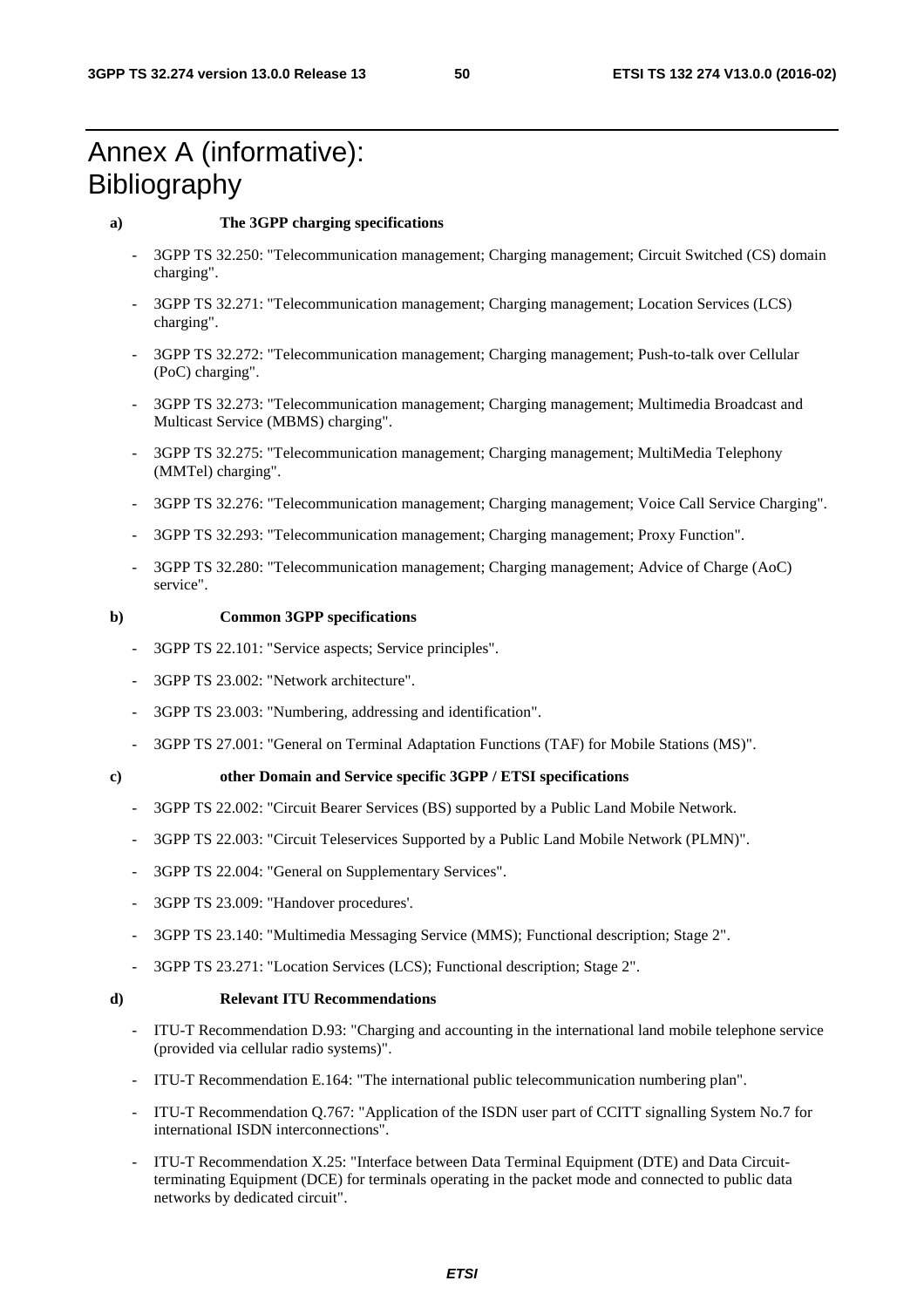- ITU-T Recommendation X.121: "International numbering plan for public data networks".

#### **e) Relevant IETF RFCs**

- IETF RFC 959 (1985): "File Transfer Protocol".
- IETF RFC 3588 (2003): "Diameter base protocol".
- IETF RFC1350 (1992): "The TFTP Protocol (Revision 2)".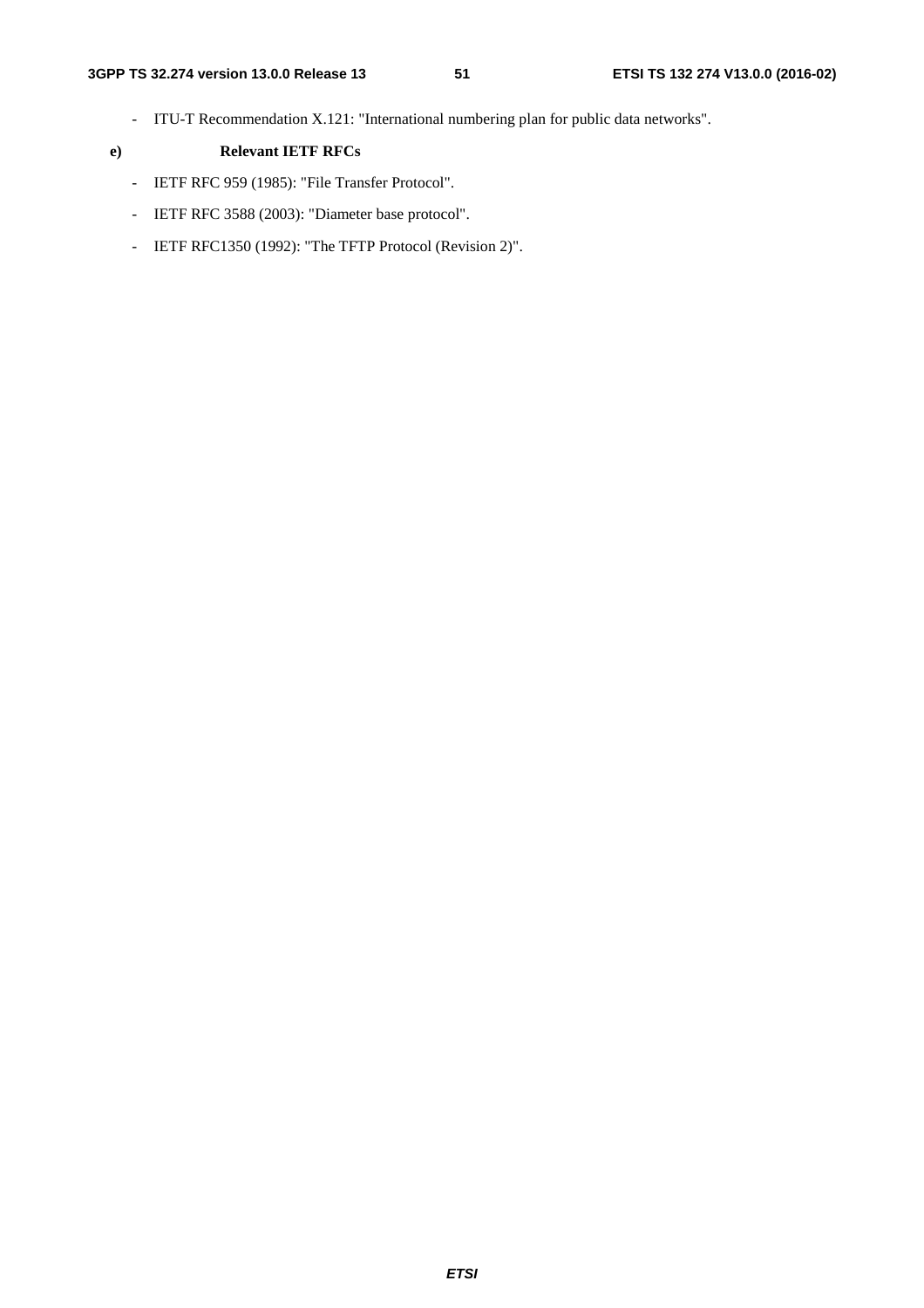### Annex B (informative): Change history

| <b>Change history</b> |                 |                              |                       |              |                                                                               |                |        |            |
|-----------------------|-----------------|------------------------------|-----------------------|--------------|-------------------------------------------------------------------------------|----------------|--------|------------|
| <b>Date</b>           | <b>TSG</b><br># | <b>TSG Doc.</b>              | <b>CR</b>             | Re<br>v      | Subject/Comment                                                               | C<br>at        | Old    | <b>New</b> |
| Sep 2007 SP-37        |                 | SP-070620                    | Ξ.                    | -−           | Submitted to TSG SA#37 for Information                                        | Ц,             | 1.0.0  |            |
|                       |                 | Dec 2007 SP-38 SP-070748     | $\mathbb{L}^2$        | --           | Submitted to TSG SA#38 for Approval                                           | --             | 2.0.0  | 8.0.0      |
| Dec 2007              |                 |                              |                       | Щ,           | editHelp: the figures are now visible in normal view                          | 44             | 8.0.0  | 8.0.1      |
|                       |                 | Mar 2008 SP-39 SP-080074     | 000                   | --           | Correction on Service Information for SMS Charging                            | F              | 8.0.1  | 8.1.0      |
|                       |                 | Jun 2008 SP-40 SP-080330     | 000<br>2              | Ξ.           | Support of Number Portability and Carrier Selection in SMS Online<br>Charging | B              | 8.1.0  | 8.2.0      |
|                       |                 | Sep 2008 SP-41 SP-081216 000 | 3                     | --           | Multiple SMS destination - Alignment with TS 23.040                           | С              | 8.2.0  | 8.3.0      |
|                       |                 | Sep 2008 SP-41 SP-081224     | 000                   | --           | Introduce Online Charging from SMS-SC into 3GPP TS 32.274                     | B              | 8.2.0  | 8.3.0      |
|                       |                 | Dec 2008 SP-42 SP-080706 000 | 5                     | 44           | Correction on Multiple Unit Operation category                                | F              | 8.3.0  | 8.4.0      |
|                       |                 | Dec 2008 SP-42 SP-080706     | 000<br>6              | Щ,           | Add SMS-SC as SMS node type                                                   | B              | 8.3.0  | 8.4.0      |
|                       |                 | Dec 2008 SP-42 SP-080706 000 |                       | Щ,           | Additional Address Info for SMS charging                                      | B              | 8.3.0  | 8.4.0      |
|                       |                 | Dec 2008 SP-42 SP-080706 000 | 8                     | Ξ.           | Add charging of SMS services to 32.274                                        | B              | 8.3.0  | 8.4.0      |
|                       |                 | Mar 2009 SP-43 SP-090045 000 | 9                     | --           | SMS IE structure alignment                                                    | F              | 8.4.0  | 8.5.0      |
|                       |                 | Jun 2009 SP-44 SP-090293 001 | 0                     | Щ,           | Clarification of "Termination charge" and application addressing              | F              | 8.5.0  | 8.6.0      |
|                       |                 | Sep 2009 SP-45 SP-090536     | 001                   | Щ.           | IE usage for Delivery Reports and Application Identifiers                     | F              | 8.6.0  | 8.7.0      |
| Dec 2009 -            |                 |                              |                       |              | Update to Rel-9 version (MCC)                                                 |                | 8.7.0  | 9.0.0      |
| Mar 2011              |                 |                              |                       |              | Update to Rel-10 version (MCC)                                                |                | 9.0.0  | 10.0.0     |
| Sep-<br>2012          |                 | SP-57 SP-120575 001          |                       |              | Addition of MS Timezone for NetLoc                                            | B              | 10.0.0 | 11.0.0     |
|                       |                 | Mar 2013 SP-59 SP-130055     | 001<br>7              | $\mathbf{1}$ | Introduction of SMS-SC Offline Charging Architecture                          | B              | 11.0.0 | 12.0.0     |
| Mar 2013              |                 |                              |                       |              | Editorial changes on CDR tables (MCC)                                         |                | 12.0.0 | 12.0.1     |
|                       |                 | Jun-2013 SP-60 SP-130274 001 | 8                     | $\mathbf{1}$ | Introduction SMS Offline charging principles and flows                        | B              | 12.0.1 | 12.1.0     |
| Dec-<br>2013          |                 | SP-62 SP-130628              | 002<br>0              | 1            | Introduce Charging Data Request/Response in flow description                  | B              | 12.1.0 | 12.2.0     |
|                       |                 |                              | 002                   |              | Introduction of offline charging Diameter error cases                         | $\overline{B}$ |        |            |
|                       |                 |                              | 002<br>2              | 1            | Introduction of Rf message content                                            | B              |        |            |
|                       |                 | Mar-2014 SP-63 SP-140045     | 002<br>4              | 1            | Introduction of information for SMS offline Charging                          | $\overline{B}$ | 12.2.0 | 12.3.0     |
|                       |                 |                              | 002<br>$\overline{7}$ |              | SCS Identity identified as Originator for Device Triggering                   | B              |        |            |
|                       |                 |                              | 002<br>8              | 1            | Introduction of new SC-SMO and SC-SMT CDRs description                        | $\overline{B}$ |        |            |
| $2014 - 07$           |                 |                              |                       |              | Rapporteur/MCC: General editorial changes and clean-up.                       |                | 12.3.0 | 12.3.1     |
| 2014-09               |                 | SP-65 SP-140564              | 002<br>9              | 1            | Corrections for alignment between charging specifications                     | F              | 12.3.1 | 12.4.0     |
| 2014-12               |                 | SP-66 SP-140805              | 003<br>0              |              | Corrections on definition for parameter category                              | F              | 12.4.0 | 12.5.0     |
| 2015-06               |                 | SP-68 SP-150327              | 003                   |              | Correction on category for MSISDN from Om to Oc for SMS CDRs                  | F              | 12.5.0 | 12.6.0     |
| 2016-01               |                 |                              |                       |              | Update to Rel-13 (MCC)                                                        |                | 12.6.0 | 13.0.0     |